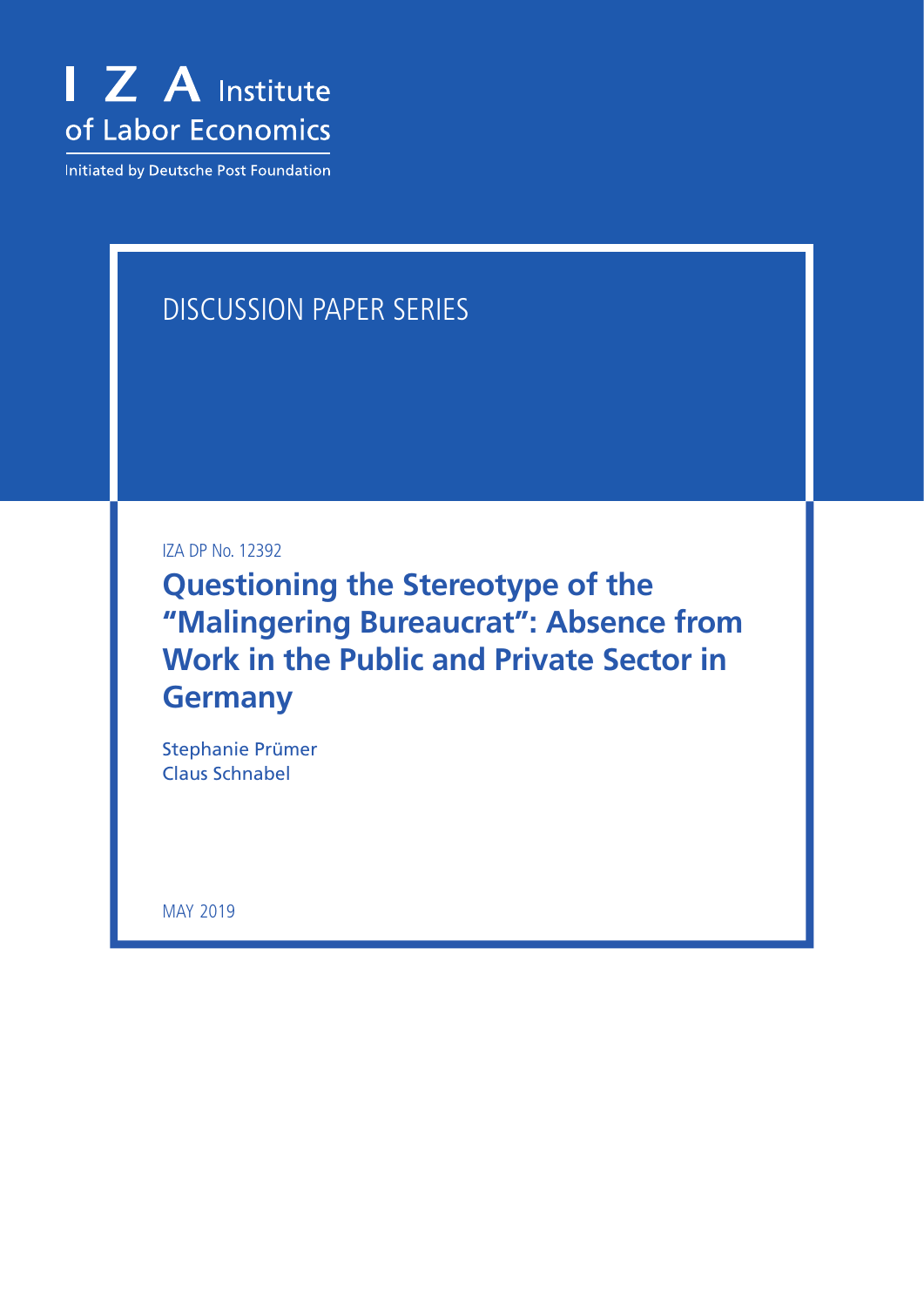

Initiated by Deutsche Post Foundation

# DISCUSSION PAPER SERIES

IZA DP No. 12392

# **Questioning the Stereotype of the "Malingering Bureaucrat": Absence from Work in the Public and Private Sector in Germany**

#### **Stephanie Prümer** *University of Erlangen-Nürnberg*

**Claus Schnabel**

*University of Erlangen-Nürnberg and IZA*

MAY 2019

Any opinions expressed in this paper are those of the author(s) and not those of IZA. Research published in this series may include views on policy, but IZA takes no institutional policy positions. The IZA research network is committed to the IZA Guiding Principles of Research Integrity.

The IZA Institute of Labor Economics is an independent economic research institute that conducts research in labor economics and offers evidence-based policy advice on labor market issues. Supported by the Deutsche Post Foundation, IZA runs the world's largest network of economists, whose research aims to provide answers to the global labor market challenges of our time. Our key objective is to build bridges between academic research, policymakers and society.

IZA Discussion Papers often represent preliminary work and are circulated to encourage discussion. Citation of such a paper should account for its provisional character. A revised version may be available directly from the author.

ISSN: 2365-9793

**IZA – Institute of Labor Economics**

| Schaumburg-Lippe-Straße 5-9 | Phone: +49-228-3894-0       |             |
|-----------------------------|-----------------------------|-------------|
| 53113 Bonn, Germany         | Email: publications@iza.org | www.iza.org |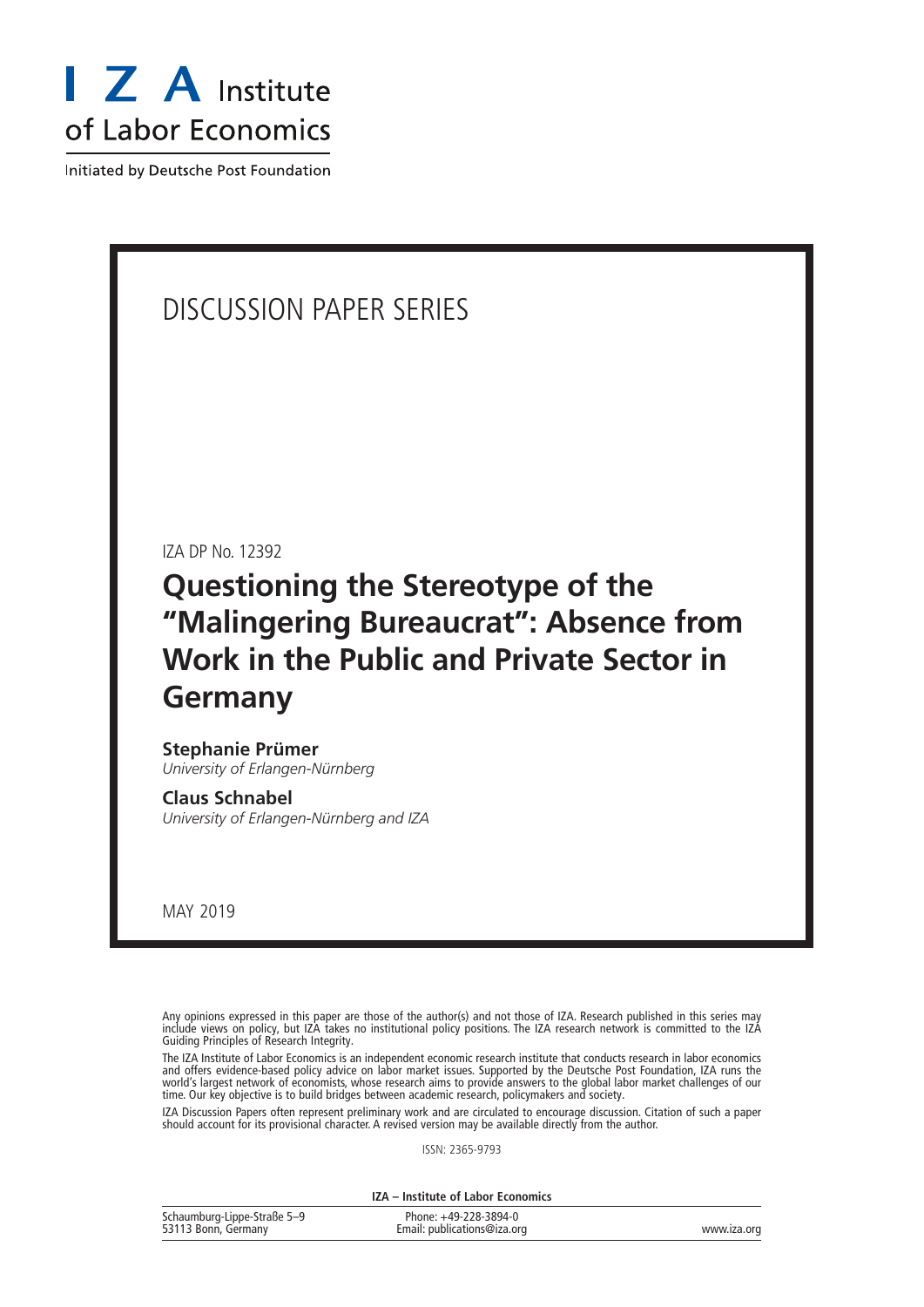# ABSTRACT

# **Questioning the Stereotype of the "Malingering Bureaucrat": Absence from Work in the Public and Private Sector in Germany\***

Public sector employees are often said to have excessive rates of absence from work. Using representative survey data for Germany, we indeed find absenteeism of employees to be higher in the public than the private sector. The differences in the incidence and days of absence showing up in descriptive statistics are substantially reduced and partly disappear in our estimates of hurdle regression models controlling for individuals' socio-demographic characteristics, health status, professional activities, and for many workplace-related factors. Nevertheless, the probability of staying home sick at least once a year is still 5.6 percentage points higher in the public sector, ceteris paribus. This finding refutes popular assertions that differences in absence rates between the sectors are mainly due to structural factors like different compositions of the workforce. We show that the same observable factors play a role for absenteeism in the public and private sector, but we cannot rule out that shirking may play a more important role in the public sector. Nevertheless, we conclude that the stereotype of the "malingering bureaucrat" seems to be an exaggeration, at least for Germany.

| <b>JEL Classification:</b> | $119.$ J22. H8                                  |
|----------------------------|-------------------------------------------------|
| Keywords:                  | absenteeism, public sector, sick leave, Germany |

#### **Corresponding author:**

Claus Schnabel Friedrich-Alexander-University of Erlangen-Nürnberg Lange Gasse 20 90403 Nürnberg Germany E-mail: claus.schnabel@fau.de

<sup>\*</sup> For helpful comments and suggestions, we would like to thank Laszlo Goerke, Tina Hinz, and Daniel Lechmann as well as the editors and two reviewers of Kyklos, where this paper is forthcoming.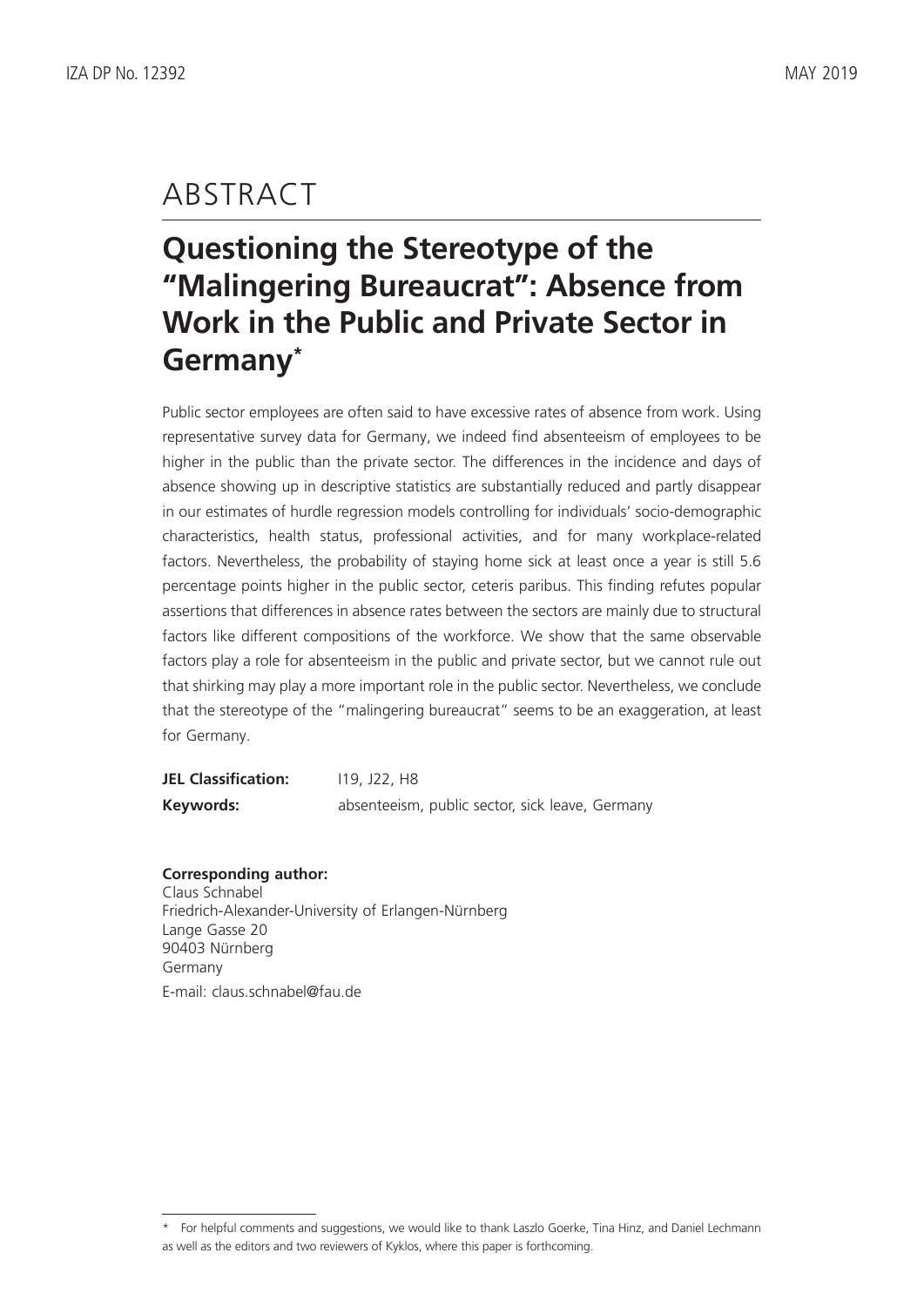#### I. INTRODUCTION

The public sector differs from the private sector in many respects, most notably its higher employment security, the virtual absence of market competition, and the stronger roles of unions and worker participation. What is also often said to be typical for the public sector is its relatively high level of absence from work. In the US, for instance, the ratio of workers with absences due to illness or injury to total full-time employment was 1.8 percent in the private sector in 2017, whereas this absence rate amounted to 2.4 percent in the public sector and was particularly high in federal government (Bureau of Labor Statistics 2018). In Germany, the popular magazine FOCUS Online (2017) recently put up the question why certain civil servants report to be sick twice as often as other employees. In the UK, the annual sickness absence benchmarking survey by XpertHR showed for the year 2015 that "absence rates in the public sector continued to be higher than the private sector" (Faragher 2016), and Chancellor George Osborne announced a review of sickness absence and sick pay in the public sector (Bevan 20[1](#page-3-0)6).<sup>1</sup> Although such statements are typically based on purely descriptive empirical evidence and pundits quickly point out that the public and the private sector also differ in many other sickness-relevant aspects such as plant size, occupations, and workforce composition, the stereotype of the "malingering bureaucrat" has become firmly established (Bevan 2016, Oppolzer 1999).

Absence from work is costly to enterprises and society as it is associated with continued wage payments to absent employees, an underutilisation of labour, corresponding productivity losses and reductions in customer satisfaction, increased administrative costs, employee replacement cost, and reductions in workforce morale due to heavier workloads.<sup>[2](#page-3-1)</sup> Concerning the public sector, where governments in many countries try to reduce spending and improve efficiency, it is often stressed that the seemingly excessive absence rates of employees result in additional costs to

<span id="page-3-0"></span> $1$  Government reactions in response to absence rates of public sector employees that are said to be higher than in the private sector are also found in other countries such as Italy (De Paola et al. 2014). France (Barreix 2012) and Canada (McGrandle and Ohemeng 2017). D'Amuri (2017) provides a rough descriptive comparison of sickness absence in various (groups of) countries suggesting that its incidence is higher among public sector employees.

<span id="page-3-1"></span> $2$  That said, staying home may also be sensible if showing up for work when being sick is associated with lower productivity and the risk of infecting co-workers.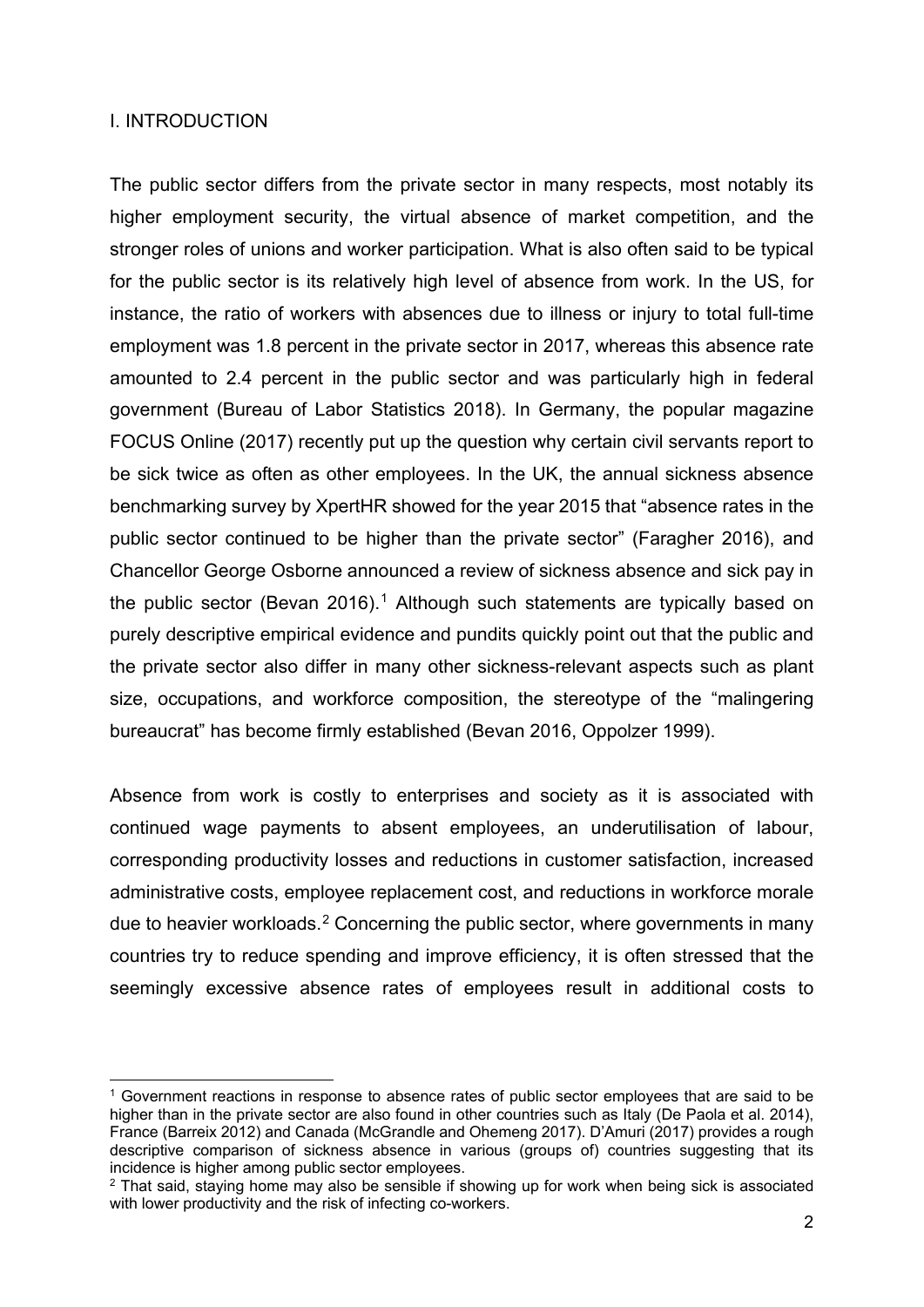taxpayers and in adverse effects on the quality of public services (De Paola et al. 2014, McGrandle and Ohemeng 2017).<sup>[3](#page-4-0)</sup>

Because of the substantial consequences of absenteeism in all sectors, quite a few studies have tried to quantify the extent of worker absence (see, e.g., the international evidence reported by Barmby et al. 2002, Lusinyan and Bonato 2007, Livanos and Zangelidis 2013). Several strands of the literature have provided explanations and theoretical analyses of work absence and its determinants from various perspectives (McGrandle and Ohemeng 2017 provide a brief classification of approaches). Economists have analysed absenteeism either within the framework of the static neoclassical labour supply model as the result of an individual's labour-leisure choice, or they have made use of efficiency wage and contractual models (see Brown and Sessions 1996 or Treble and Barmby 2011 for reviews of this literature). These approaches, however, tend to ignore employees' state of health that is the centre of the medical statistics literature. In addition, occupational health researchers, sociologists and psychologists stress the importance of working conditions, work climate, job satisfaction, and motivation (see Beemsterboer et al. 2009). The various perspectives taken result in a long list of potential determinants of sick leave and absence from work.

These determinants have been investigated in a substantial number of empirical studies conducted by economists, sociologists, psychologists, and occupational health researchers (for reviews, see, e.g., Thalmaier 2002, Allebeck and Mastekaasa 2004, Osterkamp and Röhn 2007, Beemsterboer et al. 2009). Most of these analyses focus on paid employees in the private sector, and some of them also take account of selfemployed individuals (e.g., Spierdijk et al. 2009, Lechmann and Schnabel 2014). Compared to this bulk of studies, empirical research with a special focus on absence from work in the public sector or with explicit comparisons between the public and private sector is relatively rare.

That said, there exist some studies that investigate absence from work across all sectors of the economy and typically include a dummy variable for the public sector.

<span id="page-4-0"></span> $3$  The quality of public services may in turn affect economic growth, as arqued by Oto-Peralias and Romero-Ávila (2013). They show that when the quality of public administration is high, the magnitude of government spending does not appear to be growth-inhibiting.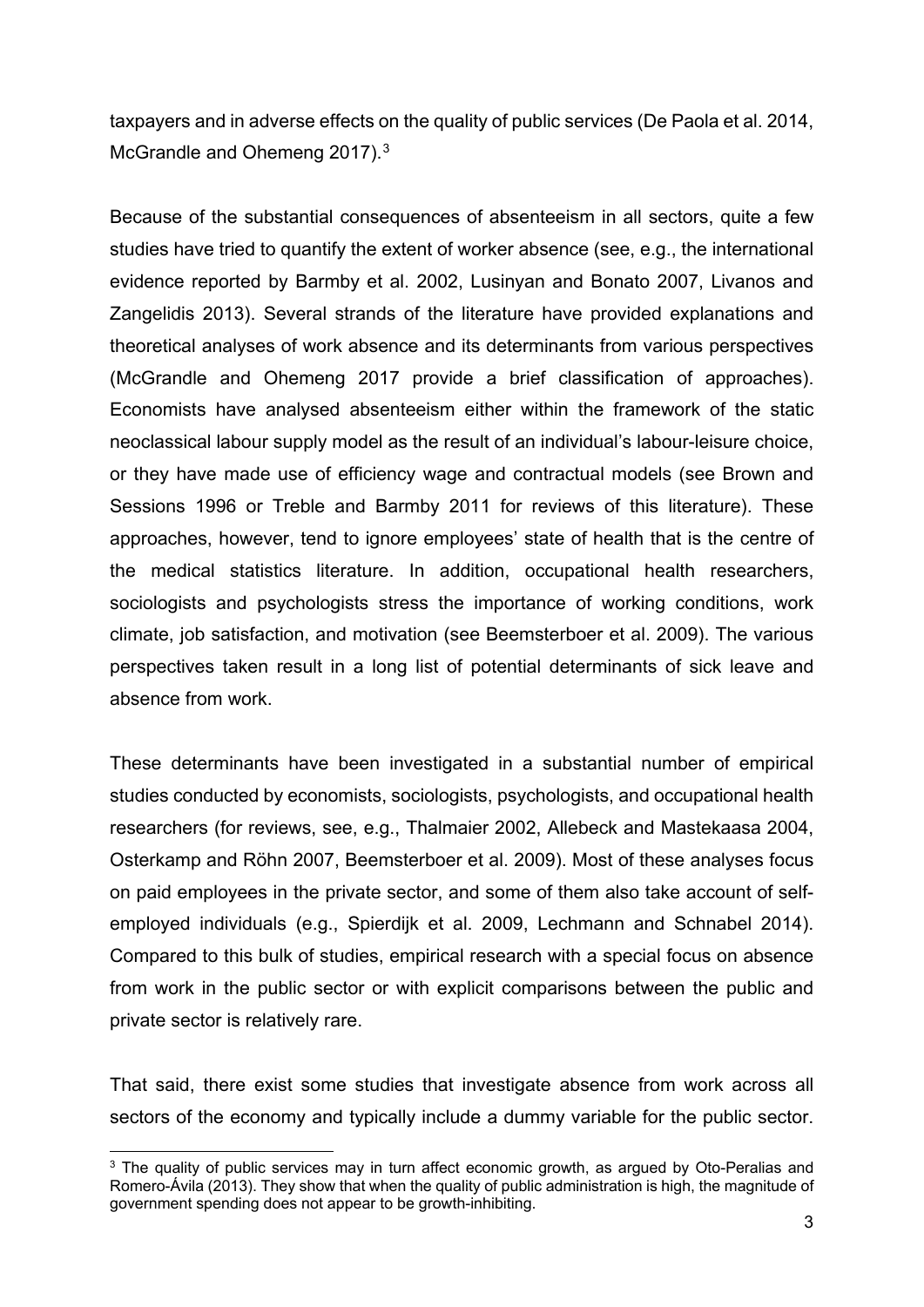The estimated coefficient of this dummy variable has been found to be insignificant in some studies (see, e.g., Böckerman and Ilmakunnas 2008 for Finland) but positive and statistically significant in others (see, e.g. Blázquez Cuesta 2012 for Spain). In their analysis of 14 EU countries, Frick and Malo (2008) report that the number of absence days per year is about 1.4 higher for public sector than private sector employees, *ceteris paribus*. [4](#page-5-0) The empirical evidence is also mixed for Germany: In some studies, the public sector dummy points to higher sickness absence in this sector (see, e.g., Pfeifer 2013). A recent analysis with GSOEP data by Arnold et al. (2018) reports sickness incidence to be 11.6 percent higher and sickness days to be about 1.5 days higher in the public sector, *ceteris paribus*. In contrast, other studies find increased absenteeism in the public sector only for certain groups of workers such as men or white-collar employees (Thalmaier 2002, Störmer and Fahr 2013). Unfortunately, these studies do not specifically investigate whether the determinants of absence differ between employees in the private and public sector, whether differences in workloads and job satisfaction between both sectors play a role, and whether employees in the public sector react differently to problems of health and working conditions.

Such a comparison should be worthwhile because the incentive structure regarding (sickness) absence somewhat differs between private and public sector employees and even between different groups of employees in the public sector. In Germany, all employees receive 100% sick pay from the first day of absence and in principle they do not need a doctor's certificate of incapacity for work if their sickness does not last more than three days. However, employers are free to demand such a certificate already on the first day of sickness, and there is anecdotal evidence that employers in the private sector more often make use of this possibility. Long periods of work absence are in principle a legally accepted cause for dismissal both in the private and public sector. Employment protection, however, is in fact much higher in the public sector. This applies to contractional public sector employees, whose employment protection increases with tenure and age, and even more for the group of civil servants

<span id="page-5-0"></span> <sup>4</sup> See also the econometric study by Arnold and de Pinto (2015) for 34 European countries that uses a private sector dummy and finds that sickness absence is about 0.9 days lower for employees in the private sector.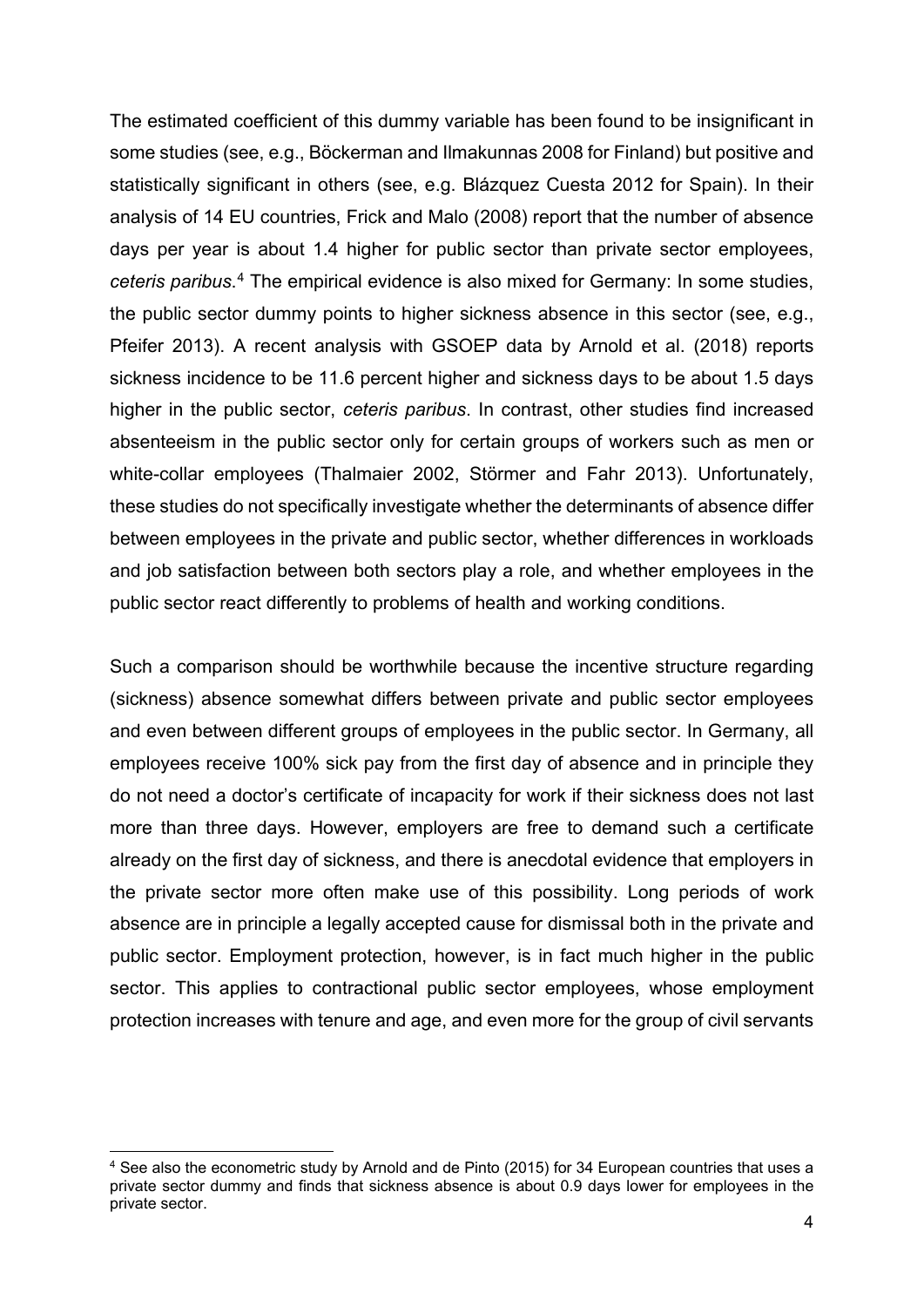that is virtually "un-dismissable" (Riphahn 2004: 353). These differences in incentives might result in higher absence from work of public sector emplovees.<sup>[5](#page-6-0)</sup>

Against this backdrop, this paper contributes to the literature in three ways: First, using a large and representative data set for Germany, we calculate and compare the incidence and extent of absence from work by individuals in the public and the private sector, finding substantial differences between both groups. Second, based on the theoretical and empirical literature from various disciplines, we analyse the determinants of work absence in the public sector and examine how they differ from those of employees in the private sector. Third, we discuss whether opportunistic behaviour (i.e. potential shirking and moral hazard problems) plays a bigger role in the public sector and whether the stereotype of the "malingering bureaucrat" is more than a catchphrase in the tabloid press.

The outline of the paper is as follows: Section II provides a brief survey of the theoretical and empirical literature on absenteeism and discusses whether its insights equally apply to employees in the public and private sector. In section III, we present our dataset and some descriptive evidence. Section IV displays the results of our econometric study, analysing the probability of ever having been absent as well as the number of days of absence conditional on ever having been absent both for private and public sector employees. Section V provides some concluding remarks.

### II. THEORETICAL CONSIDERATIONS AND EMPIRICAL LITERATURE

Absence from work (also called absenteeism) is a pervasive and complex phenomenon that may be regarded as a "wicked problem" (McGrandle and Ohemeng 2017). In the most general sense, it can be defined as "the failure to report for work as scheduled" (Johns 2009: 7). Theoretically, one may crudely distinguish between involuntary absence from work due to "genuine" sickness and voluntary absence

<span id="page-6-0"></span> <sup>5</sup> Focusing on the behavioural effects of probation periods, Riphahn and Thalmaier (2001) look at employees in the private and public sector and find that for public sector employees the predicted probability of a work absence is significantly increased after the probation period is completed. Riphahn (2004) shows that among public sector employees those with higher employment protection record more days of absence.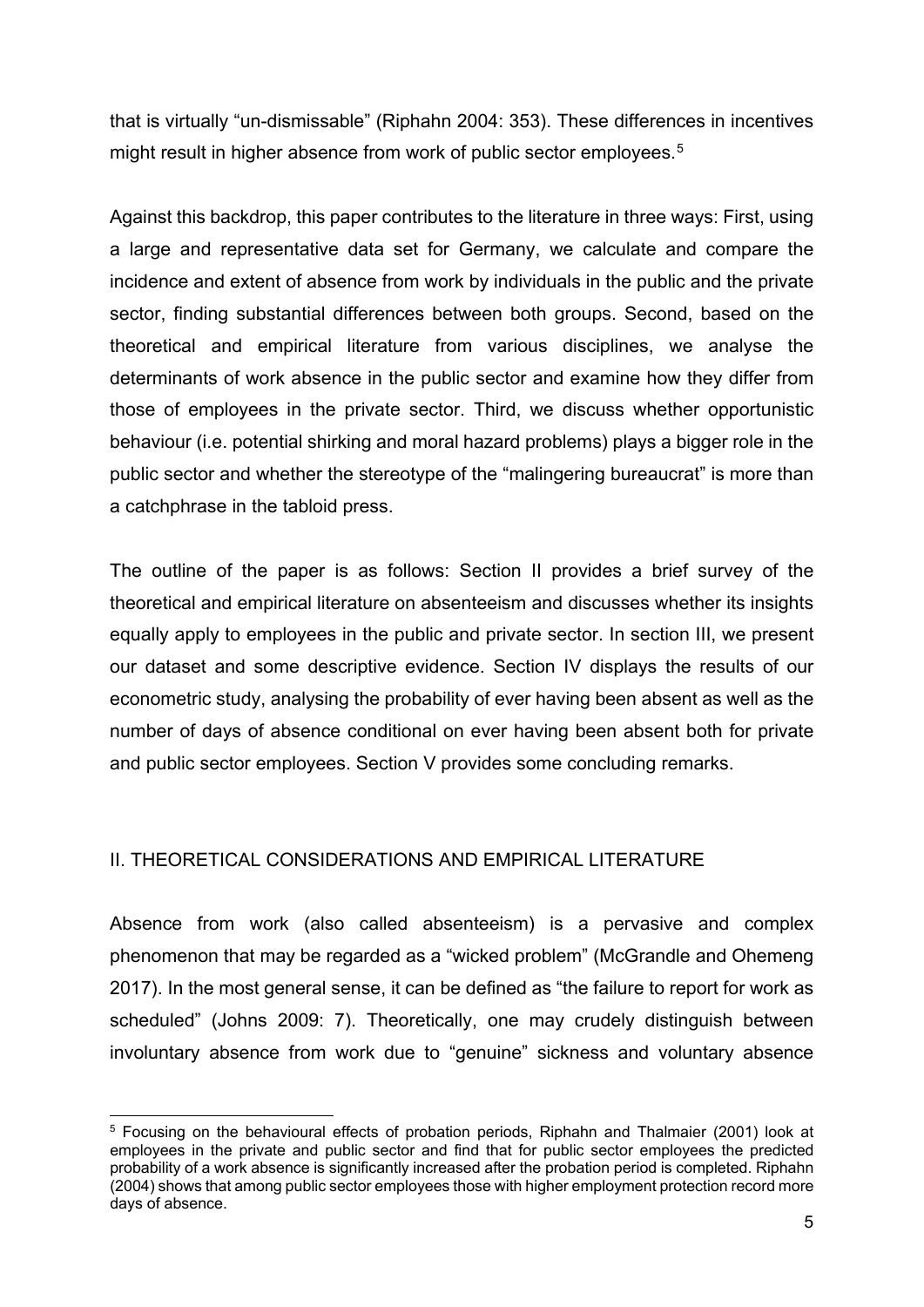reflecting opportunistic behaviour by workers, but in practice there are massive methodological problems of discriminating between voluntary and involuntary absence. Therefore, in this paper we take absenteeism to include all kinds of absence from work on workdays for whatever reason, be it sickness, withdrawal from the workplace or actively trying to reach a better labour-leisure time allocation. We thus acknowledge the substantial evidence that "sickness absence is not purely a response to a medical condition" (Barmby et al. 2002: F315) and the fact that even a doctor's certificate merely reflects this doctor's subjective assessment of the patient's health situation and her fitness for work. In the following, we will classify the vast theoretical and empirical literature on the determinants of absence from work according to those factors (or group of variables) it mainly focuses on, ranging from health and working conditions over labour supply considerations and working hours to job and income (dis)satisfaction and employment protection. This approach (also taken by other researchers like Leigh 1991, Beemsterboer et al. 2009 and Lechmann and Schnabel 2014) enables us to discuss whether the insights of the respective literature are equally relevant for individuals in public and private sector employment and to test this conjecture with our data.

A prime determinant of (sickness) absence strongly emphasized in the medical statistics literature is individuals' *state of health*. Relatedly, occupational health researchers stress the importance of unhealthy *working conditions*, physical and mental *workload*, and other work circumstances. Adverse working conditions, which make absence from work more likely by increasing employees' disutility from work, also play a role in standard economic models (such as Allen 1981). Consequently, many empirical studies report that the frequency and duration of (sickness) absence is significantly related to health and work characteristics such as health complaints, perceived workload, working conditions, and work strain (see, e.g., Leigh 1991, Arnold and de Pinto 2015, the survey by Beemsterboer et al. 2009, and the meta-analysis by Darr and Johns 2008; Beblo and Ortlieb 2012 and Störmer and Fahr 2013 provide evidence on Germany). It is sometimes argued that health issues play a more important role for explaining sickness absence in the public than in the private sector in Germany since the public sector is a more socially-minded employer and less selective in hiring or keeping contractual employees with respect to their (age-related) health status and capabilities (see, e.g., Oppolzer 1999).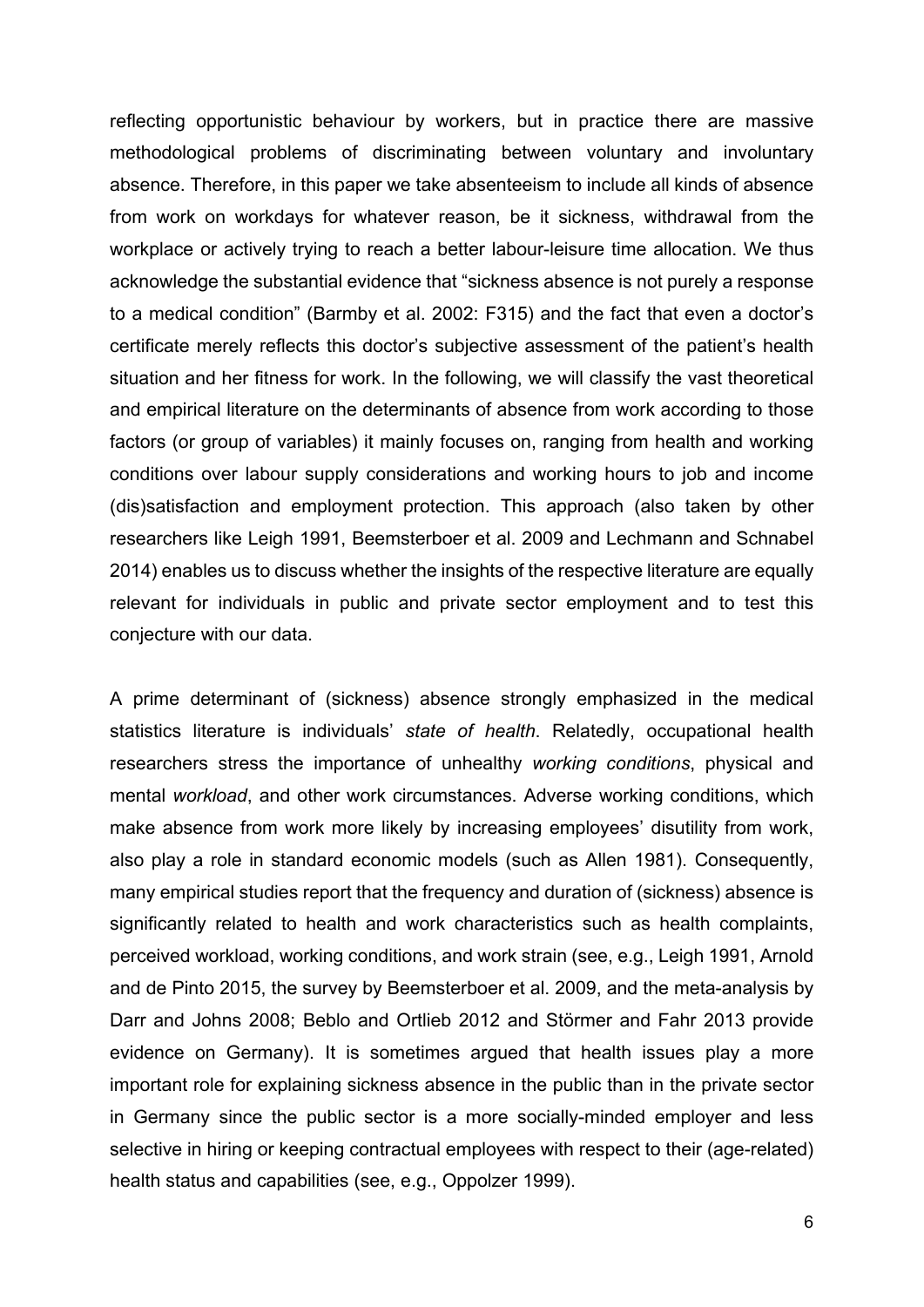Another potential determinant of absenteeism that is mainly stressed by economists is employees' *working time*. In this view based on the standard neoclassical labour supply model (see Allen 1981), absence from work is interpreted as an employees' strategy to bring actual hours worked in line with desired hours if the working hours laid down in the work contract are higher than his desired hours. Employees will thus be absent whenever the benefits of missing work are greater than its costs, and they are more likely to be absent, the higher sickness benefits and the less flexible work schedules are (a review of this strand of literature is provided by Brown and Sessions 1996). Several empirical studies show that working hours and working time arrangements do play a role in explaining absenteeism, although not all empirical results are in accordance with theoretical expectations (see, e.g. Dionne and Dostie 2007, Lusinyan and Bonato 2007, as well as Thalmaier 2002 and Lechmann and Schnabel 2014 for Germany).

*Job dissatisfaction* is a further motive for being absent from work that has been emphasized for a long time by applied psychologists (see, e.g., Steers and Rhodes 1978). This subjective measure of well-being may reflect a wide range of unsatisfying factors at the workplace such as low psychological control over the work situation, frustrating experiences at work, unpleasant working conditions, deficits in employeremployee communication, and income dissatisfaction. From an economic perspective, higher absenteeism (say, in the public sector) could also be interpreted as a compensating differential if employees (in this sector) are less satisfied with their income and thus take off more sick time to compensate for this deficit. In a substantial number of empirical studies, job (dis)satisfaction has been found to affect absenteeism of employees (see the surveys by Allebeck and Mastekaasa 2004 and by Beemsterboer et al. 2009). For Germany, however, the analysis by Störmer and Fahr (2013) does not show statistically significant effects of work and income satisfaction on work attendance.<sup>[6](#page-8-0)</sup>

<span id="page-8-0"></span><sup>&</sup>lt;sup>6</sup> When information on workers' satisfaction with income or wages is missing, some studies include workers' (relative or absolute) wages (see, e.g., Pfeifer 2010, Arnold et al. 2018). We will not make use of the wage variable since our data set provides the better-suited income satisfaction variable and since the wage variable has many missing values, so that including it would reduce our estimation sample by 17 percent.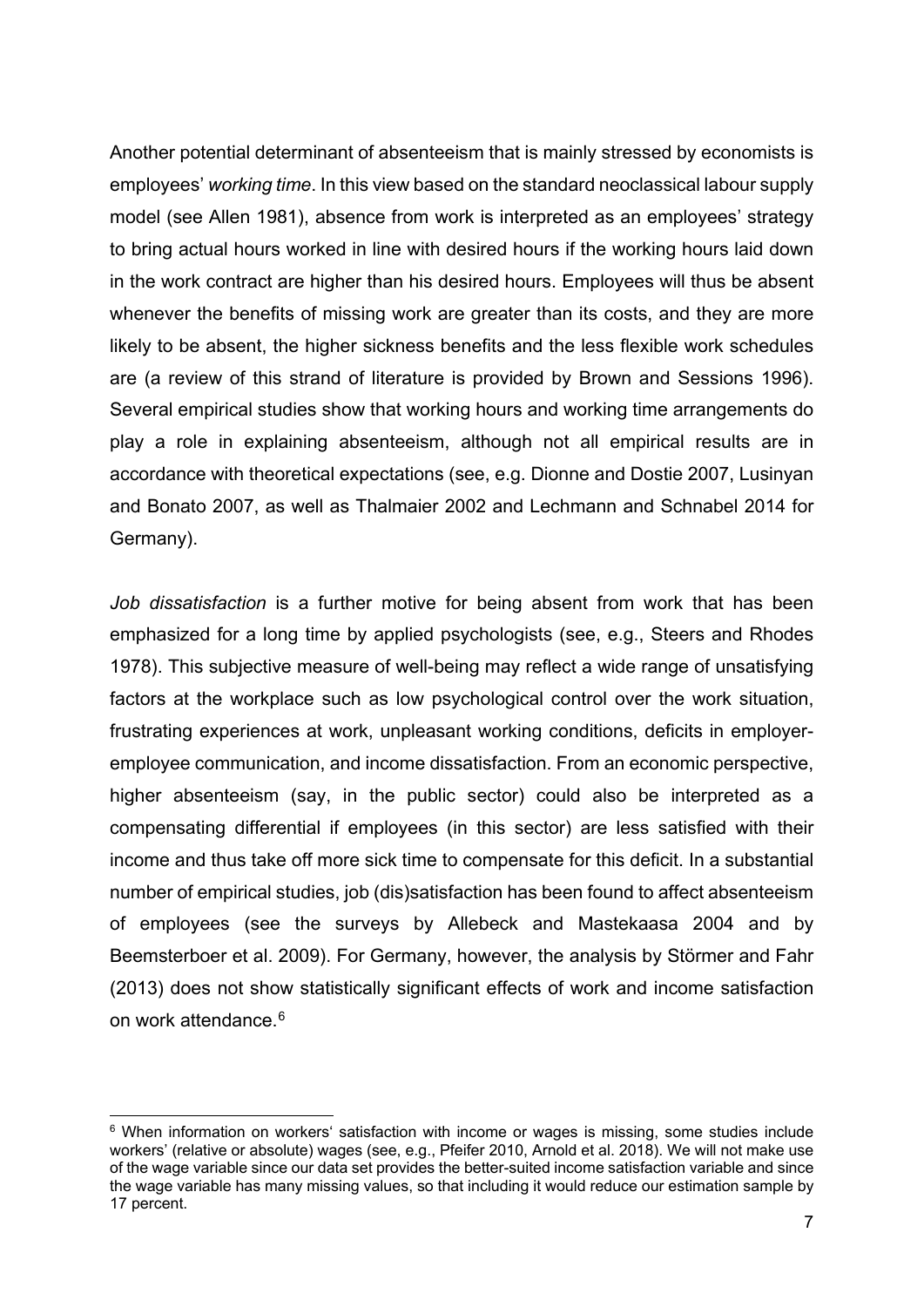In an economic perspective, (voluntary) absence from work may also depend on factors like principal-agent problems, moral hazard and *shirking*. The moral hazard of 100 percent sick pay paid by the employer and asymmetric information between employees and their employer regarding individuals' actual health may induce employees to claim sick pay despite being in good health, thus increasing absence rates. Shirking of this sort is probably more likely in larger, more anonymous, and more bureaucratic establishments where monitoring worker behaviour is more difficult and employee attachment or involvement is lower (Dionne and Dostie 2007). One way to overcome the shirking problem is paying efficiency wage premia (see Barmby et al. 1994), and it may be no coincidence that in the German private sector higher wages than stipulated in the collective wage agreement are more likely to be found in larger establishments (see Jung and Schnabel 2011). Quite a few empirical studies have found that absenteeism tends to increase with *establishment size* (see, e.g., Frick and Malo 2008 for EU-14 countries and Arnold and de Pinto 2015 for 34 countries in Europe), but for Germany, the evidence is not so clear-cut (see Störmer and Fahr 2013 and Arnold et al. 2018). Nevertheless, given that establishments in the public sector are prototypical bureaucracies, are larger (Gregory and Borland 1999) and do not pay efficiency wages in Germany (Jung and Schnabel 2011), shirking can be expected to play a more important role in the public than the private sector.

Various theoretical models imply that shirking or the incentive to be absent from work is lower the higher the *costs* or *penalties* are that employees face in case of absence (see, e.g., Allen 1981, Barmby et al. 1994, and Engström and Holmlund 2007). This hypothesis is confirmed by several international empirical studies that compare the effects of different sickness benefit systems across countries (see Osterkamp and Röhn 2007, Lusinyan and Bonato 2007, Frick and Malo 2008). However, employees in Germany do not incur immediate monetary costs in case of sickness absence. From the first day of absence they get 100 percent sick pay paid by the employer, both in the private and the public sector. [7](#page-9-0) That said, in case of (excessive) absenteeism employees may face some other penalties such as reduced career opportunities and a higher likelihood of dismissal. For instance, since high absence rates may reduce the chances of obtaining a permanent contract, employees with temporary jobs like

<span id="page-9-0"></span> $7$  After six weeks of absence (when sickness insurance takes over) this share decreases to 70 percent of gross wages.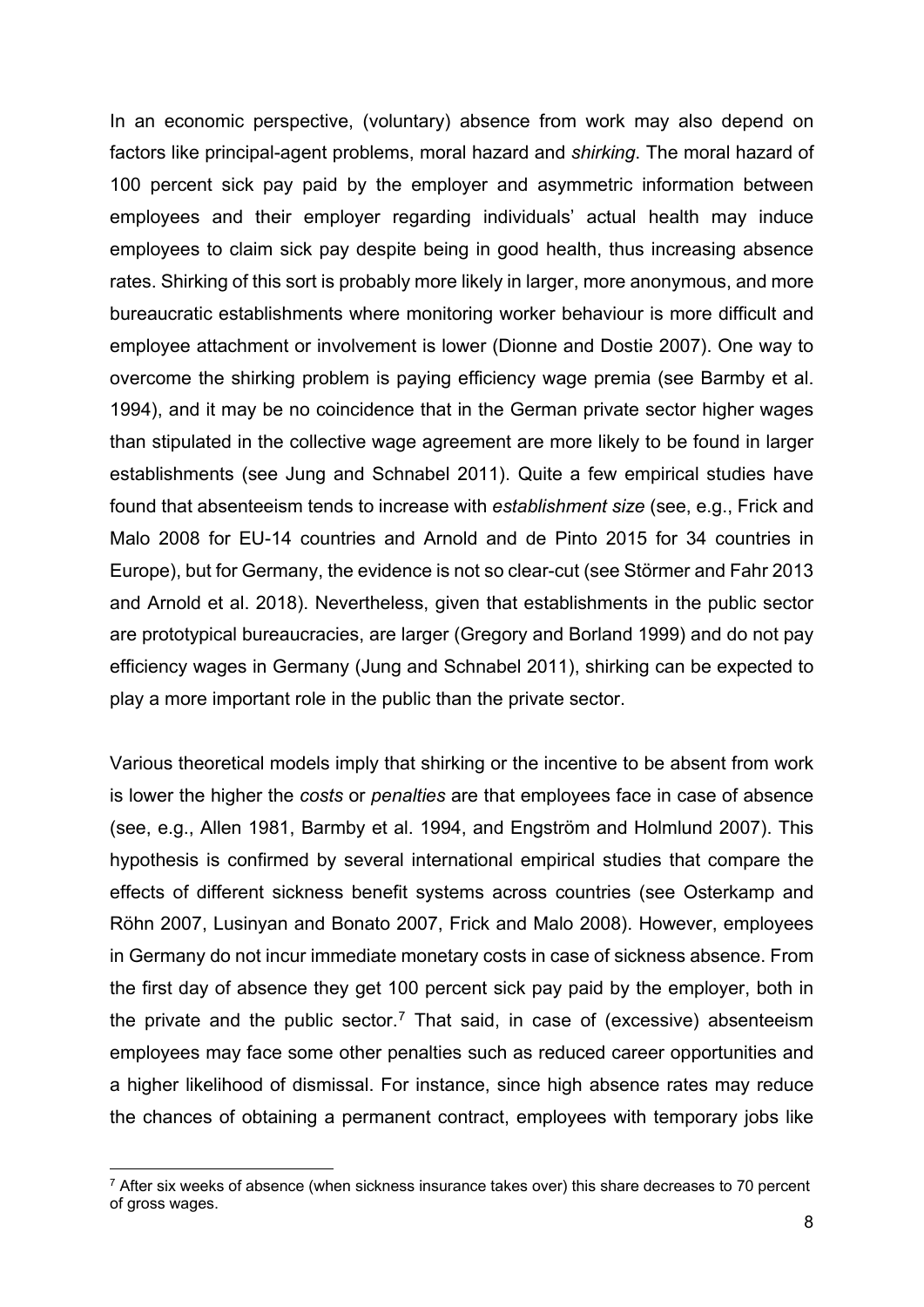*fixed-term contracts* can be expected to signal effort and thus show lower absenteeism. This has been found to be the case in the international study by Arnold and de Pinto (2015) and in the public sector study by Bradley et al. (2014).

Concerning the penalty of dismissal, this becomes less likely the longer a worker is employed in a firm since the dismissal costs to the employer and employment protection tend to increase with *tenure* in many countries, including Germany. Interestingly, although tenure has been found to be positively related to worker absence in a study across 34 European countries by Arnold and de Pinto (2015), several studies for Germany do not show a statistically significant relationship (Störmer and Fahr 2013, Arnold et al. 2018). Dismissals are even more unlikely in the public sector where employees enjoy a very high employment protection in Germany. Civil servants can only be fired in case of malfeasance of office (e.g. when convicted to a prison sentence of one year or longer), and contractual employees in the public sector are difficult to dismiss if they are at least 40 years old and have been employed in the public sector for at least 15 years.<sup>[8](#page-10-0)</sup> These differences in employment protection might be associated with a higher prevalence and extent of absenteeism in the public sector.

It is common for empirical studies of absence from work to include *socio-demographic characteristics* of employees such as age, sex, qualification, household context and nationality as potential explanatory variables even if the theoretical basis of their inclusion is often weak (see the literature reviews by Allebeck and Mastekaasa 2004 and Beemsterboer et al. 2009, as well as Beblo and Ortlieb 2012, Störmer and Fahr 2013, and Arnold et al. 2018 for Germany). Empirical findings vary considerably and partly seem to depend on whether the crucial determinants discussed above such as health status, working conditions, and job (dis)satisfaction have also been included in the analysis. In addition to the socio-demographic composition of the workforce, *structural factors* like a different composition of professional activities or regional living conditions could be behind observed differences in sickness absence between the public and the private sector (Bevan 2016, Meyer et al. 2017: 290, Knieps and Pfaff 2016: 79) and should therefore be accounted for in empirical analyses.

<span id="page-10-0"></span><sup>&</sup>lt;sup>8</sup> Riphahn (2004) finds for public sector employees in Germany that reaching the more secure employment position with age 40 and tenure of 15 years results in a marked increase in annual days of absence.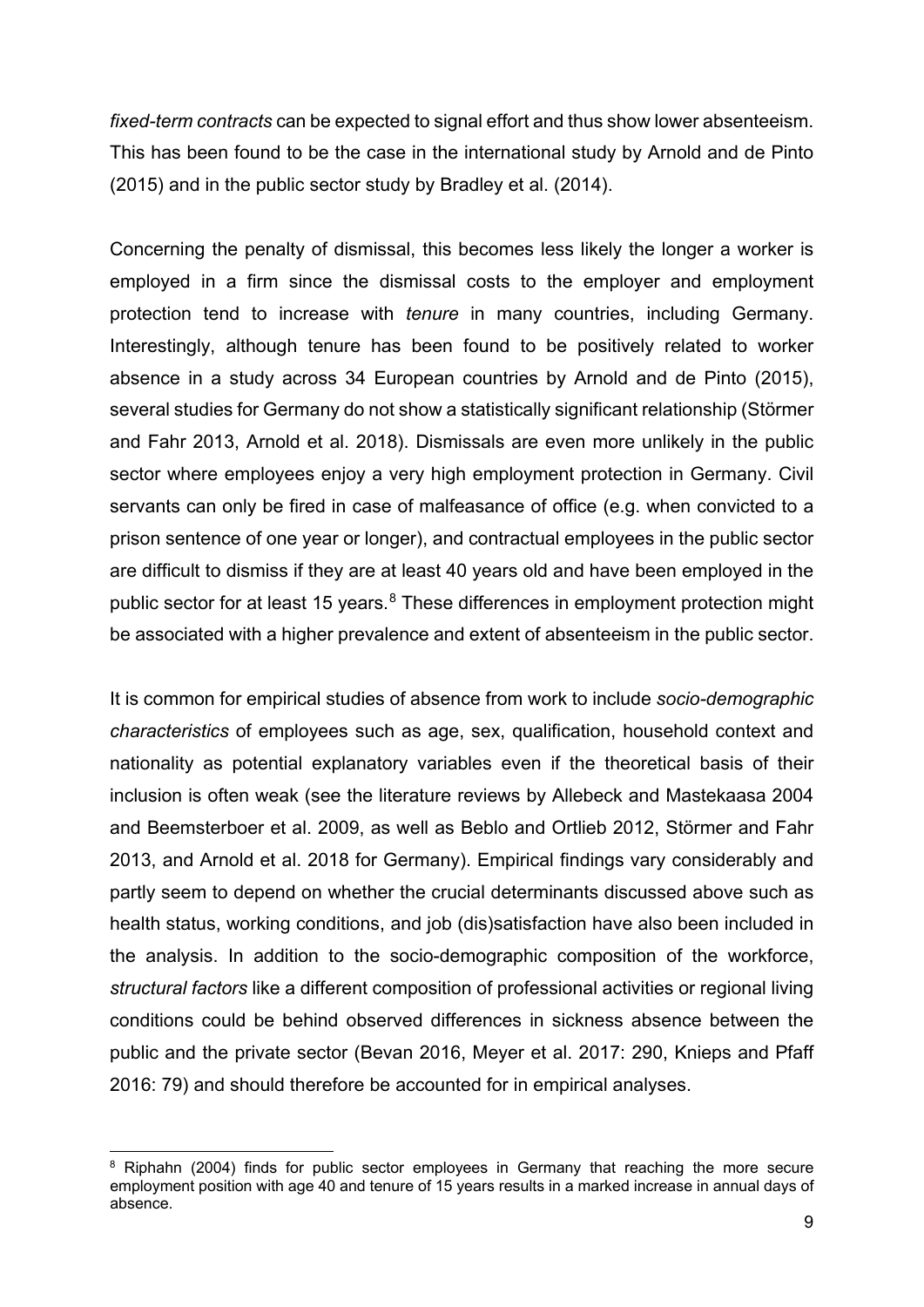Against this background of the theoretical and empirical literature, four hypotheses on differences in absence from work between the public and private sector can be derived that are testable with our data and have different implications for public policy:

*Hypothesis 1*: Absence from work is higher in the public sector mainly due to structural factors (like the professions and regions workers are active in) and socio-demographic characteristics (i.e. differences in workforce composition concerning age, sex, qualification etc.).

*Hypothesis 2*: Absence from work is higher in the public sector due to differences in workers' health status (since public employers are more socially-minded and less selective in hiring or keeping employees with a substandard health status.)

*Hypothesis 3*: Absence from work is higher in the public sector since workers take (more) sick-days to compensate for more stressful working conditions, higher emotional strain at work, and lower income satisfaction in this sector.

*Hypothesis 4*: Absence from work is higher in the public sector where shirking of "malingering bureaucrats" is more likely due to better employment protection and less monitoring than in the private sector.

Using the crude distinction between voluntary and involuntary absence from work discussed at the beginning of this section, the first two hypotheses suggest that differences between the public and private sector are mainly structural and reflect involuntary absence, suggesting they should be no serious cause for concern for public policy. In contrast, hypotheses 3 and 4 refer to voluntary absence from work as a behavioural response of workers, either to compensate for (perceived) disadvantages in wages and working conditions or to exploit institutional specifics of the public sector. Both kinds of opportunistic behaviour by employees could be addressed by public policy, e.g. by altering working conditions and the institutional framework.

#### III. DATA AND DESCRIPTIVE EVIDENCE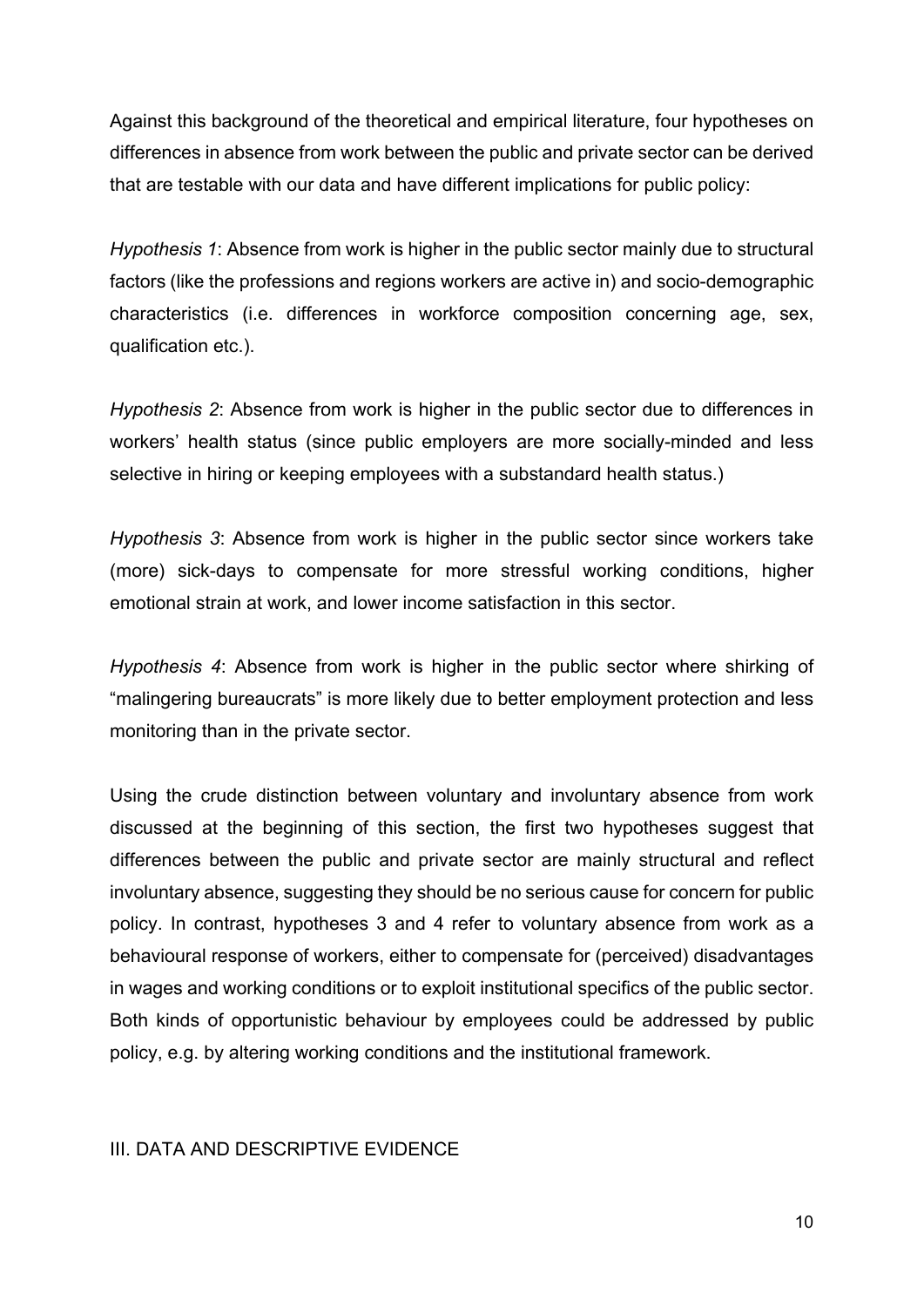To study absenteeism in the public and private sector we use the *BIBB/BAuA Employment Survey of the Working Population on Qualification and Working Conditions in Germany 2012* (Hall et al. 2015; see Rohrbach-Schmidt and Hall 2013 for a more detailed description). This rich data set provides a representative sample of more than 20,000 individuals from the German active labour force. The survey is restricted to individuals who work at least 10 hours per week and are at least 15 years old. Its data on the incidence and the number of days of sickness absence, combined with information on individuals' subjective health status, afflictions that received medical treatment, working conditions, and job satisfaction make it suitable for our analysis. Such detailed information on the type of afflictions that received medical treatment and on workplace-related factors like stressful working conditions is not available in the GSOEP data set that has previously been used for studying absence from work in Germany (see, e.g., Thalmeier 2002, Störmer and Fahr 2013). A disadvantage of our data set is its cross-sectional nature which means that we cannot address the potential problem of selection on unobservable characteristics and do not intend to interpret our results as causal effects.

Our estimation sample consists of 15,103 individuals, 10,603 of whom work in the private sector whereas 4,500 are employed in the public sector. We exclude selfemployed individuals as well as helping family members and freelance collaborators, as they are not found in the public sector. Furthermore, we restrict weekly working time to 60 hours per week and only include individuals between the age of 15 and 65 in the analysis.

#### (Figure 1 about here)

Figure 1 presents our raw data on the number and the distribution of absent days. The histogram shows that there are distinct differences between the private and public sector. We see that 46.8 percent of workers in the private sector report zero days of sickness absence during the last 12 months, but this is only the case for 37.5 percent of public sector employees. When we focus on those individuals who were absent in the last year, it is striking that in all categories up to 50 days of absence, absent days are higher in the public than the private sector.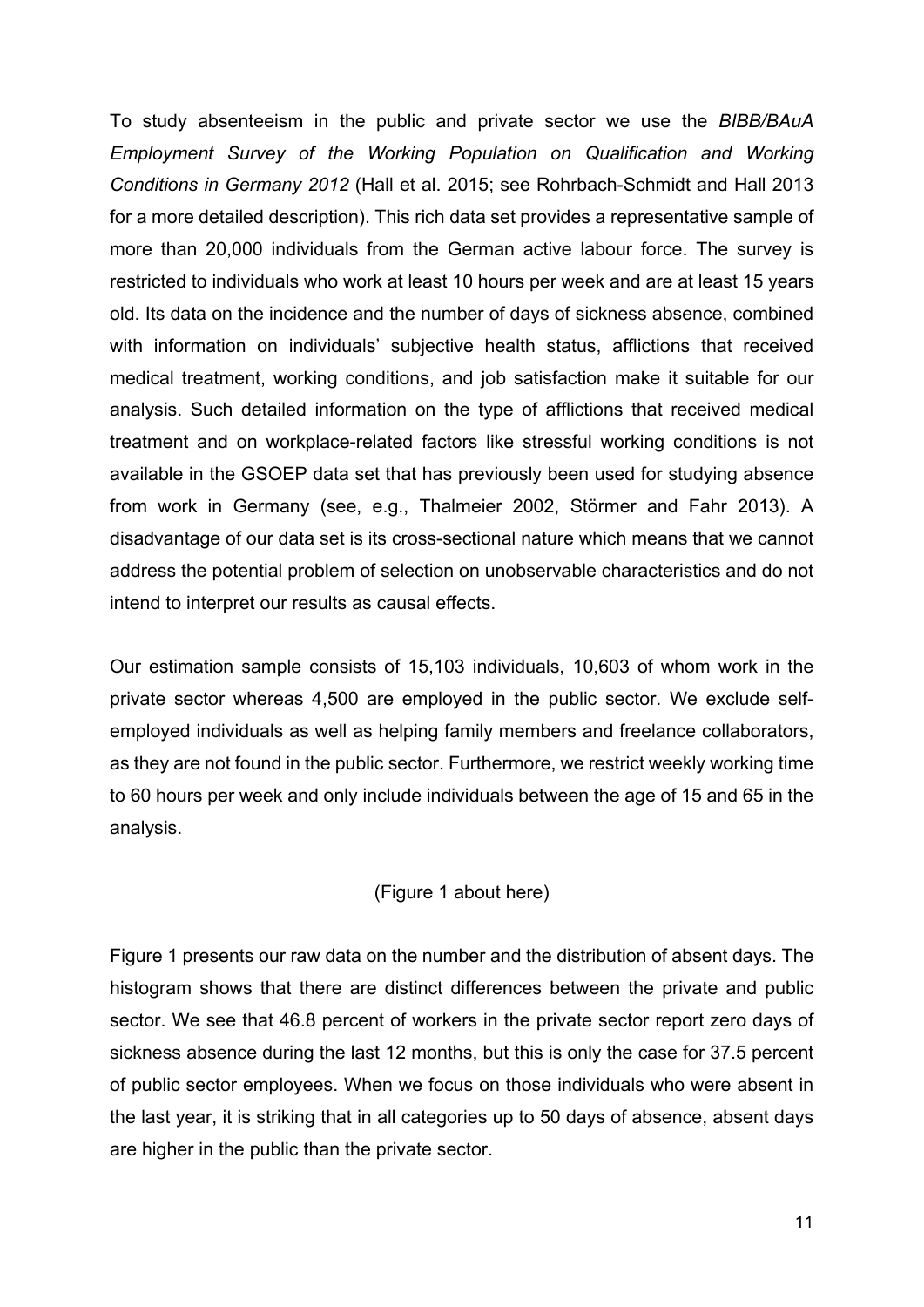Concerning longer absences of more than 50 days per year, however, both sectors show a similar picture. This finding is contrary to the assertion mentioned above that the public sector is less selective in hiring or keeping contractual employees with respect to their health status and capabilities (Oppolzer 1999), which would imply that individuals with more than 50 days of sickness absence per year are more often found in the public sector. In this context it should be kept in mind (and accounted for in the following estimations) that long periods of absence may be due to exogenous factors such as serious illnesses and thus may reflect different determinants of absenteeism than short periods of absence. [9](#page-13-0)

### (Table 1 about here)

Focusing on our main variable of interest, namely the incidence of sickness absence, we see that 62 percent of respondents from the public sector report that they stayed home sick or called in sick at least once during the last 12 months. In contrast, this was only the case for 53 percent of private sector employees (see Table 1). Looking at the number of occasions of sickness absence, this is also somewhat higher in the public than the private sector (1.22 vs. 0.93). The difference is even more pronounced for the average number of workdays lost due to sickness absence, which amount to 11.35 days in the public sector and [10](#page-13-1).11 days in the private sector.<sup>10</sup> The fact that all three absenteeism indicators are statistically significantly higher for public sector employees thus seems to be consistent with the stereotype of the "malingering bureaucrat".

The differences in the average numbers of occasions and days of absence between sectors partly reflect the fact that many more private than public sector employees state that they never stayed home sick in the previous year. When looking at those employees who were absent at least once in the last 12 months, the differences between the public and the private sector become more blurred: Although there

<span id="page-13-0"></span><sup>&</sup>lt;sup>9</sup> Note that although our data set provides information on the incidence and number of occasions of sickness absence as well as on the total number of workdays lost, we do not know the length of each spell of absence. Nevertheless, in our estimations we will perform a robustness check with a reduced sample excluding workers with more than 50 days of absence per year (see Appendix Table 2).

<span id="page-13-1"></span><sup>&</sup>lt;sup>10</sup> The overall figures for the incidence and length of sickness absence in our data set are in the same ballpark as those reported in the GSOEP (see Arnold et al. 2018, Table A1, although they do not distinguish between the public and private sector). We are aware that our sick-leave data (like those of the GSOEP) might suffer from recall and reporting bias. However, this would only be a problem for our analysis if this bias systematically differs between employees in the private and public sector. We have no reason to believe that this is the case.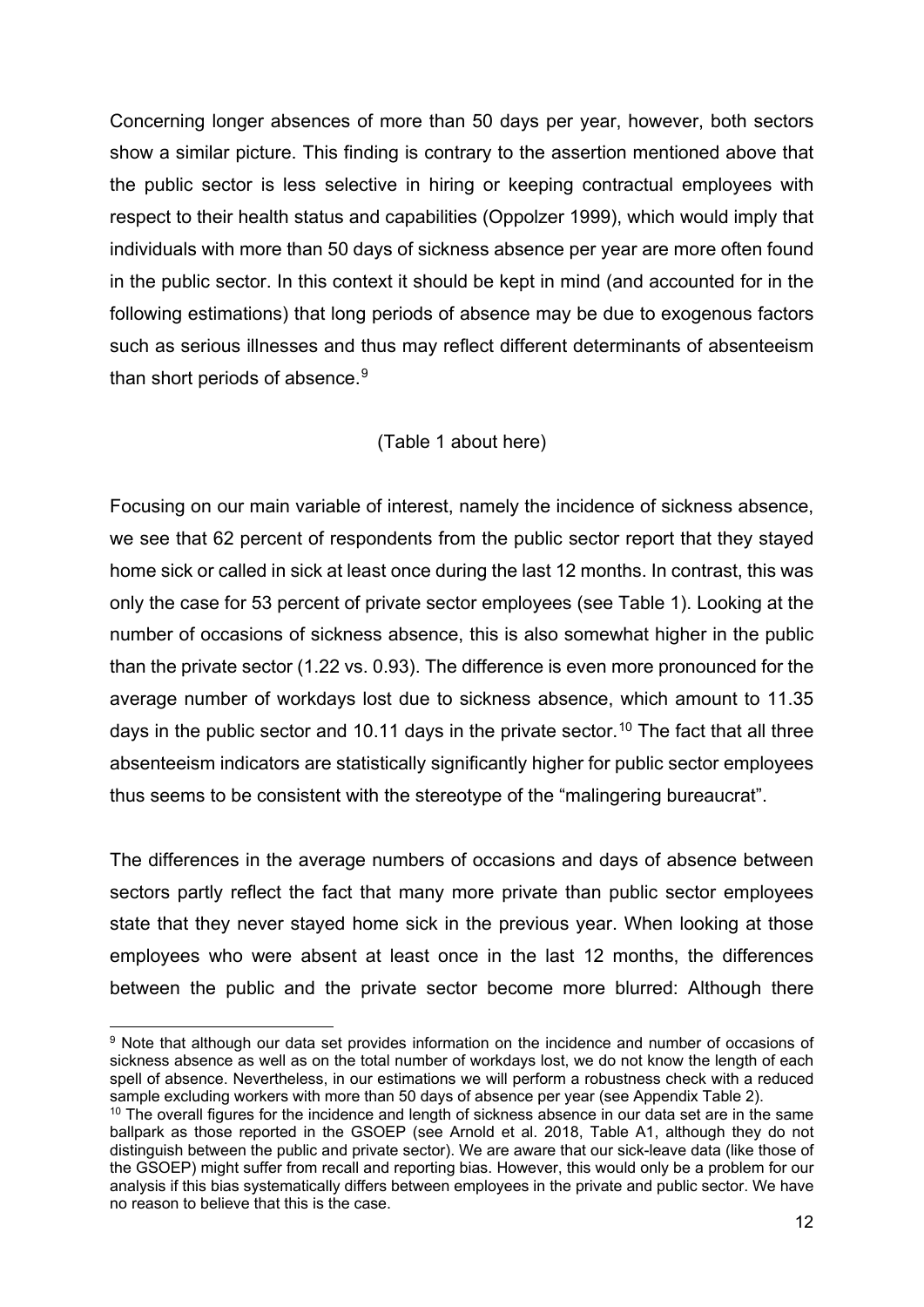remains a higher average number of sickness occasions in the public sector (1.95 compared to 1.75), the conditional number of workdays lost due to sickness absence is now somewhat higher in the private sector. These findings suggest that behavioural differences between public and private sector employees are more pronounced in the incidence and occasions than in the workdays lost due to sickness absence.

As stated in hypothesis 1, the higher absence from work in the public than the private sector may simply reflect structural and socio-demographic differences between the sectors. Table 1 shows that the shares of women and of university graduates are much higher in the public sector, and employees are on average older than their private sector counterparts. These patterns are well established in the literature (see, e.g., Blank 1985, Dustmann and van Soest 1998, Maczulskij 2017). It can also be seen that the share of individuals with a migration background is lower in the public than in the private sector. However, the higher absenteeism in the public sector could also reflect differences in employees' health status (hypothesis 2) and/or different behaviour in case of healthiness (hypotheses 3 and 4).

Starting with health status, it is possible that those people working in the public sector are simply not as healthy as their counterparts in the private sector and thus are absent from work more often. To tackle this question, we can make use of the rich information on health in our dataset which includes a question on individuals' subjective health status, answered on a five-point Likert scale, as well as information on the types of afflictions that received medical treatment in the last 12 months.<sup>[11](#page-14-0)</sup> As can be seen in Table 1, 84 percent of employees in the public sector report at least good health status (i.e. they describe their health status as being excellent, very good, or good). This figure is almost identical in the private sector where 85 percent of workers have this health status**,** so that at first sight health does not seem to be the main reason for the higher incidence of sickness absence in the public sector. However, looking at the medical treatments received, individuals in the public sector report on average 2.34 different types of treated afflictions whereas this figure is only 1.90 in the private sector, and this difference is statistically significant.

<span id="page-14-0"></span><sup>&</sup>lt;sup>11</sup> Information on medical treatment was collected for 24 different types of afflictions, e.g. headaches, depression, low back pain, eye problems, sleeping disorders, and physical exhaustion.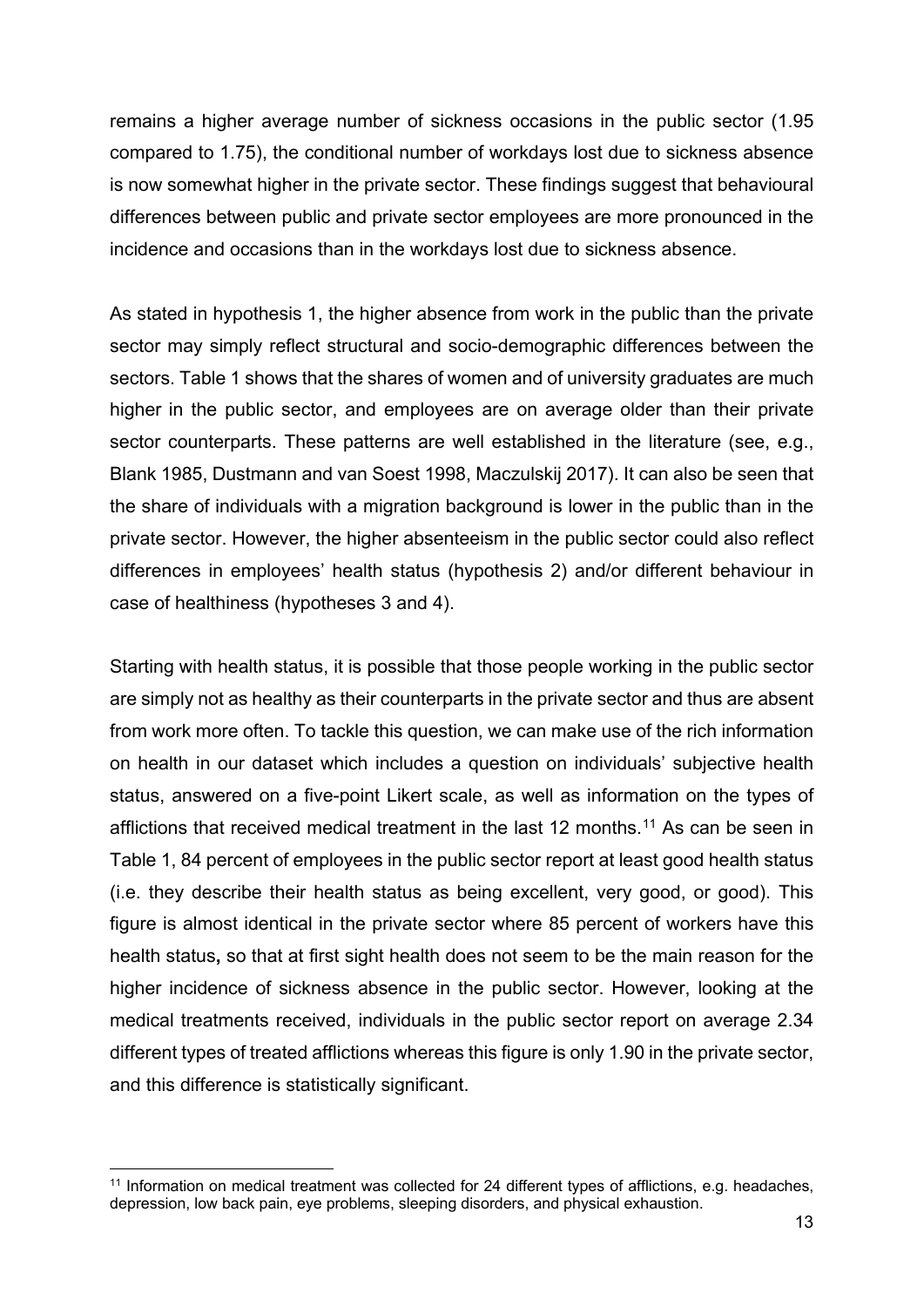Focusing now on the behaviour in case of healthiness, the literature sketched in section II emphasises the impact of working conditions such as workload or emotional strain. Our survey contains the question whether the respondents usually cope with their workload or whether they feel over- or under-challenged. Table 1 shows that on average 25 percent of individuals working in the public sector state that they perceive their workload as over-challenging whereas this is the case only for 18 percent of employees in the private sector. Individuals were also asked whether there are situations of emotional strain in or because of their job. In the private sector, on average 41 percent of workers answer in the affirmative whereas this figure is much higher in the public sector where 60 percent of employees experience emotional strain at work. The number of stressful working conditions reported by employees is also slightly higher and the support received from the direct supervisor is slightly lower in the public sector. These four findings indicate that working conditions in the public sector could be less favourable and thus may help to explain the higher absence from work in this sector. In contrast, the ability of taking family and private interests into account when scheduling working time is somewhat more prevalent in the public sector, and there is virtually no difference between the sectors in terms of weekly working hours, with individuals working on average 37.81 hours per week in the public and 37.88 hours per week in the private sector.

Job dissatisfaction could be another factor worth considering. However, descriptively there is no difference in general job satisfaction between the public and the private sector, with on average 93 percent of employees in both sectors stating that they are satisfied or very satisfied with their job (see Table 1). Looking at the more specific variable satisfaction with income, the data show only a slight difference between the sectors. While in the private sector 72 percent of employees are (very) satisfied with their income, this figures slightly increases to 76 percent in the public sector. Thus, the potential of job and income satisfaction for explaining different incentives of being absent seems to be limited.

Finally, looking at some variables that could be related to shirking behaviour, we find substantial differences in establishment size and average tenure between the sectors. As expected, the public sector has a higher share of larger establishments (with 100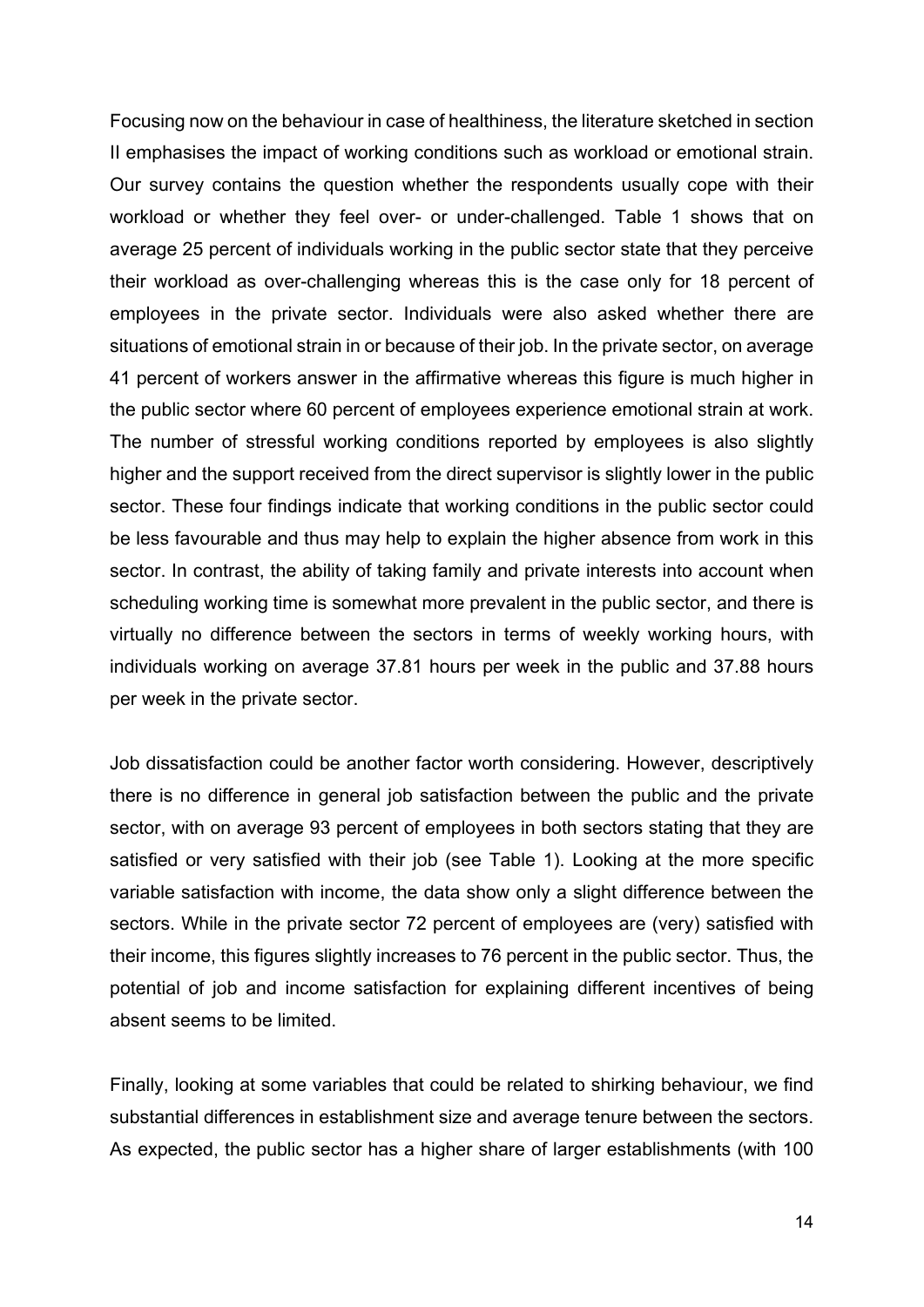or more employees).<sup>[12](#page-16-0)</sup> Concerning tenure, the probability of dismissal is usually negatively correlated with tenure (see section II), so that systematic differences in tenure between the sectors could contribute to differences in absence behaviour. A look at the data points to the relevance of this variable since average tenure in the public sector is 17.20 years and thus almost 5 years higher than in the private sector with its 12.49 years. This could lead to a lower probability of dismissal in the public sector, making absence less risky for the employees compared to the private sector. In contrast, there is no significant difference in the share of fixed-term contracts between the public and private sector.

#### IV. ECONOMETRIC ANALYSIS

The descriptive evidence discussed above has indicated that the difference in the average number of occasions and days of absence between public and private sector employees is partly driven by the fact that in the private sector more employees never stay home sick whereas in the public sector many employees report positive numbers of sickness absence. It seems sensible to take this pattern into account when analysing the absenteeism of both groups and we thus estimate hurdle regression models.<sup>[13](#page-16-1)</sup> These models comprise two functionally independent parts: a binary model dealing with zeros, and a truncated count data model for the number of events conditional on having a strictly positive number of events (see, e.g. Long and Freese 2006: ch. 8.5). Consequently, our multivariate analysis proceeds in two steps. We first focus on the

<span id="page-16-0"></span> $12$  If larger plants are more likely to be insured against production losses resulting from (sickness) absence or if they get more easily replacements for long-time absent workers (thus decreasing workers' reluctance to stay away from work), this may result in higher average absenteeism in the public sector. Unfortunately, our data do not allow us to test this potential explanation suggested by a reviewer.

<span id="page-16-1"></span><sup>&</sup>lt;sup>13</sup> Since Poisson models are not regarded as appropriate (because the Poisson distribution does not suit the typically over-dispersed absence data), in the health econometrics literature it is common to use the hurdle model, also called two-part model (see Møller Pedersen and Skagen 2014, who discuss various methods). Possible alternatives would be the zero-inflated negative binomial model or the Tobit model. The zero-inflated negative binomial model (see Long and Freese 2006: ch. 8.6) assumes that there exist "excessive zeros", which means that it is impossible to have strictly positive numbers of absence for some individuals, for example because these individuals were not in the workforce. Since we only look at individuals from the active labour force population, such "excessive zeros" are unlikely to occur and thus the hurdle model seems to be more appropriate. The Tobit model (see Wooldridge 2010: ch. 17) is a convenient choice for modelling corner solutions where the dependent variable takes on the value zero with positive probability but is a continuous random variable over strictly positive values. However, it implicitly assumes that the data generating process determining the zero outcome (never sick) is the same as the process determining the positive outcome (days of absence), which need not be true in the case of sickness absence.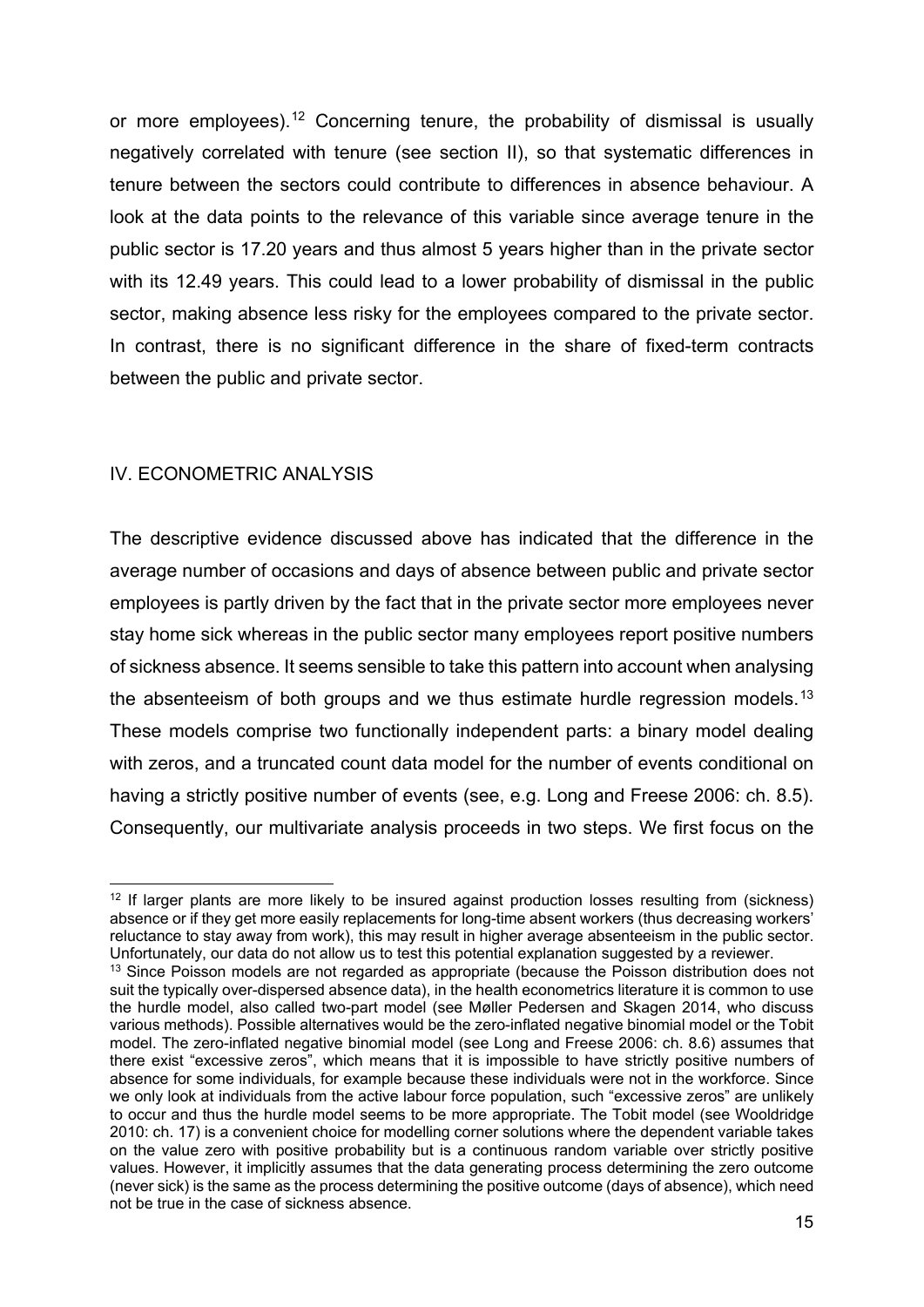difference in the probability of having ever been absent between public and private sector employees, running probit regressions. In a second step, we then look at the number of absence days conditional on ever having been absent, using truncated negative binomial regressions. In addition, as a check of robustness we estimate both models jointly by running a Tobit specification (despite the problems mentioned in footnote 13).

(Table 2 about here)

Table 2 shows the probit regression results (average partial effects) of the probability of ever having called in or stayed home sick in the last 12 months. In the first column we estimate a pooled model not accounting for differences in observable characteristics which indicates that the probability of ever having been absent is 9.3 percentage points higher for public sector than for private sector employees. This is in accordance with the descriptive evidence in Table 1.

In the next columns of Table 2 we stepwise add several groups of variables to account for observable differences between employees and workplaces in the private and public sector that are often believed to be behind the difference in sickness absence and that correspond to our four hypotheses. We want to find out whether and to which extent these groups of variables can explain the 9 percentage points difference that shows up in column 1 and in the descriptive comparison of private and public sector employees in Table 1.

We start with a block of structural and socio-demographic factors (hypothesis 1). We include 54 dummies for the professional fields employees are working in since health risks usually differ across professional fields, so that differences in sickness absence between the public and the private sector could simply reflect a different composition of professional activities (Bevan 2016, Meyer et al. 2017: 290). We also add 16 dummies for the German federal states that crudely reflect regional living conditions since descriptive analyses by sickness funds (such as Knieps and Pfaff 2016: 79) indicate considerable regional differences in sickness absence. As the estimation results in column 2 of Table 2 show, the professional fields dummies and the federal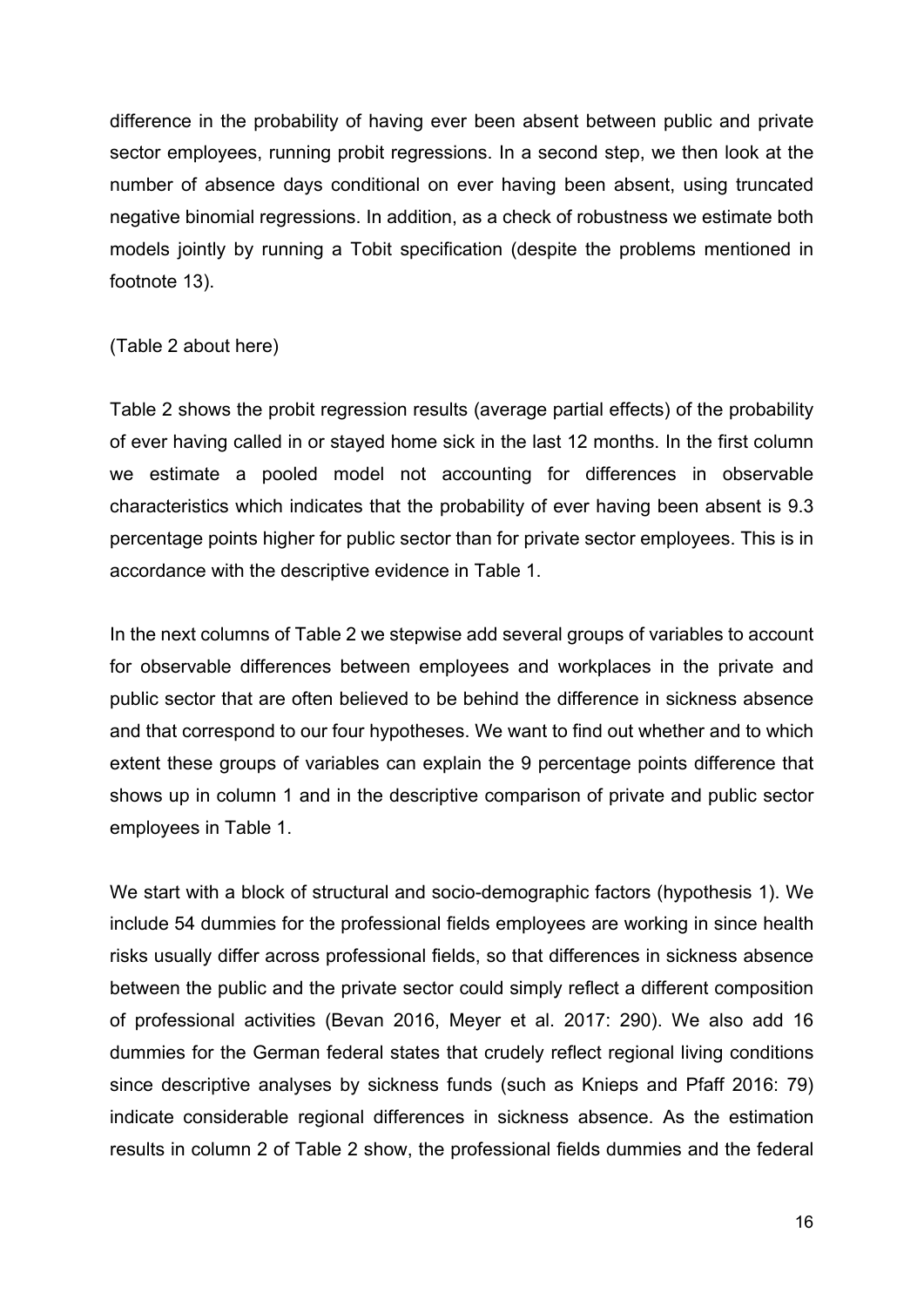states dummies are each jointly statistically significant. [14](#page-18-0) We further include sociodemographic variables like sex, age (three age group dummies to account for a potentially non-linear relationship), migration background, professional qualification, and family background (partner, young children) in the analysis. Recall from Table 1 that the average values of most of these variables differ considerably between public and private sector employees, and it is sometimes argued that differences in demographics like the higher share of women and of older workers are largely responsible for the differences in average sickness absence (see, e.g., Oppolzer 1999, Bevan 2016). Our estimation results in column 2 of Table 2 show that not all of these socio-demographic variables are statistically significant. Moreover, the average partial effect of the public sector dummy is only moderately reduced to 8.0 percentage points when including the first block of variables. This finding suggests that – in contrast to hypothesis 1 – the difference in sickness absence between the public and the private sector is not mainly due to structural and socio-demographic factors.

Next, we account for working conditions (discussed in section II) by including weekly working hours, a dummy indicating whether one is often able to take family and private interests into account when scheduling working time, two dummies for job and income satisfaction, two dummies indicating whether the workload is over- or underchallenging, a dummy indicating emotional strain at work, a dummy indicating whether employees receive support from their direct supervisor, and a summary index comprising 23 stressful working conditions, such as noise, dirt, coldness, dazzling light, repetitive work, or high time pressure. Our estimation results in column 3 of Table 2 show that most of these variables are statistically significantly related to the probability of absence from work. Moreover, the magnitude of the public sector dummy is slightly reduced when adding the block of working condition variables. These findings seem to be consistent with our hypothesis 3.

That said, the magnitude and the statistical significance of the working conditions variables is substantially reduced in column 4 when we take health status into account, a possible determinant of (sickness) absence strongly emphasized in the medical statistics literature. Obviously, health and working conditions are related in that

<span id="page-18-0"></span><sup>&</sup>lt;sup>14</sup> Note that our insights do not change when we restrict our sample to those 44 professional fields where both employees from the private and from the public sector are present.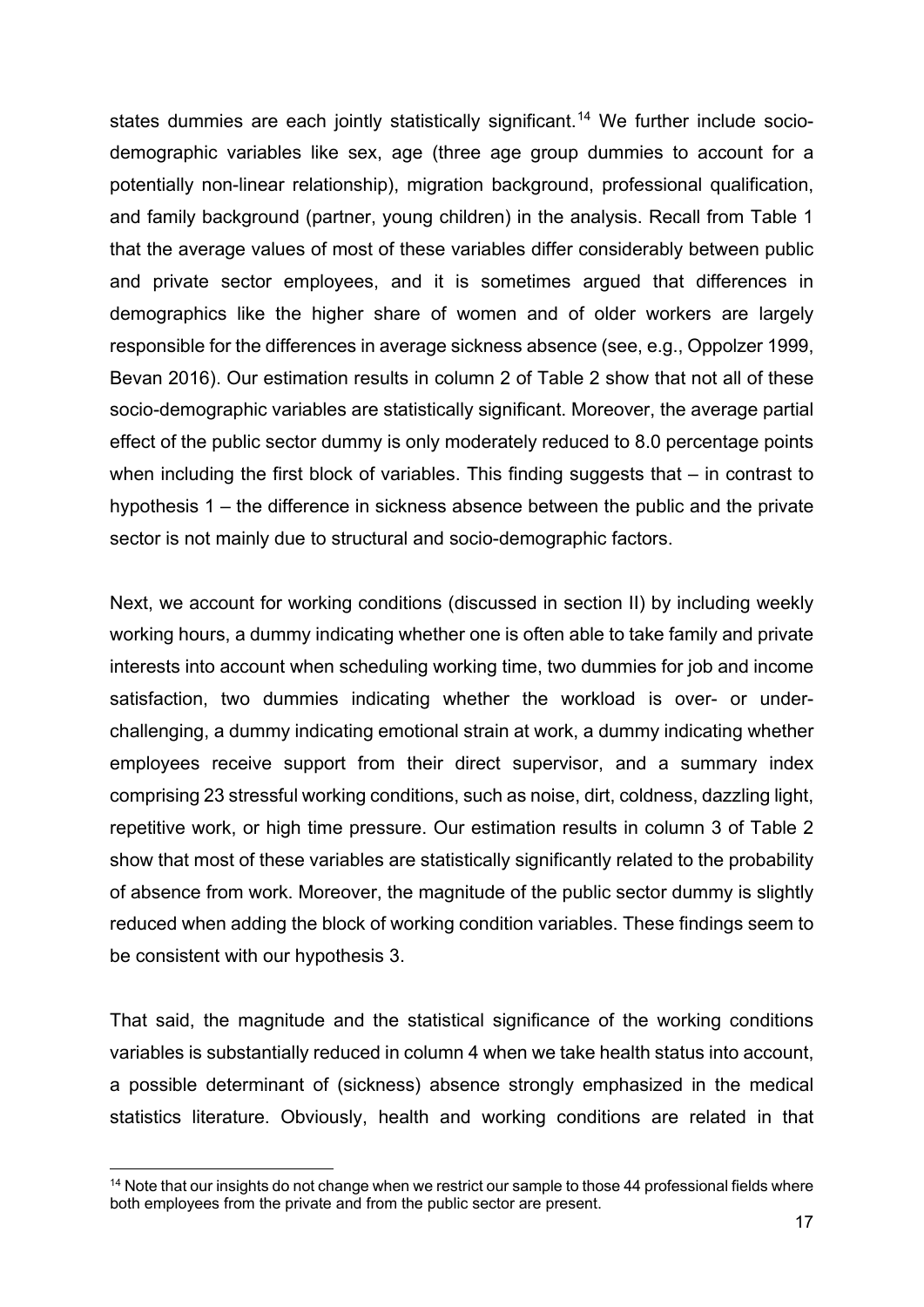workers' bad health status might be a consequence of bad and dangerous conditions at the workplace.<sup>[15](#page-19-0)</sup> We include four dummies for self-assessed health status and 24 dummies for each affliction that received medical treatment in the last 12 months. Our estimation results indicate that health variables are indeed highly significantly related to absenteeism, even when accounting for working conditions. They also show that the sector difference in the probability of sickness absence is reduced to 6.0 percentage points when accounting for employees' health, which seems to be worse among public sector employees. This result can be interpreted as supporting our hypothesis 2.

Finally, in the last column we add three variables that according to our theoretical considerations in section II should be related to (and thus serve as crude proxies for) employees' shirking behaviour. These are tenure, the existence of a fixed-term contract, and the size of the establishment. As expected, the probability of having been absent from work in the last 12 months is significantly lower in case of a fixed-term contract and when working in a smaller plant. In contrast, the relationship with tenure shows an unexpected negative (but relatively small) coefficient. Since adding these three variables only reduces the magnitude of the public sector dummy by 0.4 percentage points and since the crucial tenure variable has an unexpected sign, these findings provide only partial support for our shirking hypothesis 4. That said, our empirical approach is likely to underestimate the relevance of shirking since shirking behaviour is not directly observable in our data and we only can account for some observable conditions that may affect shirking.

Interestingly, even with the full set of explanatory variables, the probability of ever having been absent is still 5.6 percentage points higher in the public sector, and this difference is statistically significant at the 1 percent level.<sup>[16](#page-19-1)</sup> Observable differences between employees and workplaces in the private and public sector thus do not fully explain the difference in the incidence of sickness absence.

<span id="page-19-0"></span><sup>&</sup>lt;sup>15</sup> This connection gives rise to the so-called bad-control problem (see Angrist and Pischke 2009, ch. 3.2.3): When including health as an additional control variable, we (partly) shut down the direct channel between working conditions and sickness absence visible in column 3. We nevertheless decided to present a comprehensive specification of our empirical model including health status in Tables 2 to 4 since our main interest is taking account of all potential determinants of sickness absence suggested by various disciplines for explaining differences between the public and private sector. In addition, we will re-estimate the model excluding health status in Appendix Table 1 and check whether this affects our major insights.

<span id="page-19-1"></span><sup>&</sup>lt;sup>16</sup> Using pooled GSOEP data for the years 2001, 2006 and 2011, Arnold et al. (2018) report a larger difference in sickness incidence of 11.6 percent between public and private sector employees.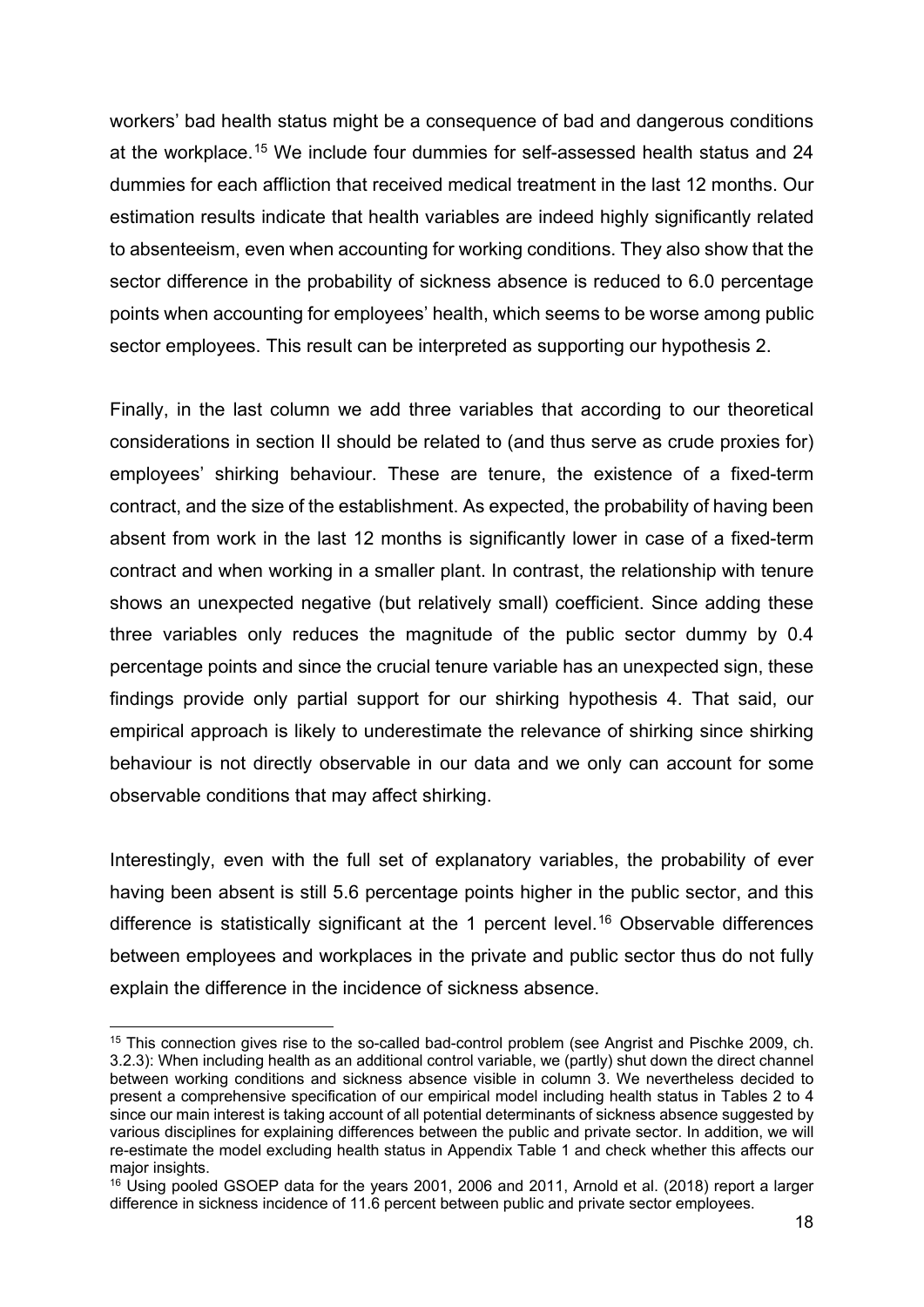After studying the incidence of absence from work we now focus on the extent of absenteeism, as measured in the number of working days lost. Instead of analysing the total number of days of absence for all employees (including those who were never absent), we only look at the working days lost of those employees who actually were absent at least once. This takes into account that the difference in the average number of absence days between public and private sector employees is partly driven by the fact that fewer private sector employees report absence days different from zero, whereas many more public sector employees report positive numbers of days of absence. Focusing only on those persons who ever were absent reduces our estimation sample to 8,455 observations.

#### (Table 3 about here)

Table 3 shows the results of truncated negative binomial regressions for the number of absent days of those employees who were absent at least once. [17](#page-20-0) We stepwise include the same explanatory variables as in Table 2. Conditional on ever having been absent from work, the extent of absence is on average 0.72 days lower for public than for private sector employees, although this difference is not statistically significant (column 1). This insignificance does not change when including our four blocks of explanatory variables, so that there is no difference between public and private sector employees in the number of working days they are away sick.

In order to have a closer look at the partial effects of the explanatory variables and examine whether the statistically significant variables play different roles in the public and the private sector, we now run separate regressions for employees in these two sectors. The results of these separate regressions both for the probit and the truncated negative binomial model are displayed in Table 4. [18](#page-20-1)

<span id="page-20-0"></span> <sup>17</sup> Note that the results of these regressions should be interpreted *cum grano salis*. Conditioning on strictly positive numbers of days of absence can result in a selection bias (see Angrist and Pischke 2009: 99-102) unless the incidence and the extent of absenteeism are independent (after controlling for observable factors). Unfortunately, our data set does not contain variables which could serve as convincing exclusion restrictions in a selection correction model.

<span id="page-20-1"></span><sup>&</sup>lt;sup>18</sup> The following findings are consistent with the results of fully interacted OLS models not reported here (but available on request) which also show that the partial effects of virtually all explanatory variables do not significantly differ between the public and the private sector (at the 5 percent level).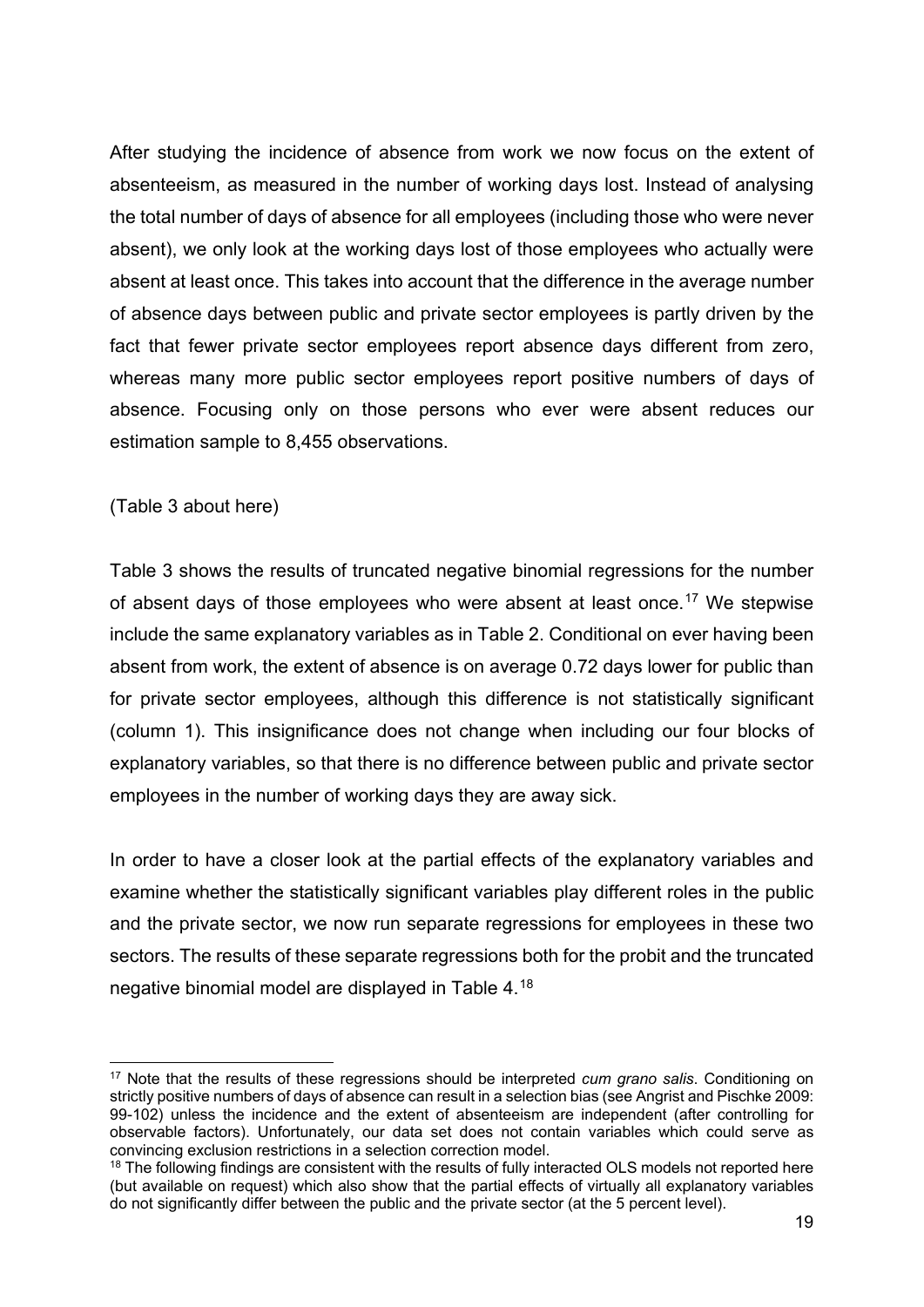#### (Table 4 about here)

Starting with the group of structural and socio-demographic variables we see that age shows a statistically highly significant, non-linear association with work absence both in the public and the private sector. Interestingly, it is negatively related to the probability of ever having been absent, whereas it is positively related to the number of days absent from work (which might be a consequence of endogenous selection). This result confirms previous findings in the literature that older people are absent less frequently, but if they call in sick, they are usually absent for a longer period of time (see, e.g., Thalmeier 2002, Lechmann and Schnabel 2014, Meyer et al. 2017: 294).[19](#page-21-0) Both in the private and (measured less precisely) in the public sector, individuals with a migration background are less likely to be absent and record considerably fewer days of sickness absence. In contrast to the descriptive evidence in Table 1 and in sickness fund reports (like Knieps and Pfaff 2016: 51-53), gender differences in absenteeism do not seem to play a statistically significant role when controlling for age, health status, workplace-related factors, job satisfaction etc. (with the small exception of absenteeism incidence in the private sector). Both living together with a partner and having young children in the household is statistically significantly related to the probability of absence in the private sector, but the estimated coefficients of these variables are insignificant in the public sector.

When next interpreting the group of workplace-related variables, we must take account of the relationship of variables like working conditions and worker satisfaction with workers' health discussed above. Since only looking at the estimation results of the full model that includes health variables in Table 4 may obscure some relationships, we also present the results of models estimated excluding health variables in Appendix Table 1. Looking across the group of workplace-related variables, we see that not all average partial effects are statistically significant, and some variables show an unexpected relationship with sickness absence. A case in point is individuals' ability of taking family and private interests into account, which seems to be positively related to absence from work in both sectors. This finding is at odds with the neoclassical theory

<span id="page-21-0"></span> $19$  The latter relationship may reflect medical reasons (such as serious illnesses that are more likely to show up in the oldest age group). It is also consistent with an argument by Bauer and Eichenberger (2018) that absence behaviour is related to workers' time remaining until their retirement, so that the age group closest to retirement shows the highest days of absence.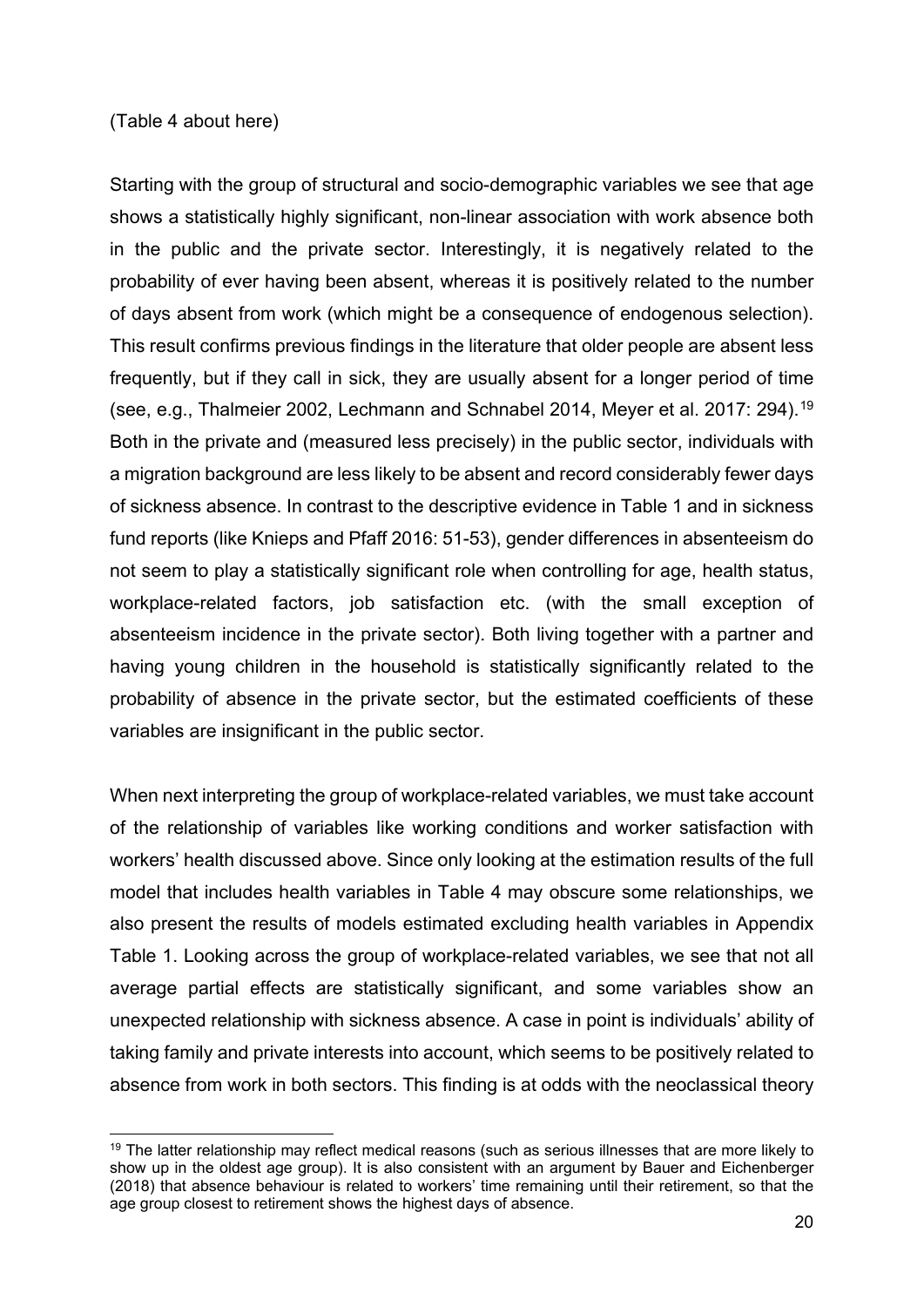of labour-leisure choice, but it has been found before in the literature (see Dionne and Dostie 2007 and Lechmann and Schnabel 2014). In accordance with this theory and with considerations from occupational medicine, longer weekly working hours are associated with a slightly higher probability and higher days of absence, but these relationships are not estimated very precisely.

Job and income satisfaction seem to be of similar importance for absenteeism in the public and private sector, although their average partial effects usually do not reach conventional levels of statistical significance once health variables are included (as in Table 4)*.* As expected, employees who are satisfied with their job tend to have a lower probability of absence from work and fewer days of absence. Concerning income satisfaction, the incidence is similar but the relationship with the number of days is less clear. In both sectors, an over- and an underchallenging workload is positively related to the incidence of sickness absence, but only the estimation coefficient of being underchallenged reaches conventional levels of statistical significance in the private sector. Whereas being overchallenged is associated with higher days of absence, feeling underchallenged is associated with fewer days of absence (conditional on being absent at all).

The number of stressful working conditions is positively related to the incidence and the days of absence in both sectors, but these relationships only become statistically significant if health status is excluded from the model (in Appendix Table 1). If the health variables are excluded, emotional strain at work also significantly increases the probability of ever having been absent in both sectors, but its relationship to the number of absence days is positive in the public sector and negative in the private sector. Individuals who get support from their direct supervisor are less likely to be absent from work (in particular if the health variables are excluded)*,* but conditional on being absent this support is associated with an increase in the number of days absent in the public sector whereas it decreases the number of absence days in the private sector.

Moving on to the health variables, it is apparent that an excellent or very good state of health (compared to the reference category of good health) is associated with a lower incidence and fewer days of absence from work in both sectors. Correspondingly, bad health increases the probability of absence by about 12 percent in the private and 13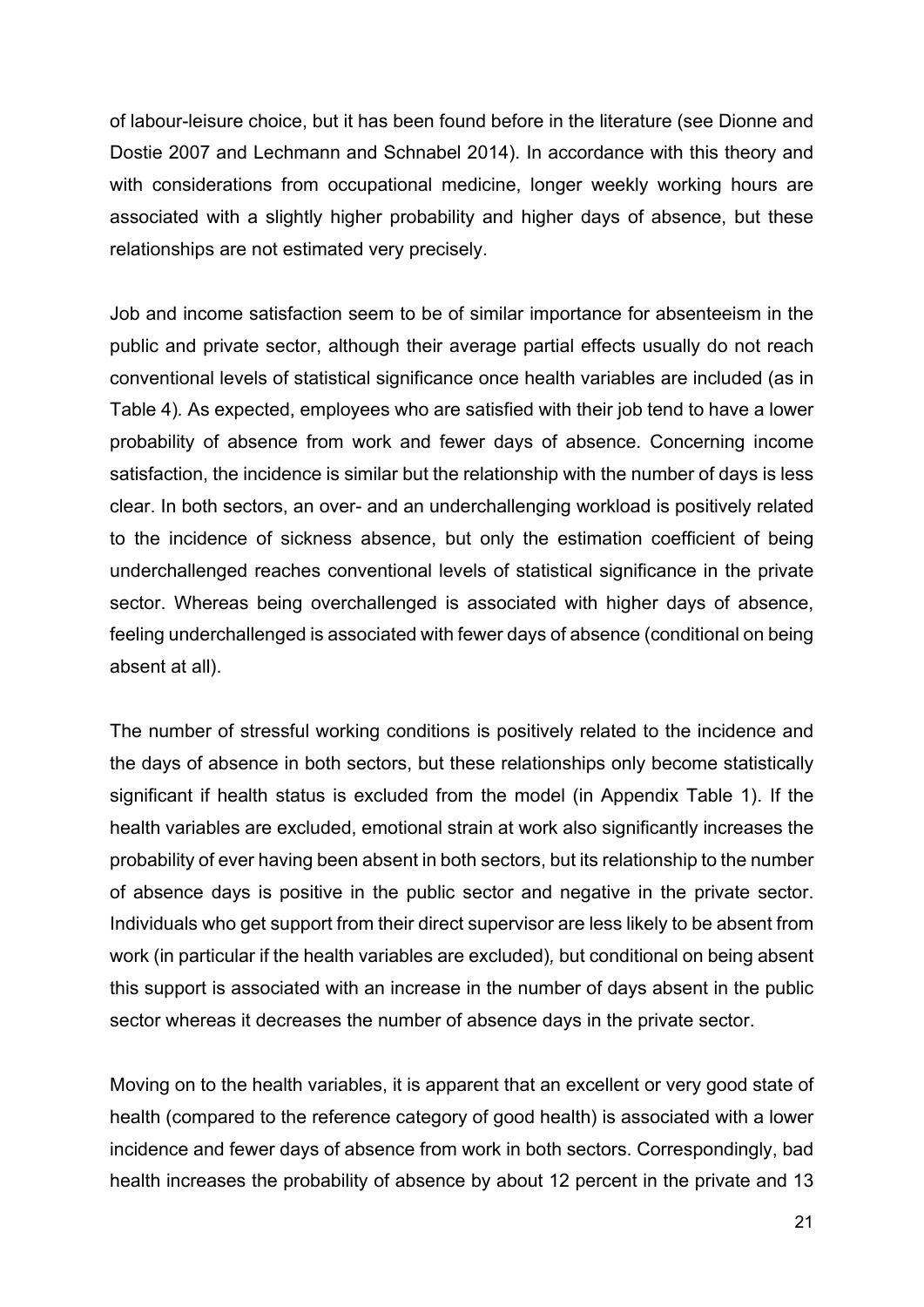percent in the public sector, and it raises the extent of absence by approximately 24 days in both sectors. The dummies for subjective health status and for medical treatments received are jointly statistically significant at the 1 percent level for public as well as for private sector employees. For the health status dummies, the confidence intervals of the average partial effects for both sectors overlap, suggesting that they are not statistically significantly different (which is confirmed in a fully interacted model estimation).

Our theoretical considerations in section II suggested that employees with temporary jobs try to signal effort and thus show lower absenteeism. As expected, the existence of a fixed-term contract reduces the probability of staying home sick by more than 4 percent in both sectors (even if this association narrowly misses conventional levels of statistical significance in the public sector). Surprisingly, however, conditional on being absent it increases the number of days absent in the private sector whereas it decreases the number of absence days in the public sector. In both sectors, tenure unexpectedly shows a small negative association with the probability of absence whereas it is positively related to the number of days absent (as expected). The plant size dummies are jointly statistically significant for the probability of absence in both sectors. Although at first sight the patterns of the relationship seem to differ between the public and the private sector, the large confidence intervals of the average partial effects for both sectors overlap, indicating that they are not statistically significantly different. Consistent with a shirking interpretation, we find that in both sectors individuals in small plants with up to 9 employees (our reference category) are much less likely to be absent than employees in larger plants.

All in all, our analyses show that individuals' health, age, migration background, weekly working hours, working conditions, job and income satisfaction as well as the size of the plant they work in and the existence of a fixed-term contract are important factors associated with the incidence of absence from work. These factors are of similar magnitude in the public and private sector, although they are typically estimated less precisely in the smaller public sector sample*.* Our results are less clear concerning the relationships of these variables with the number of days of absence (conditional on having been absent at least once), where the sign and the statistical significance of the average partial effects sometimes differ between the public and the private sector. That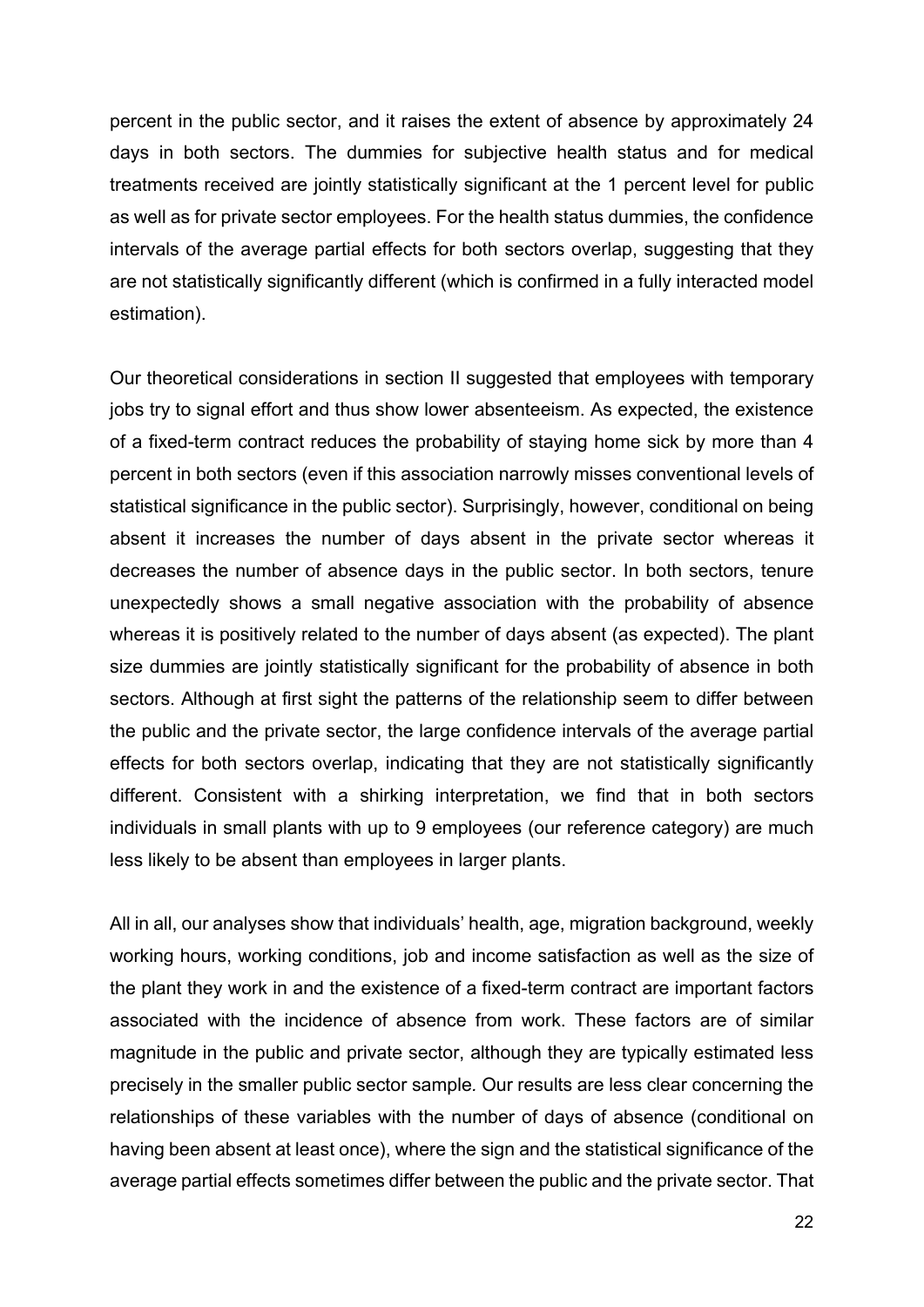said, it is again health, age, migration background, working hours and working conditions as well as tenure and a challenging workload that appear to be associated with the extent of work absence in both sectors. By and large, we may conclude that the absence behaviour of public and private sector employees is related to the same variables and that our estimations do not provide a clear and simple explanation for the higher incidence of work absence in the public sector.

As discussed in section III, it could be possible that our results are influenced by workers who record very long absences from work. Although we do not have information on the length of individual spells of absence in our data set, we can partly take account of this potential problem by excluding those workers from our estimation sample whose total number of absent days in the last twelve months is particularly large. The results of such an exercise, where workers with more than 50 days of absence are excluded from the sample, are shown in Appendix Table 2. It can be seen that such a restriction does not substantially affect our results and insights. The same applies when restricting the sample to workers who have not more than 20 days of absence (results are available on request).

Note that our insights still hold when performing a number of additional robustness checks (results of which are available on request)*.* For instance, we restricted our sample to those 44 professional fields where both employees from the private and from the public sector are present. We also divided our sample of public sector employees into civil servants and contractual employees. The shares of employees who report ever having been absent are similar in both groups, but the number of absence days is substantially higher for contractional employees (who are more often blue-collar workers). Nevertheless, the estimation results of the hurdle model for the incidence and extent of absenteeism are quite similar for both groups of employees. We further conducted separate estimations for men and women, and we excluded blue-collar workers from our sample (who are more often found in the private sector and who do not fit the stereotype of malingering bureaucrats). Finally, we replaced our two-step hurdle model by a Tobit model even if this frequently used model does not seem to be optimal when the sign of the relationship with a variable like age differs between the first and the second step. However, this did not change our main conclusions concerning the other variables and relationships.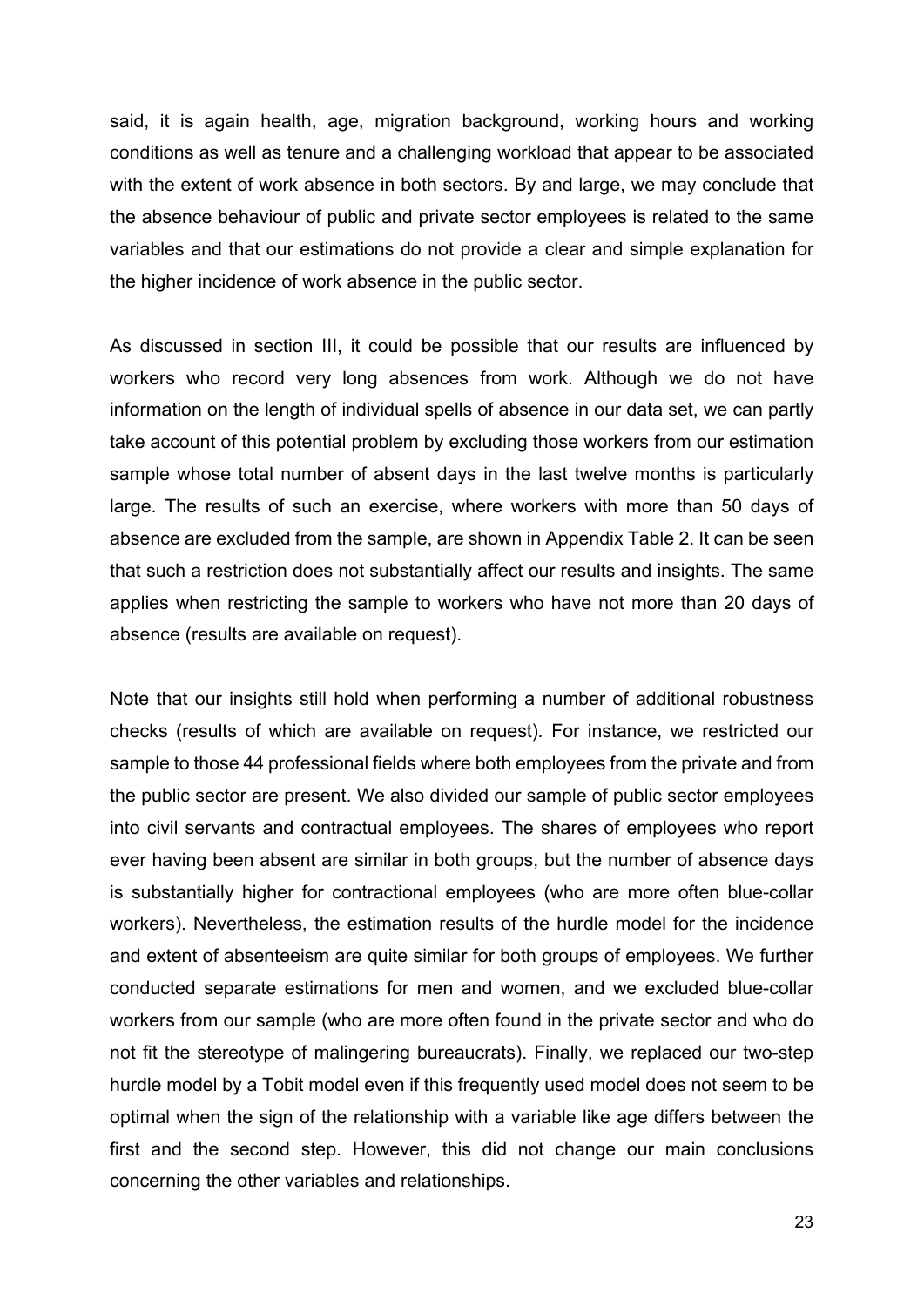#### V. CONCLUSIONS

Scrutinising the stereotype of the "malingering bureaucrat", this paper has compared and analysed absence from work in the public and private sector. Using a large representative data set for Germany, we have found that absenteeism seems indeed to be more prevalent in the public sector. Whereas only 53 percent of private sector employees report having been absent at least once in the past 12 months, this figure is 9 percentage points higher for public sector employees. Related, on average public sector employees record one more day of absence per year compared to workers in the private sector. Although these differences showing up in descriptive statistics are substantially reduced and partly disappear when controlling for individuals' sociodemographic characteristics, health status, professional activities, and for workplacerelated factors, the probability of staying home sick at least once a year is still 5.6 percentage points higher in the public sector, *ceteris paribus*.

A closer investigation has shown that the same variables do play a role for absenteeism both in the public and the private sector. Differences in the composition of the workforce (e.g., w.r.t. employees' health, age, and sex), in professional fields, in working conditions, in tenure and in other workplace-related characteristics of public and private sector employees are not able to fully explain the gap in absenteeism. This finding refutes some of our hypotheses that are based on popular assertions found in the literature (see, e.g., Oppolzer 1999 and Bevan 2016).

The fact that our estimations do not provide a clear and simple explanation for the higher incidence of work absence in the public sector gives rise to the question what may lie behind this phenomenon. A limitation of our data set is that that it is only crosssectional, so that unobserved heterogeneity cannot be taken into account. We may not rule out that public and private sector employees differ in unobservable factors like motivation, commitment, and loyalty towards their employer and their co-workers. We also do not have information on workers' risk aversion. Although there is some literature arguing that more risk averse workers tend to sort into the public sector (e.g., Pfeifer 2011, Buurman et al. 2012), it is an open question how this might affect attitudes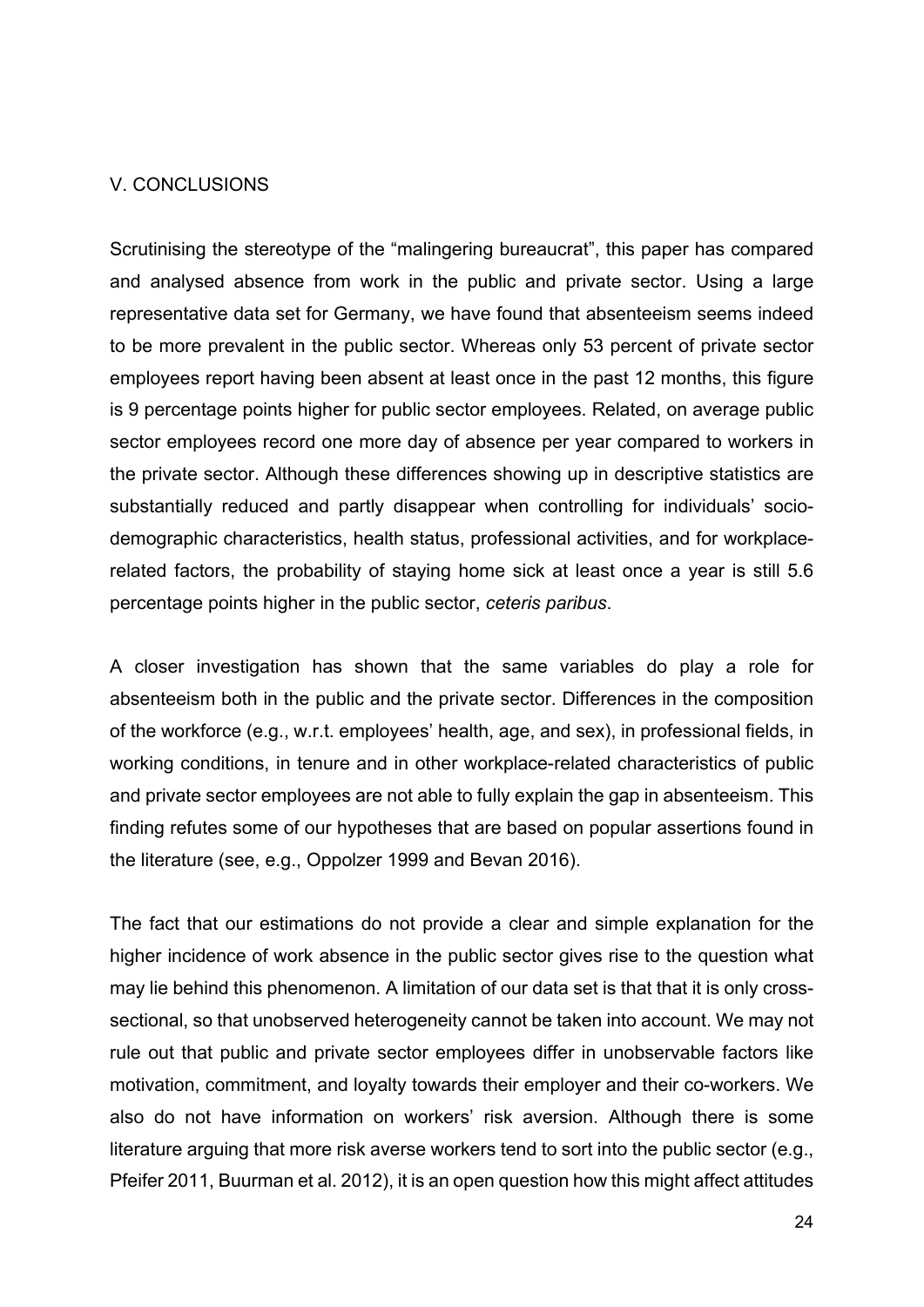towards sickness and absenteeism. Even though workers voluntarily chose their sector of employment and should know what to expect in terms of working conditions, the (unobserved) highly bureaucratic nature of the public sector might be another factor resulting in higher absenteeism (though we controlled for job satisfaction). It could also be the case that public employers exert less pressure on employees not to call in sick (for instance because they are not so exposed to market pressure), which would be unobservable to us.

Finally, shirking and moral hazard problems may play a more important role in the public sector, where employers show a "relaxed attitude" (Blázquez Cuesta 2012: 6) towards absenteeism and where employees enjoy high job security. We were only able to control for differences in age and tenure, which are related to employment protection. Effective job security in the public sector, however, goes beyond this since civil servants are virtually undismissable and since employers usually are very reluctant to fire contractual employees who are absent or misbehaving (but are protected by strong unions and staff councils). That said, given that the difference in the probability of sickness absence between similar public and private sector employees is less than 6 percentage points and that there is no difference in the (conditional) days of absence, the stereotype of the "malingering bureaucrat" seems to be an exaggeration, at least for Germany. Future research may be able to shed more light on this issue by conducting panel analyses of employees who switch between the public and the private sector and investigating whether this switch affects their absence behaviour.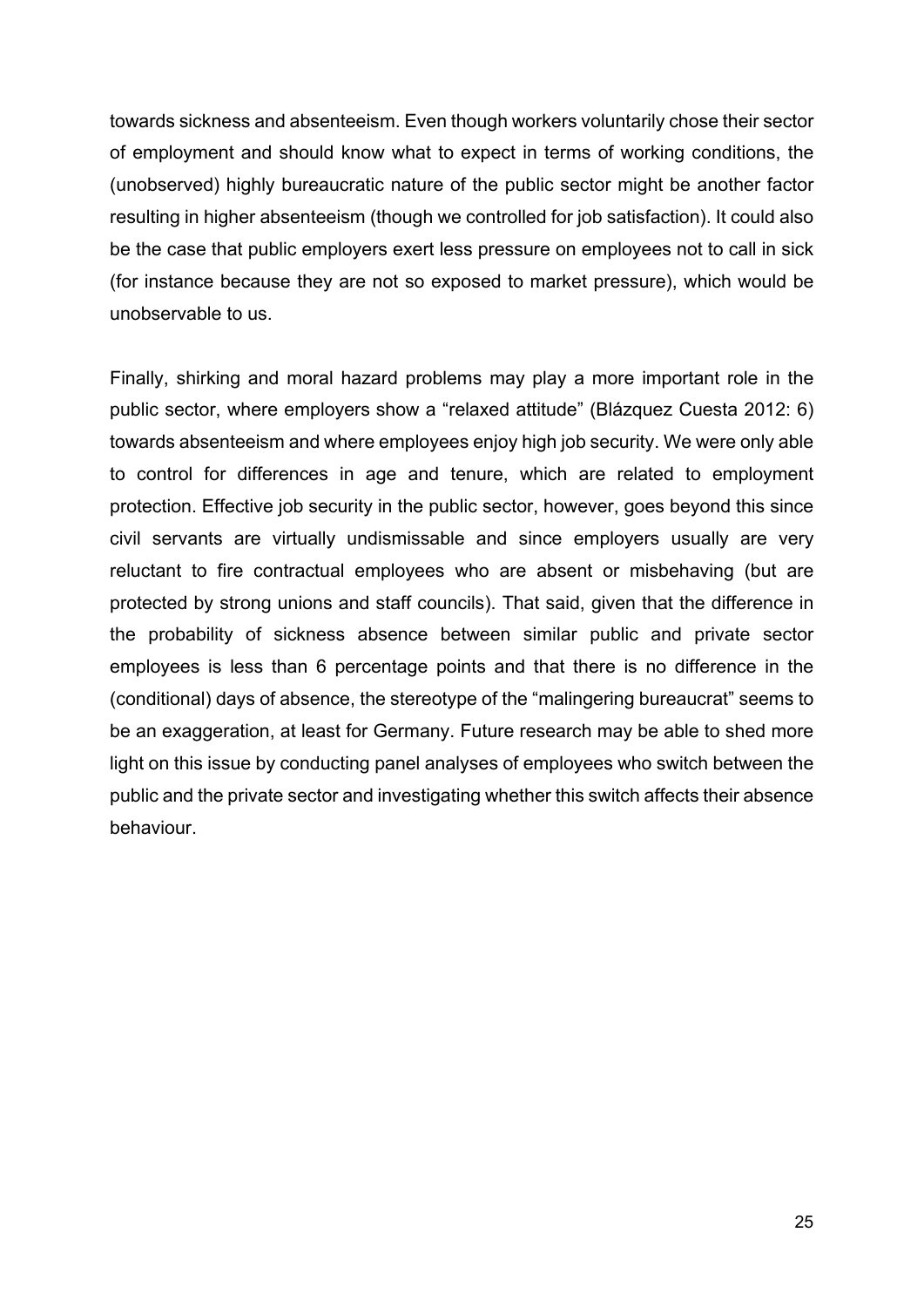#### REFERENCES

Allebeck, Peter and Arne Mastekaasa (2004). Chapter 5. Risk factors for sick leave – general studies, *Scandinavian Journal of Public Health*. 32 (Suppl 63): 49-108.

Allen, Steven G. (1981). An Empirical Model of Work Attendance, *Review of Economics and Statistics.* 63 (1): 77-87.

Angrist, Joshua D. and Jörn-Steffen Pischke (2009). *Mostly harmless econometrics. An empiricist's companion*. Princeton: Princeton University Press.

Arnold, Daniel and Marco de Pinto (2015). How are work-related characteristics linked to sickness absence and presenteeism? Theory and data, *Schmollers Jahrbuch*. 135 (4): 465-498.

Arnold, Daniel, Tobias Brändle and Laszlo Goerke (2018). Sickness Absence and Works Councils: Evidence from German Individual and Linked Employer-Employee Data, *Industrial Relations*. 57 (2): 260-295.

Barmby, Tim, Marco G. Ercolani and John G. Treble (2002). Sickness Absence: An International Comparison, *Economic Journal*. 112 (June): F315-F331.

Barmby, Tim, John G. Sessions and John G. Treble (1994). Absenteeism, efficiency wages and shirking, *Scandinavian Journal of Economics*. 96 (4): 561-566.

Barreix, Claude (2012). Fight against absenteeism in the public service in France and the United Kingdom: Towards a comprehensive approach of the problem, *International Journal of Human Resource Studies*. 2 (3): 98-105.

Bauer, Ann Barbara and Reiner Eichenberger (2018). Worsening Workers' Health by Lowering Retirement Age: The Malign Consequences of a Benign Reform, CREMA Working Paper 2018-02, Center for Research in Economics, Management and the Arts, Zurich.

Beemsterboer, Willibrord, Roy Stewart, Johan Groothoff and Frans Nijhuis (2009). A literature review on sick leave determinants (1984-2004), *International Journal of Occupational Medicine and Environmental Health*. 22 (2): 169-179.

Beblo, Miriam and Renate Ortlieb (2012). Absent from work? The impact of household and work conditions in Germany, *Feminist Economics*. 18 (1): 73-97.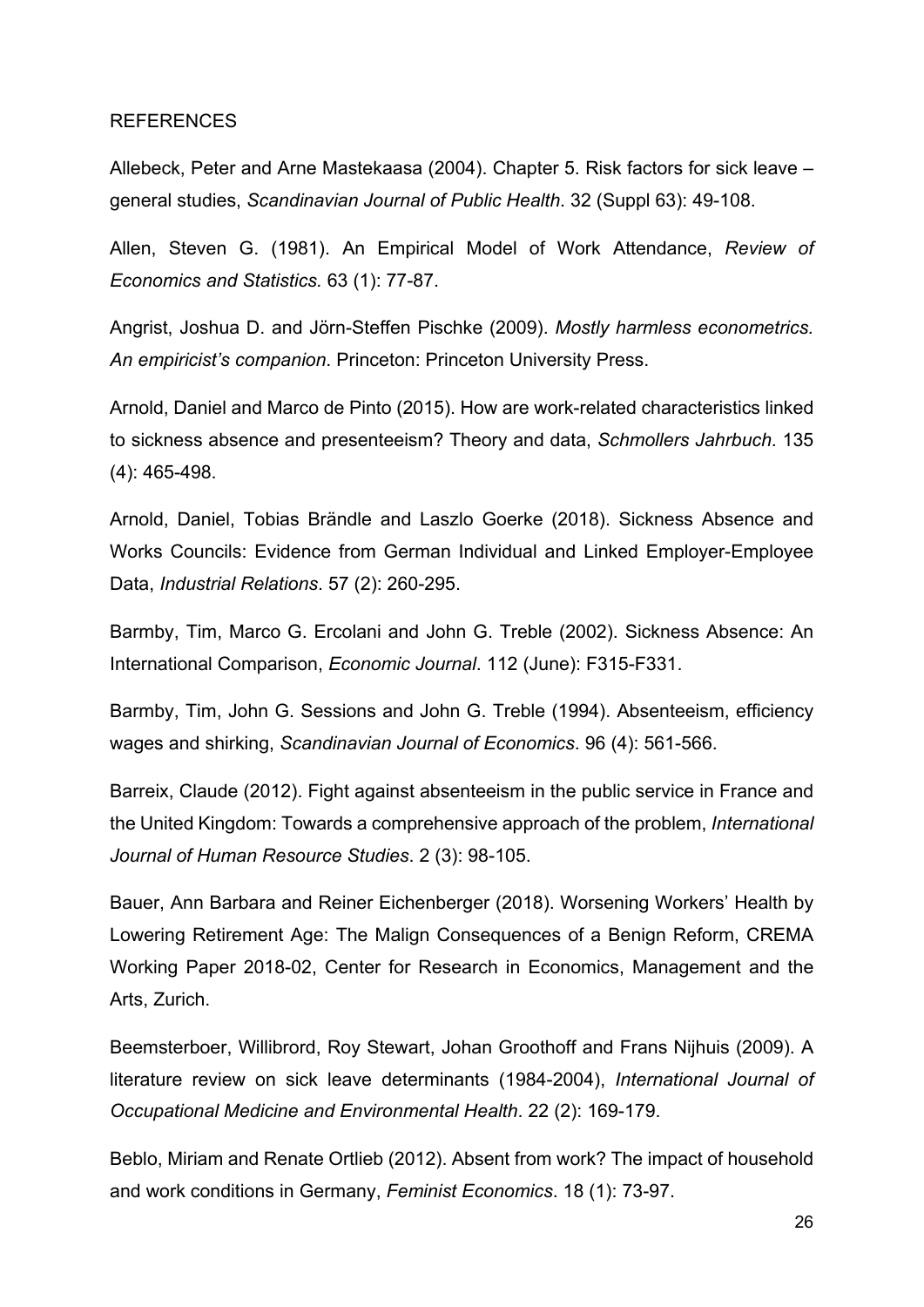Bevan, Stephen (2016). Do public sector workers really take more sick leave? *The Conversation*, 11 January 2016, https://theconversation.com/do-public-sectorworkers-really-take-more-sick-leave-52505 (accessed 20 October, 2017).

Blank, Rebecca M. (1985). An analysis of workers' choice between employment in the public and private sectors, *Industrial and Labor Relations Review*. 38 (2): 211-224.

Blázquez Cuesta, Maite (2012). Sickness absence rates in Spain – Evidence for the period 1996-2004, *Cuadernos de economiá*. 35: 1-8.

Böckerman, Petri and Pekka Ilmakunnas (2008). Interaction of working conditions, job satisfaction, and sickness absences: Evidence from a representative sample of employees, *Social Science & Medicine*. 67 (4): 520-528.

Bradley, Steve, Colin Green and Gareth Leeves (2014). Employment protection, threat and incentive effects on worker absence, *British Journal of Industrial Relations*. 52 (2): 333-358.

Brown, Sarah and John G. Sessions (1996). The Economics of Absence: Theory and Evidence, *Journal of Economic Surveys*. 10 (1): 23-53.

Bureau of Labor Statistics (2018). Labor Force Statistics from the Current Population Survey - 47. Absences from work of employed full-time wage and salary workers by occupation and industry, https://www.bls.gov/cps/cpsaat47.htm (accessed 1 August, 2018).

Buurman, Margaretha, Josse Delfgaauw, Robert Dur and Seth Van den Bossche (2012). Public sector employees: Risk averse and altruistic? *Journal of Economic Behavior & Organization*. 83 (3): 279-291.

D'Amuri, Francesco (2017). Monitoring and disincentives in containing paid sick leave, *Labour Economics*. 49: 74-83.

Darr, Wendy and Gary Johns (2008). Work Strain, Health, and Absenteeism: A Meta-Analysis, *Journal of Occupational Health Psychology*. 13 (4): 293-318.

De Paola, Maria, Vincenzo Scoppa and Valeria Pupo (2014). Absenteeism in the Italian Public Sector: The Effects of Changes in Sick Leave Policy, *Journal of Labor Economics*. 32 (2): 337-360.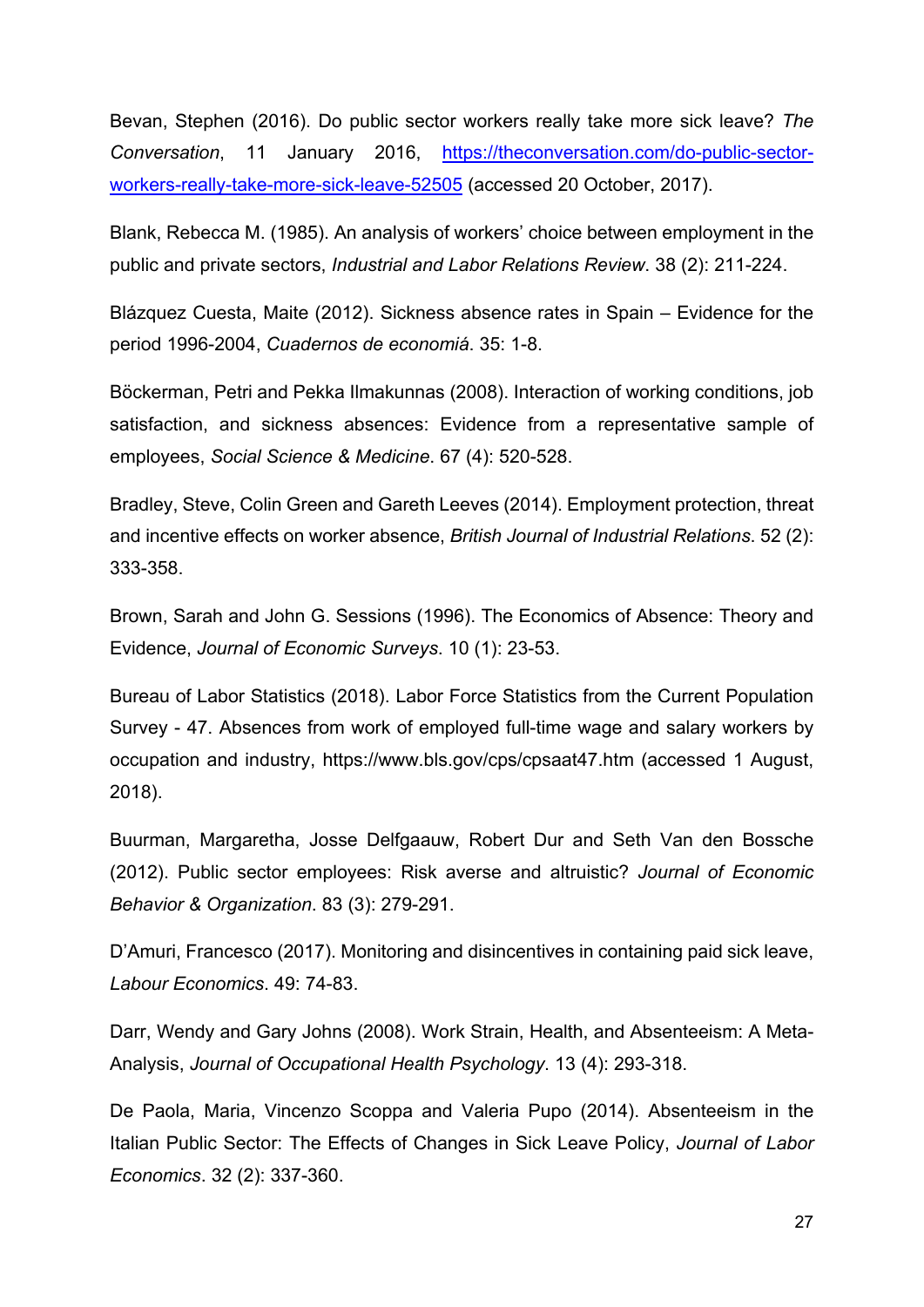Dionne, Georges and Benoit Dostie (2007). New evidence on the determinants of absenteeism using linked employer-employee data, *Industrial and Labor Relations Review*. 61 (1): 108-120.

Dustmann, Christian and Arthur van Soest (1998). Public and private sector wages of male workers in Germany, *European Economic Review*. 42 (8): 1417-1441.

Engström, Per and Bertil Holmlund (2007). Worker Absenteeism in Search Equilibrium, *Scandinavian Journal of Economics*. 109 (3): 439-467.

Faragher, Jo (2016). Sickness absence rates remain stable, *Personnel Today*, 7 October 2016, [http://www.personneltoday.com/hr/sickness-absence-rates-remain](http://www.personneltoday.com/hr/sickness-absence-rates-remain-stable/)[stable/](http://www.personneltoday.com/hr/sickness-absence-rates-remain-stable/) (accessed 20 October, 2017).

FOCUS Online (2017). Beamte sind doppelt so oft krank wie andere Arbeitnehmer – aber warum? http://www.focus.de/finanzen/news/krankenstand-schnellt-hochbeamte-doppelt-so-oft-krank-wie-arbeitnehmer-und-begruendung-istmerkwuerdig\_id\_6590231.html (accessed 18 October, 2017).

Frick, Bernd and Miguel M. Malo (2008). Labor Market Institutions and Individual Absenteeism in the European Union: The Relative Importance of Sickness Benefit Systems and Employment Protection Legislation, *Industrial and Labor Relations Review*. 47 (4): 505-529.

Gregory, Robert G. and Jeff Borland (1999). Recent Developments in Public Sector Labor Markets, in: Ashenfelter, Orley C. and David Card (eds.), *Handbook of Labor Economics 3C*. Amsterdam: North Holland: 3573-3630.

Hall, Anja, Anke Siefer and Michael Tiemann (2015). BIBB/BAuA Employment Survey of the Working Population on Qualification and Working Conditions in Germany 2012, suf 4.0, Research Data Center at BIBB (ed.), GESIS Cologne (data access). Federal Institute for Vocational Education and Training, Bonn. doi:10.7803/501.12.1.1.40

Johns, Gary (2009). Absenteeism or Presenteeism? Attendance Dynamics and Employee Well-Being, in: Cartwright, Susan and Cary L. Cooper (eds.), *The Oxford Handbook of Organizational Well-Being*. Oxford: Oxford University Press: 7-30.

Jung, Sven and Claus Schnabel (2011). Paying more than necessary? The wage cushion in Germany, *LABOUR*. 25 (2): 182-197.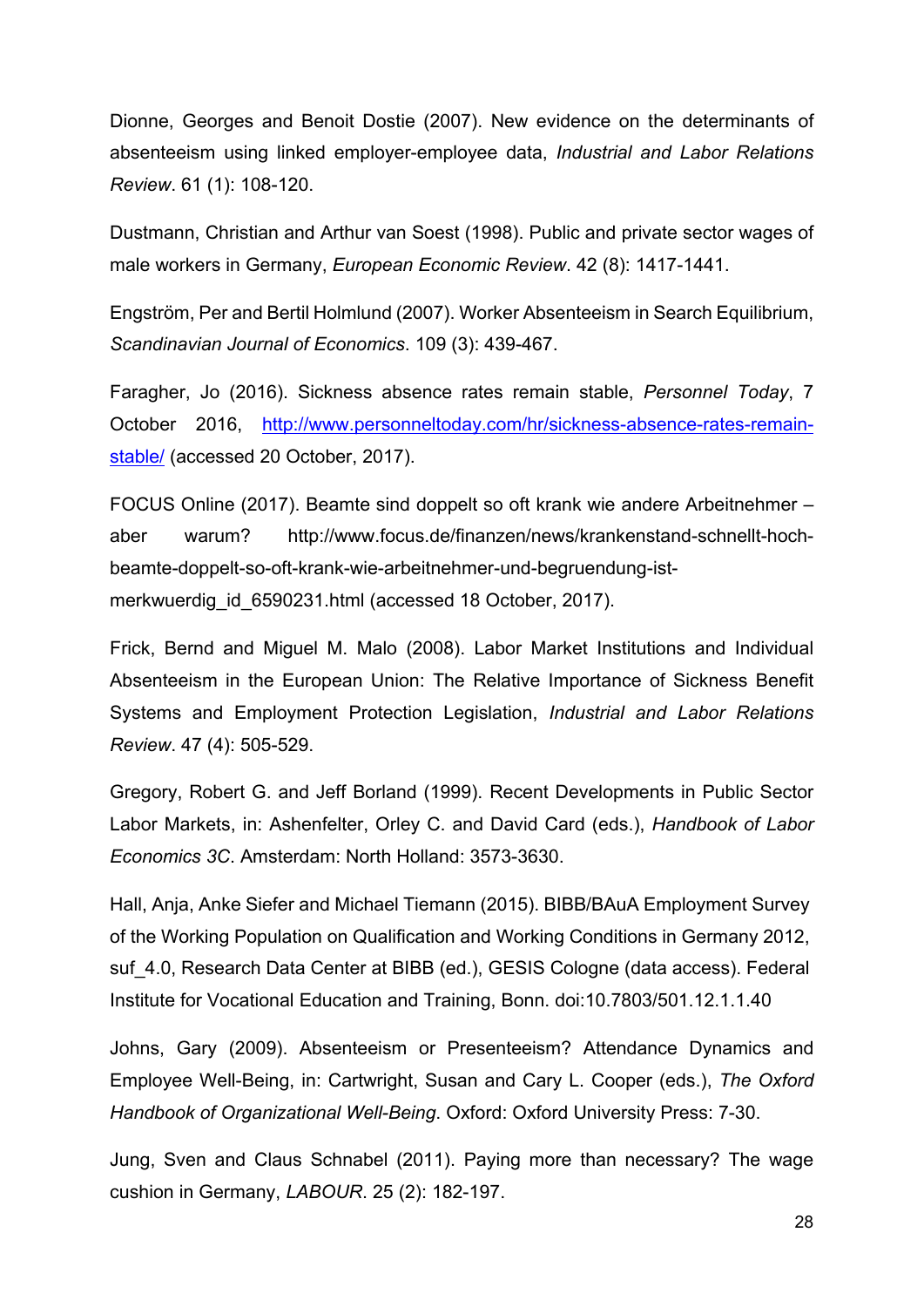Knieps, Franz and Holger Pfaff (2016) (eds.). *BKK Gesundheitsreport 2016*. Berlin: Medizinisch Wissenschaftliche Verlagsgesellschaft.

Leigh, J. Paul (1991). Employee and job attributes as predictors of absenteeism in a national sample of workers: the importance of health and dangerous working conditions, *Social Science & Medicine*. 33 (2): 127-137.

Livanos, Ilias and Alexandros Zangelidis (2013). Unemployment, Labor Market Flexibility, and Absenteeism: A Pan-European Study, *Industrial Relations*. 52 (2): 492- 515.

Lechmann, Daniel S.J. and Claus Schnabel (2014). Absence from work of the selfemployed: A comparison with paid employees, *Kyklos*. 67 (3): 368-390.

Long, J. Scott and Jeremy Freese (2006). *Regression models for categorical dependent variables using Stata*, 2nd edition. College Station: Stata Press.

Lusinyan, Lusine and Leo Bonato (2007). Work Absence in Europe, *IMF Staff Papers*. 54 (3): 475-538.

Maczulskij, Terhi (2017). Who becomes a public employee?, *International Journal of Manpower.* 38 (4): 567-579.

McGrandle, Jocelyn and Frank L.K. Ohemeng (2017). The conundrum of absenteeism in the Canadian public service: A wicked problem perspective, *Canadian Public Administration*. 60 (2): 215-240.

Meyer, Markus, Kristin Wehner and Patrick Cichon (2017). Krankheitsbedingte Fehlzeiten in der deutschen Wirtschaft im Jahr 2016, in: Badura, Bernhard, Antje Ducki, Helmut Schröder, Joachim Klose and Markus Meyer (eds.), *Fehlzeitenreport 201*7. Berlin: Springer: 281-484.

Møller Pedersen, Kjeld and Kristian Skagen (2014). The economics of presenteeism: a discrete choice & count model framework, COHERE Working Paper No. 2014:2, Odense.

Oppolzer, Alfred (1999). Ausgewählte Bestimmungsfaktoren des Krankenstandes in der öffentlichen Verwaltung – Zum Einfluß von Arbeitszufriedenheit und Arbeitsbedingungen auf krankheitsbedingte Fehlzeiten, in: Badura, Bernhard, Martin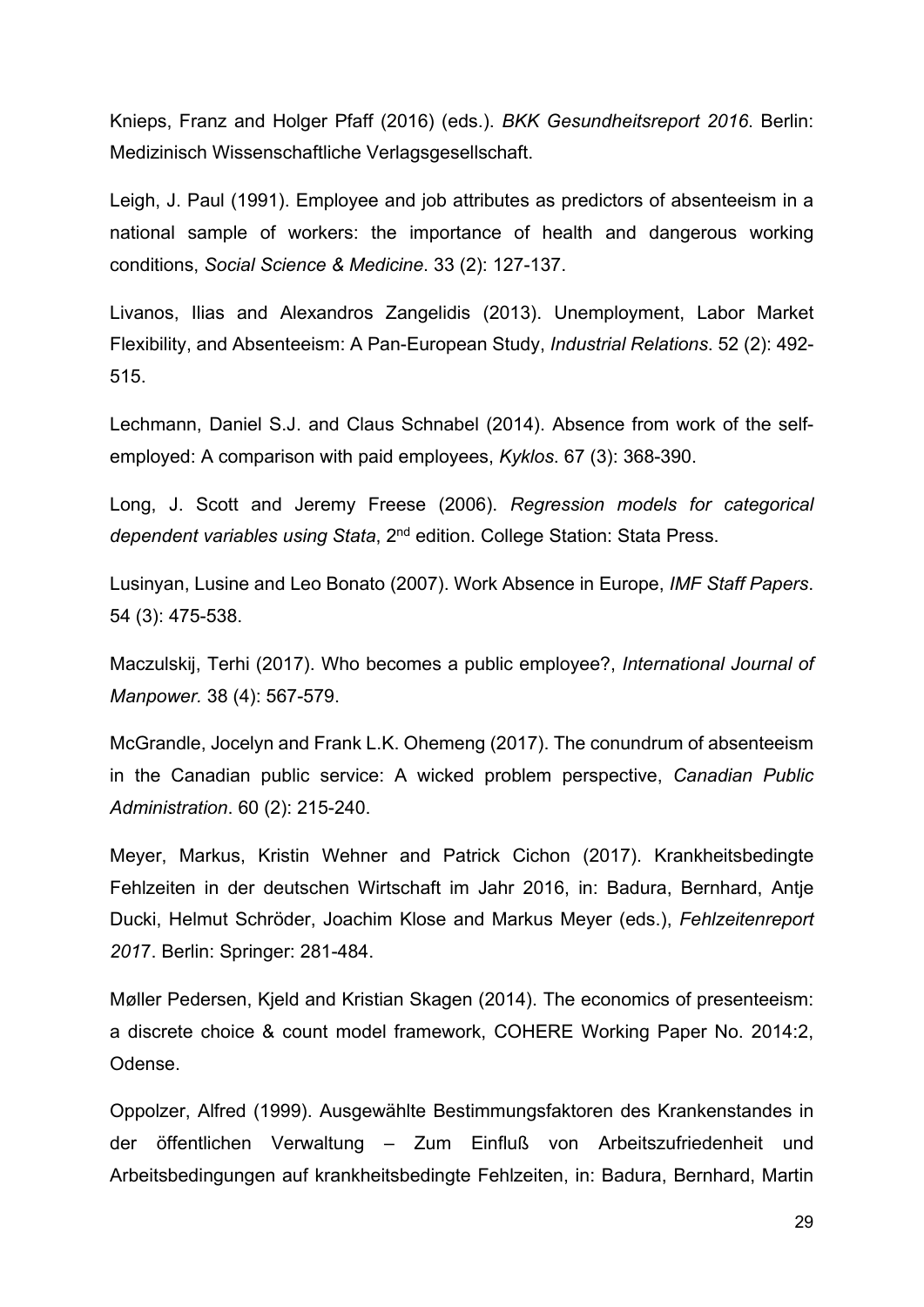Litsch, and Christian Vetter (eds.), *Fehlzeiten-Report 1999*. Berlin and Heidelberg: Springer: 343-362.

Osterkamp, Rigmar and Oliver Röhn (2007). Being on Sick Leave: Possible Explanations for Differences of Sick-leave Days Across Countries, *CESifo Economic Studies*. 53 (1): 97-114.

Oto-Peralias, Daniel and Diego Romero-Ávila (2013). Tracing the Link between Government Size and Growth: The Role of Public Sector Quality, *Kyklos*. 66 (2): 229- 255.

Pfeifer, Christian (2010). Impact of wages and job levels on worker absenteeism, *International Journal of Manpower*. 31 (1): 59-72.

Pfeifer, Christian (2011). Risk Aversion and Sorting into Public Sector Employment, *German Economic Review*. 12 (1): 85-99.

Pfeifer, Christian (2013). Cyclical absenteeism among private sector, public sector and self-employed workers, *Health Economics*. 22 (3): 366-370.

Riphahn, Regina T. (2004). Employment protection and effort among German employees, *Economics Letters*. 85 (3): 353-357.

Riphahn, Regina T. and Anja Thalmaier (2001). Behavioral Effects of Probation Periods: An Analysis of Worker Absenteeism, *Jahrbücher für Nationalökonomie und Statistik*. 221 (2): 179-201.

Rohrbach-Schmidt, Daniela and Anja Hall (2013). BIBB/BAuA-Erwerbstätigenbefragung 2012, BIBB-FDZ Daten- und Methodenbericht 1/2013, Bonn.

Spierdijk, Laura, Gijsbert van Lomwel and Wilko Peppelman (2009). The determinants of sick leave durations of Dutch self-employed, *Journal of Health Economics*. 28 (6): 1185-1196.

Steers, Richard M. and Susan R. Rhodes (1978). Major influences on employee attendance: A process model, *Journal of Applied Psychology*. 63 (4): 391-407.

Störmer, Susi and René Fahr (2013). Individual determinants of work attendance: evidence on the role of personality, *Applied Economics*. 45 (19): 2863-2875.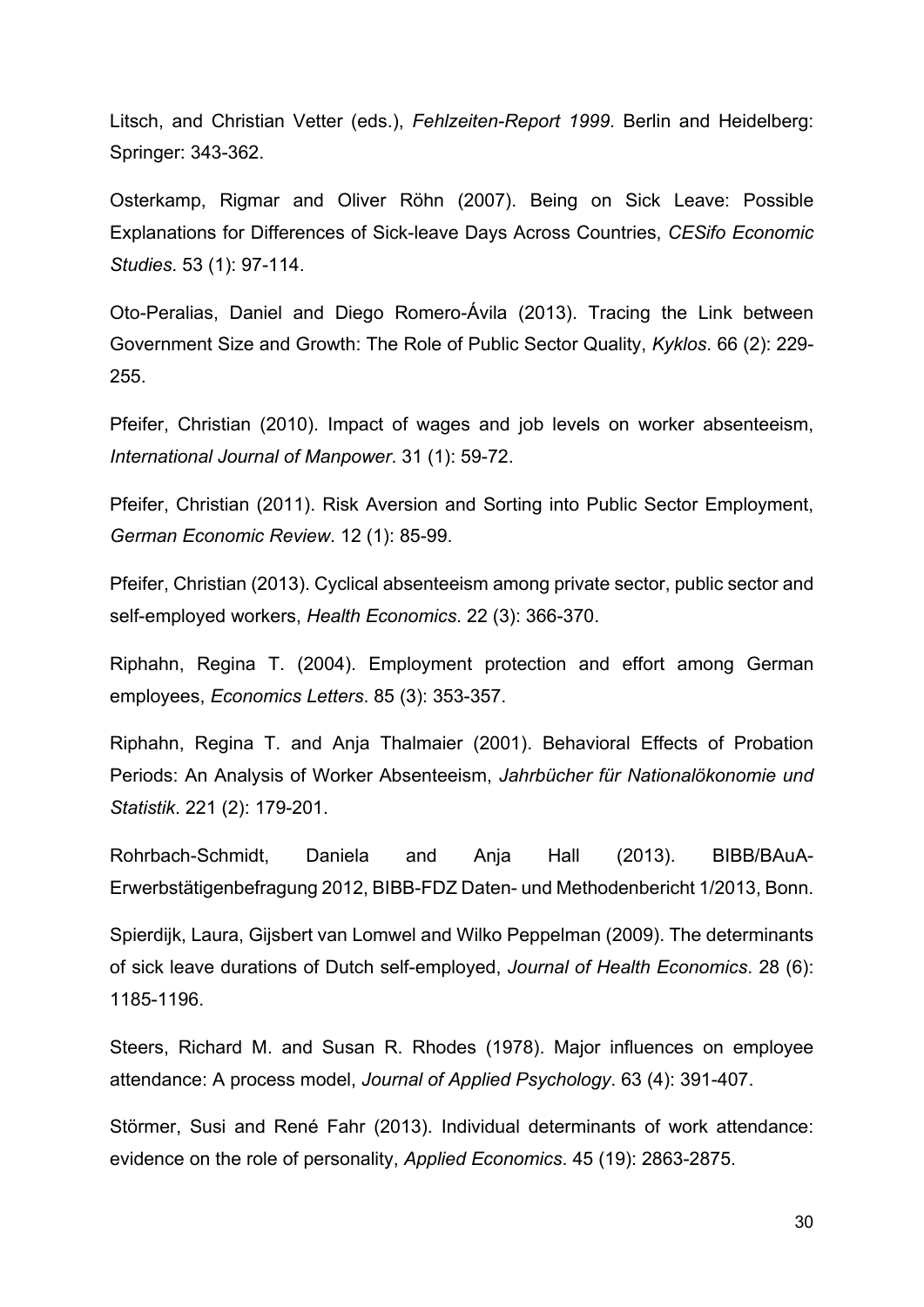Thalmaier, Anja (2002). *Eine ökonomische Analyse von Fehlzeiten.* Frankfurt/Main: Lang.

Treble, John and Tim Barmby (2011). *Worker Absenteeism and Sick Pay*. Cambridge: Cambridge University Press.

Wooldridge, Jeffrey M. (2010). *Econometric Analysis of Cross Section and Panel Data*, 2nd edition. Cambridge (Mass.): MIT Press.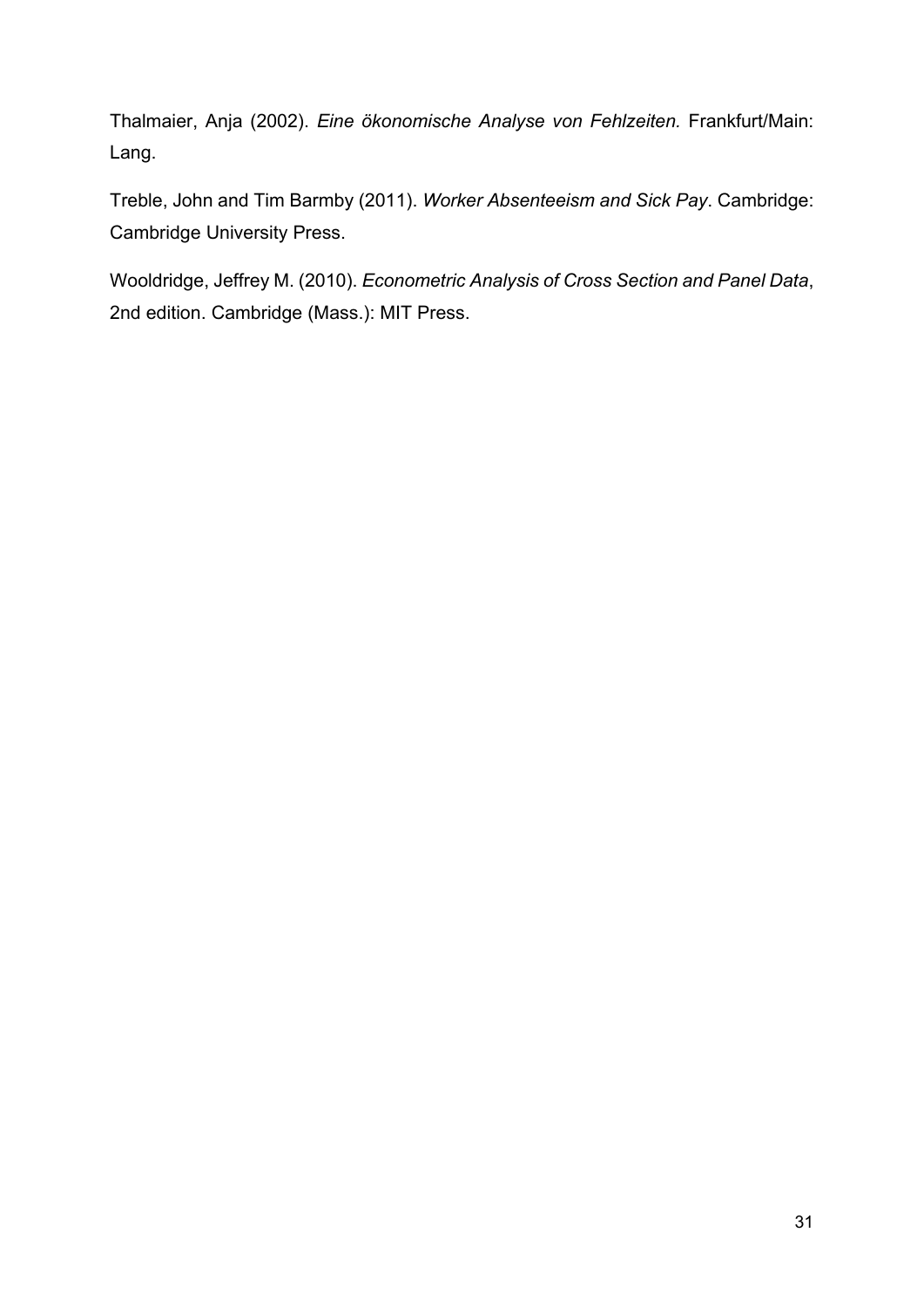# *Figure 1*

Distribution of absent days in the public sector and private sector.

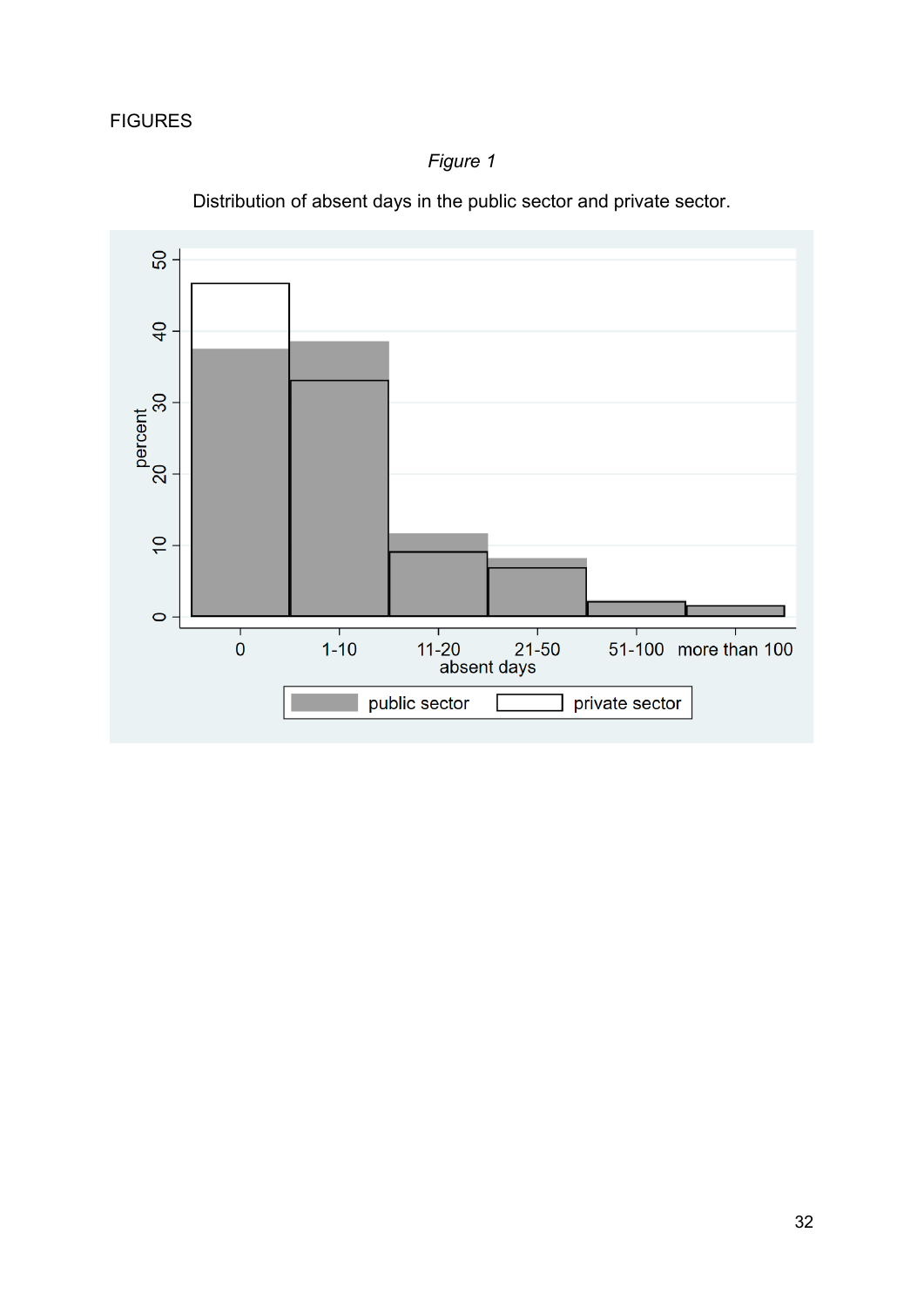# TABLES

### *Table 1*

|                                                                                                             | <b>Descriptive Statistics</b> |                                     |       |                                       |                               |  |
|-------------------------------------------------------------------------------------------------------------|-------------------------------|-------------------------------------|-------|---------------------------------------|-------------------------------|--|
|                                                                                                             |                               | <b>Public sector</b><br>$(N=4,500)$ |       | <b>Private Sector</b><br>$(N=10,603)$ | <b>Difference</b><br>in means |  |
|                                                                                                             | Mean                          | Std. Dev.                           | Mean  | Std. Dev.                             | (t-test)                      |  |
| Sick leave during the last 12<br>months                                                                     |                               |                                     |       |                                       |                               |  |
| Ever (dummy)                                                                                                | 0.62                          | 0.48                                | 0.53  | 0.50                                  | $0.09***$                     |  |
| Number of occasions                                                                                         | 1.22                          | 1.83                                | 0.93  | 1.51                                  | $0.29***$                     |  |
| Number of days                                                                                              | 11.35                         | 27.88                               | 10.11 | 28.44                                 | $1.24**$                      |  |
| Sick leave during the last 12<br>months conditional on ever<br>having been absent                           |                               |                                     |       |                                       |                               |  |
| Number of occasions                                                                                         | 1.95                          | 1.99                                | 1.75  | 1.68                                  | $0.20***$                     |  |
| Number of days                                                                                              | 18.16                         | 33.47                               | 18.99 | 36.76                                 | $-0.83$                       |  |
| Female (dummy)                                                                                              | 0.63                          | 0.48                                | 0.49  | 0.50                                  | $0.14***$                     |  |
| Age                                                                                                         | 46.76                         | 10.18                               | 44.72 | 10.39                                 | $2.04***$                     |  |
| Migration background<br>(dummy)                                                                             | 0.06                          | 0.25                                | 0.10  | 0.30                                  | $-0.04***$                    |  |
| University (of applied<br>sciences) degree (dummy)                                                          | 0.40                          | 0.49                                | 0.19  | 0.39                                  | $0.21***$                     |  |
| Living together with partner<br>(dummy)                                                                     | 0.64                          | 0.48                                | 0.63  | 0.48                                  | $0.01*$                       |  |
| Young children in the<br>household (dummy)                                                                  | 0.17                          | 0.38                                | 0.20  | 0.40                                  | $-0.03***$                    |  |
| Good to excellent health<br>status (dummy)                                                                  | 0.84                          | 0.36                                | 0.85  | 0.35                                  | $-0.01$                       |  |
| Number of different types of<br>afflictions that received<br>medical treatment during the<br>last 12 months | 2.34                          | 3.16                                | 1.90  | 2.91                                  | $0.44***$                     |  |
| <b>Challenging Workload</b><br>(dummy)                                                                      | 0.25                          | 0.43                                | 0.18  | 0.43                                  | $0.07***$                     |  |
| Emotional strain at work<br>(dummy)                                                                         | 0.60                          | 0.49                                | 0.41  | 0.49                                  | $0.19***$                     |  |
| Support from the direct<br>supervisor (dummy)                                                               | 0.81                          | 0.39                                | 0.83  | 0.38                                  | $-0.02***$                    |  |
| Number of stressful working<br>conditions                                                                   | 2.17                          | 2.67                                | 2.09  | 2.77                                  | $0.08*$                       |  |
| Weekly working hours                                                                                        | 37.81                         | 9.69                                | 37.88 | 10.38                                 | $-0.07$                       |  |
| Ability of taking family and<br>private interests into account<br>when scheduling working<br>time (dummy)   | 0.62                          | 0.49                                | 0.59  | 0.49                                  | $0.03***$                     |  |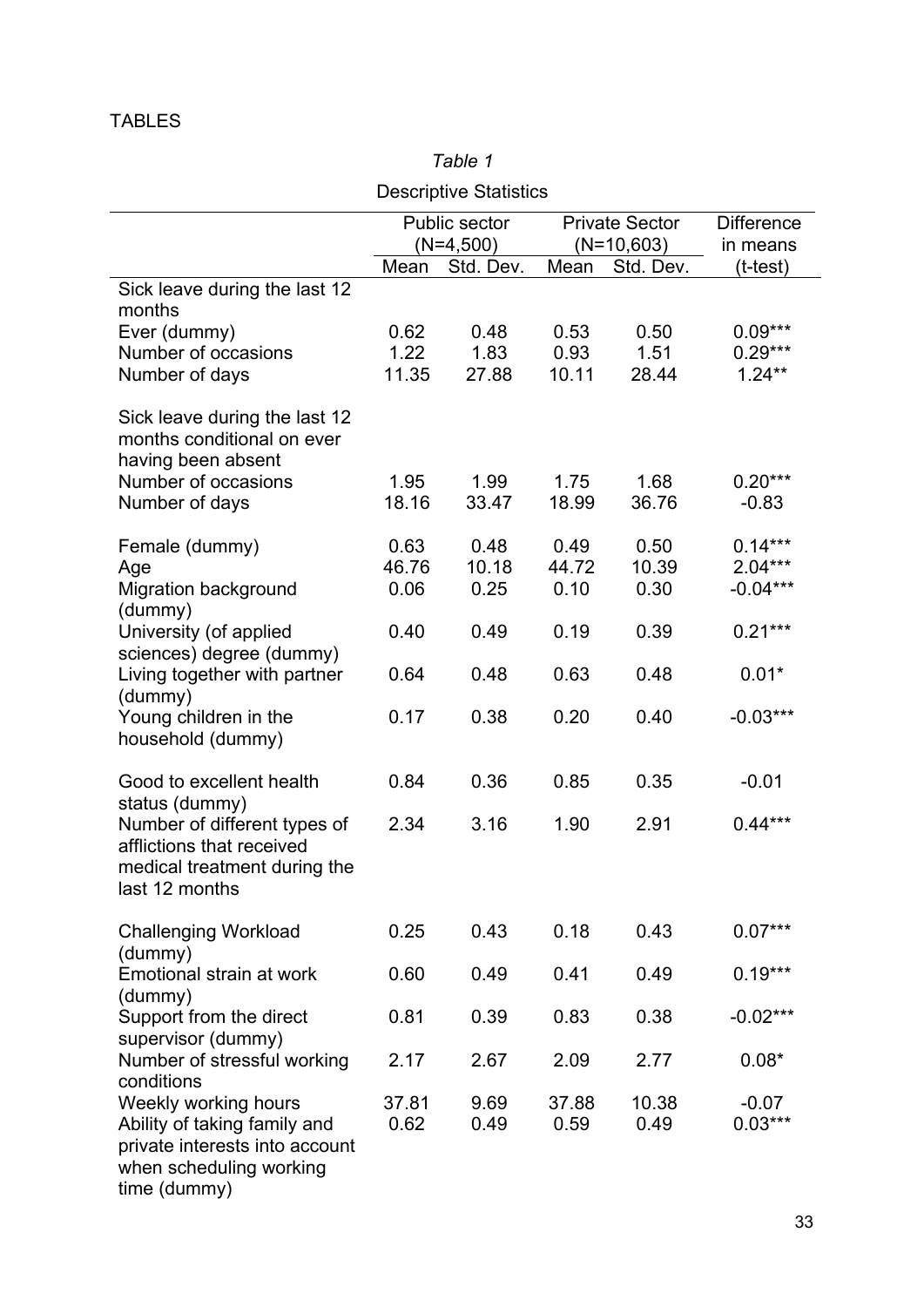| (Very) satisfied with the job<br>(dummy)                                        | 0.93                  | 0.25                  | 0.93                  | 0.26                  | 0.007                             |
|---------------------------------------------------------------------------------|-----------------------|-----------------------|-----------------------|-----------------------|-----------------------------------|
| (Very) satisfied with income<br>(dummy)                                         | 0.76                  | 0.43                  | 0.72                  | 0.45                  | $0.04***$                         |
| Fixed-term contract<br>Tenure<br>Establishment size $\geq 100$<br>empl. (dummy) | 0.08<br>17.20<br>0.54 | 0.28<br>11.45<br>0.50 | 0.09<br>12.49<br>0.47 | 0.29<br>10.72<br>0.50 | $-0.01$<br>$4.71***$<br>$0.07***$ |

*Note:* The data set used is the BIBB/BAuA Employment Survey 2012. \*/\*\*/\*\*\* indicates statistical significance at the 10/5/1 percent level.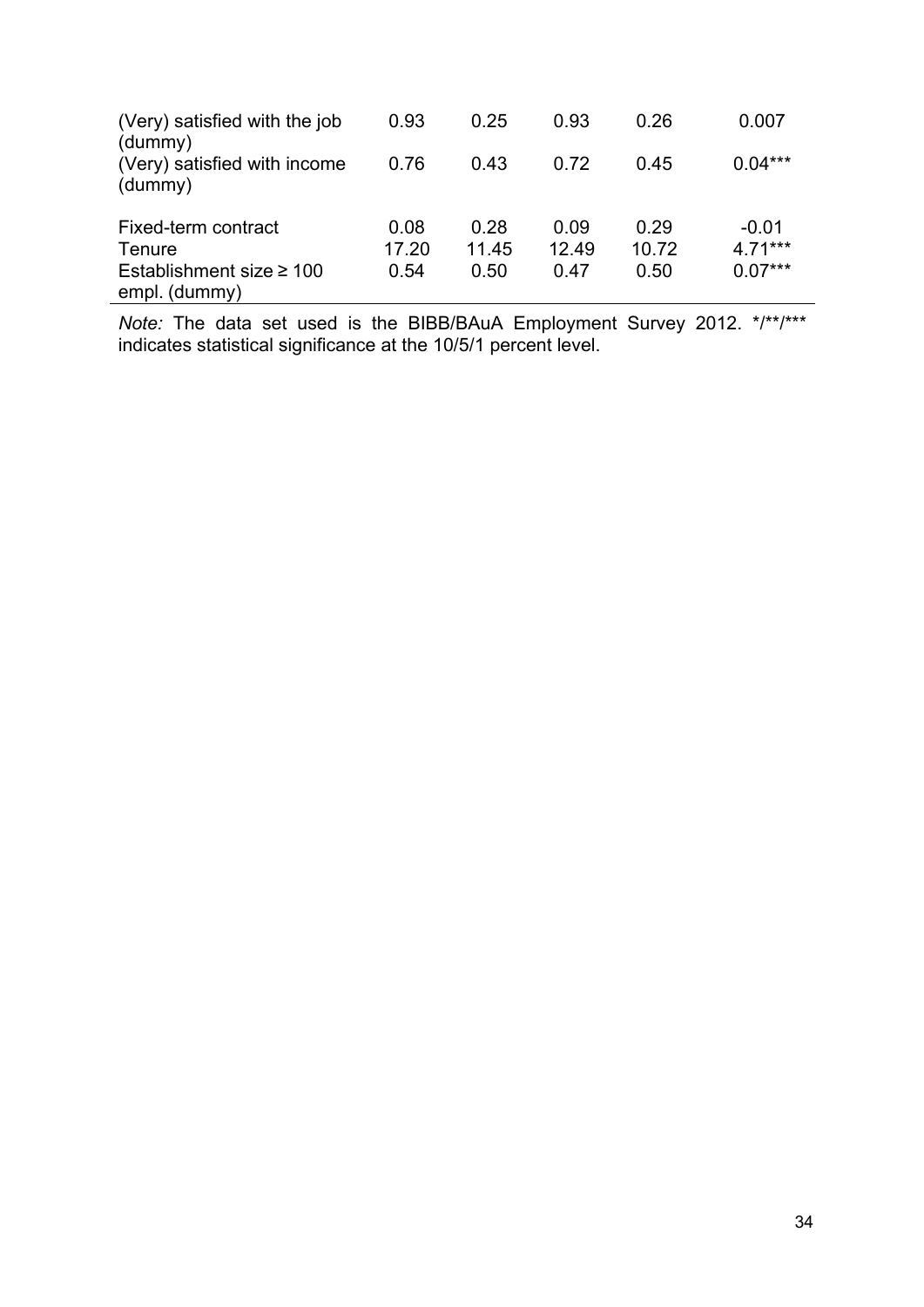|                            |            |                        | including              |                        |                        |
|----------------------------|------------|------------------------|------------------------|------------------------|------------------------|
|                            | public     | structural             | work-                  | health                 | shirking               |
|                            | sector     | and socio-             | place                  | factors                |                        |
|                            | dummy      | demogra-               | related                |                        |                        |
|                            |            | phic factors           | factors                |                        |                        |
| <b>Public sector</b>       | $0.093***$ | $0.080***$             | $0.071***$             | $0.060***$             | $0.056***$             |
| (dummy)                    | (0.009)    | (0.011)                | (0.011)                | (0.011)                | (0.011)                |
|                            |            |                        |                        |                        |                        |
| <b>Professional fields</b> |            | Yes***                 | Yes***                 | Yes***                 | Yes***                 |
| (54 dummies)               |            |                        |                        |                        |                        |
| Region (Bundesland)        |            | Yes***                 | Yes***                 | Yes***                 | Yes***                 |
| (16 dummies)               |            |                        |                        |                        |                        |
|                            |            |                        |                        |                        |                        |
| Female (dummy)             |            | $0.066***$             | $0.070**$              | $0.030***$             | $0.033***$             |
|                            |            | (0.010)                | (0.010)                | (0.010)                | (0.010)                |
| Age (reference: 30-54      |            |                        |                        |                        |                        |
| years)                     |            |                        |                        |                        |                        |
|                            |            | $0.031**$              | $0.047***$             | $0.088***$             | $0.080***$             |
| 15-29 years (dummy)        |            |                        |                        |                        |                        |
|                            |            | (0.014)<br>$-0.030***$ | (0.014)<br>$-0.026***$ | (0.013)<br>$-0.061***$ | (0.014)<br>$-0.049***$ |
| 55-65 years (dummy)        |            |                        |                        |                        |                        |
|                            |            | (0.010)                | (0.010)                | (0.010)                | (0.010)                |
| Migration background       |            | 0.004                  | $-0.015$               | $-0.032**$             | $-0.035**$             |
| (dummy)                    |            | (0.014)                | (0.014)                | (0.014)                | (0.014)                |
| Professional               |            | Yes                    | Yes                    | Yes***                 | Yes*                   |
| qualification (4           |            |                        |                        |                        |                        |
| dummies)                   |            |                        |                        |                        |                        |
| Living together with       |            | $-0.030***$            | $-0.027**$             | $-0.023**$             | $-0.022***$            |
| partner (dummy)            |            | (0.009)                | (0.009)                | (0.008)                | (0.008)                |
| Young children in the      |            | $0.022**$              | $0.031***$             | $0.040***$             | $0.036***$             |
| household (dummy)          |            | (0.011)                | (0.011)                | (0.011)                | (0.010)                |
|                            |            |                        |                        |                        |                        |
| Weekly working             |            |                        | $0.002***$             | $0.002***$             | $0.001**$              |
| hours                      |            |                        | (0.0005)               | (0.0004)               | (0.0004)               |
| Ability of taking family   |            |                        | $0.022**$              | $0.038***$             | $0.038***$             |
| and private interests      |            |                        | (0.009)                | (0.008)                | (0.008)                |
| into account when          |            |                        |                        |                        |                        |
| scheduling working         |            |                        |                        |                        |                        |
| time (dummy:               |            |                        |                        |                        |                        |
| $1 =$ often,               |            |                        |                        |                        |                        |
| 0=sometimes/never)         |            |                        |                        |                        |                        |
| Job satisfaction           |            |                        | $-0.071***$            | $-0.028*$              | $-0.026$               |
| (dummy: $1 = (very)$       |            |                        | (0.017)                | (0.017)                | (0.017)                |
| satisfied, $0 =$ less/not  |            |                        |                        |                        |                        |
| satisfied)                 |            |                        |                        |                        |                        |
| Income satisfaction        |            |                        | $-0.036***$            | $-0.020**$             | $-0.021**$             |
| (dummy: $1 = (very)$       |            |                        | (0.010)                | (0.009)                | (0.009)                |
| satisfied, 0= less/ not    |            |                        |                        |                        |                        |
| satisfied)                 |            |                        |                        |                        |                        |

| able |
|------|
|------|

Probit estimates of ever having been absent (average partial effects)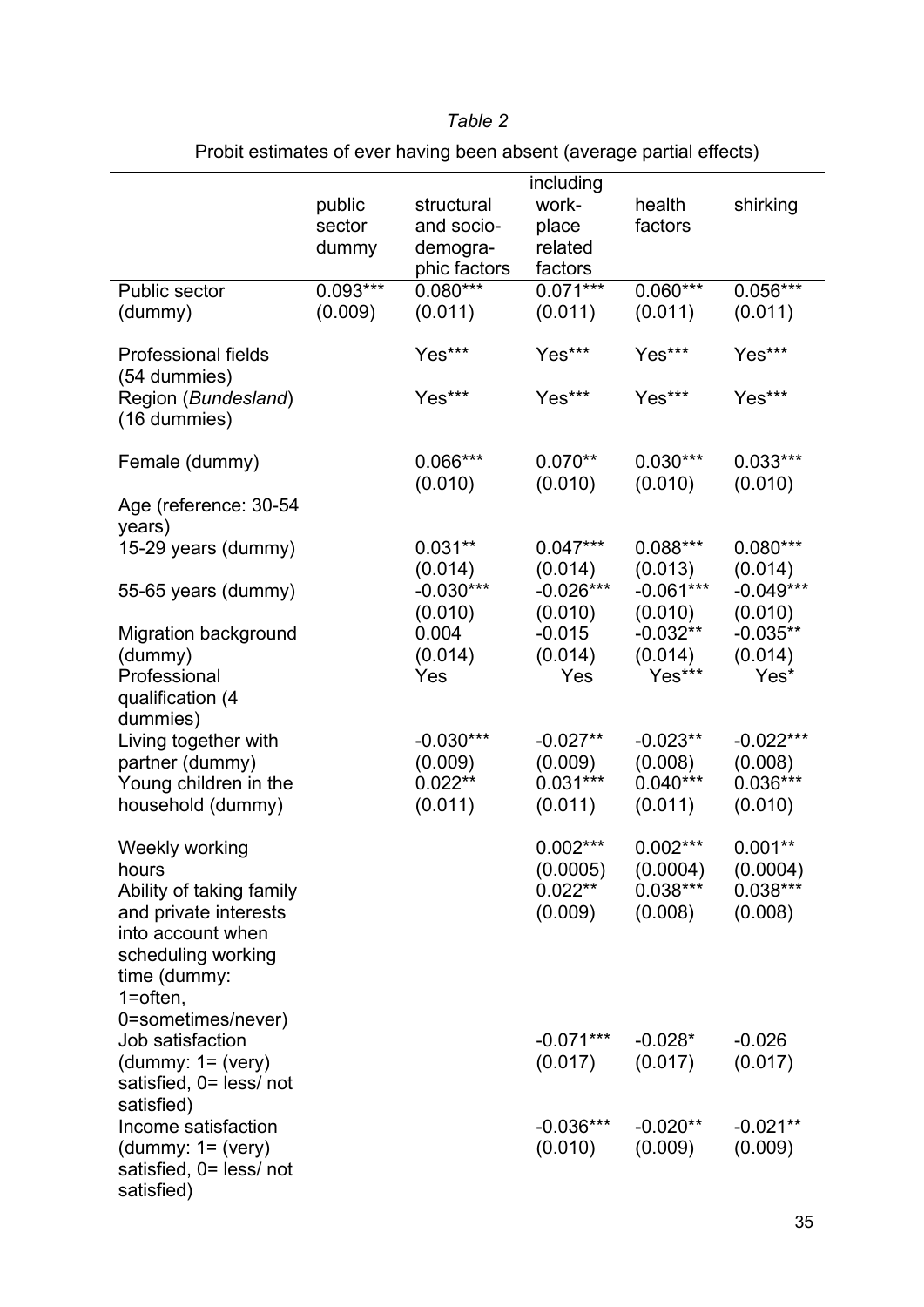| Challenging workload<br>(reference: not<br>challenged)                                                               |             |             |                                                                    |                                                          |                                                                         |
|----------------------------------------------------------------------------------------------------------------------|-------------|-------------|--------------------------------------------------------------------|----------------------------------------------------------|-------------------------------------------------------------------------|
| Overchallenged<br>(dummy)<br>Underchallenged<br>(dummy)<br>Emotional strain at<br>work<br>(dummy: $1=$               |             |             | 0.027<br>(0.019)<br>$0.034***$<br>(0.011)<br>$0.030***$<br>(0.009) | 0.019<br>(0.018)<br>0.016<br>(0.011)<br>0.004<br>(0.009) | 0.020<br>(0.018)<br>0.016<br>(0.011)<br>0.003<br>(0.009)                |
| often/sometimes, 0=<br>rarely/never)<br>Support from the<br>direct supervisor<br>(dummy: $1=$<br>often/sometimes, 0= |             |             | $-0.039***$<br>(0.011)                                             | $-0.015$<br>(0.010)                                      | $-0.014$<br>(0.010)                                                     |
| rarely/never)<br>Number of stressful<br>working conditions                                                           |             |             | $0.020***$<br>(0.002)                                              | 0.002<br>(0.002)                                         | 0.002<br>(0.002)                                                        |
| <b>Health status</b><br>(reference: good)<br>Excellent (dummy)                                                       |             |             |                                                                    | -0.156***                                                | $-0.155***$                                                             |
| Very good (dummy)                                                                                                    |             |             |                                                                    | $(0.015)$ $(0.015)$<br>$-0.070***$                       | $-0.071***$                                                             |
| Not so good (dummy)                                                                                                  |             |             |                                                                    | (0.010)<br>$0.065***$<br>(0.013)                         | (0.010)<br>$0.066***$<br>(0.013)                                        |
| Bad (dummy)                                                                                                          |             |             |                                                                    | $0.122***$<br>(0.013)                                    | $0.120***$<br>(0.031)                                                   |
| Afflictions that<br>received medical<br>treatment (24<br>dummies)                                                    |             |             |                                                                    | Yes***                                                   | Yes***                                                                  |
| Tenure (years)                                                                                                       |             |             |                                                                    |                                                          | $-0.002***$                                                             |
| Fixed-term contract<br>(dummy)<br>Plant size (reference:                                                             |             |             |                                                                    |                                                          | (0.0004)<br>$-0.043***$<br>(0.014)                                      |
| up to 9 people)<br>10-99 people<br>(dummy)<br>100-499 people<br>(dummy)<br>500 or more people<br>(dummy)             |             |             |                                                                    |                                                          | $0.060***$<br>(0.013)<br>$0.097***$<br>(0.014)<br>$0.096***$<br>(0.014) |
| Number of<br>observations                                                                                            | 15,103      | 15,103      | 15,103                                                             | 15,103                                                   | 15,103                                                                  |
| Log likelihood                                                                                                       | $-10,304.7$ | $-10,167.7$ | $-9,959.3$                                                         | $-9,168.9$                                               | $-9,132.2$                                                              |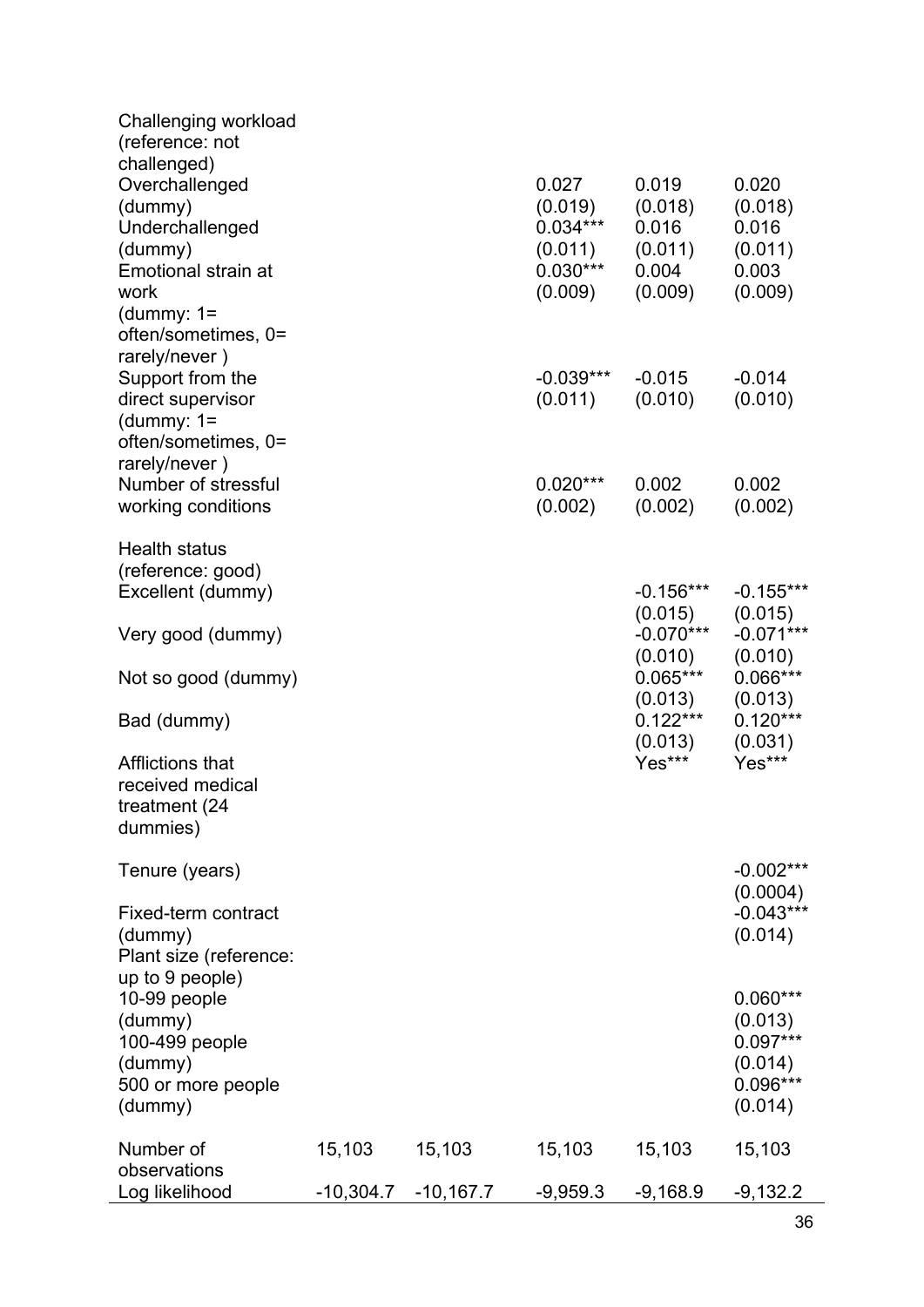*Notes:* Dependent variable is a *dummy for having been absent at least once*. The data set used is the BIBB/BAuA Employment Survey 2012.Standard errors in brackets. \*/\*\*/\*\*\* indicates statistical significance at the 10/5/1 percent level.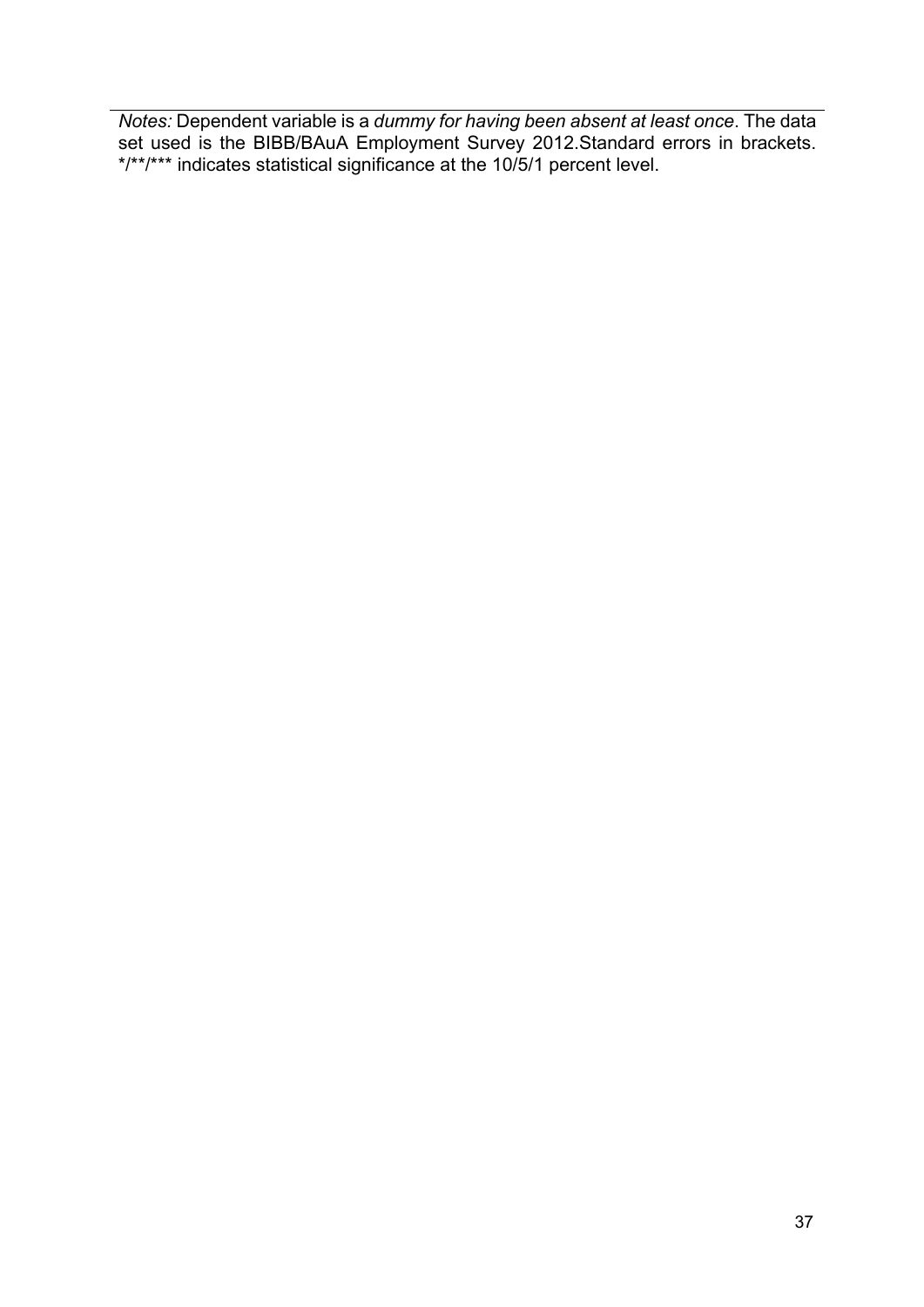### *Table 3*

|                                                               |                           |                                                      | including                            |                        |                        |
|---------------------------------------------------------------|---------------------------|------------------------------------------------------|--------------------------------------|------------------------|------------------------|
|                                                               | public<br>sector<br>dummy | structural<br>and socio-<br>demogra-<br>phic factors | work-<br>place<br>related<br>factors | health<br>factors      | shirking               |
| <b>Public sector</b>                                          | $-0.720$                  | 0.661                                                | 0.340                                | 0.173                  | $-0.430$               |
| (dummy)                                                       | (0.484)                   | (0.646)                                              | (0.641)                              | (0.642)                | (0.645)                |
| <b>Professional fields</b><br>(54 dummies)                    |                           | Yes***                                               | Yes***                               | Yes***                 | Yes***                 |
| Region (Bundesland)<br>(16 dummies)                           |                           | Yes***                                               | Yes***                               | Yes***                 | Yes***                 |
| Female (dummy)                                                |                           | $0.971*$<br>(0.586)                                  | $1.107*$<br>(0.606)                  | $-0.632$<br>(0.624)    | $-0.335$<br>(0.627)    |
| Age (reference: 30-54<br>years)                               |                           |                                                      |                                      |                        |                        |
| 15-29 years (dummy)                                           |                           | $-6.500***$<br>(0.500)                               | $-6.083***$<br>(0.522)               | $-4.296***$<br>(0.633) | $-3.525***$<br>(0.702) |
| 55-65 years (dummy)                                           |                           | $6.521***$<br>(0.791)                                | 6.596***<br>(0.784)                  | $3.595***$<br>(0.696)  | 2.278***<br>(0.701)    |
| Migration background                                          |                           | $-1.484*$                                            | $-2.909***$                          | $-3.080***$            | $-3.094***$            |
| (dummy)<br>Professional<br>qualification (4<br>dummies)       |                           | (0.782)<br>Yes***                                    | (0.727)<br>Yes***                    | (0.742)<br>Yes***      | (0.746)<br>Yes***      |
| Living together with                                          |                           | $-1.089*$                                            | $-0.908*$                            | $-0.937*$              | $-1.087**$             |
| partner (dummy)                                               |                           | (0.523)                                              | (0.523)                              | (0.524)                | (0.527)                |
| Young children in the                                         |                           | $-4.611***$                                          | $-4.240***$                          | $-3.359***$            | $-2.950***$            |
| household (dummy)                                             |                           | (0.521)                                              | (0.536)                              | (0.564)                | (0.579)                |
| Weekly working<br>hours                                       |                           |                                                      | $0.093***$<br>(0.029)                | $0.118***$<br>(0.030)  | $0.119***$<br>(0.030)  |
| Ability of taking family                                      |                           |                                                      | 0.467                                | $1.242**$              | $1.237**$              |
| and private interests                                         |                           |                                                      | (0.522)                              | (0.522)                | (0.524)                |
| into account when                                             |                           |                                                      |                                      |                        |                        |
| scheduling working<br>time (dummy:                            |                           |                                                      |                                      |                        |                        |
| $1 =$ often,                                                  |                           |                                                      |                                      |                        |                        |
| 0=sometimes/never)                                            |                           |                                                      |                                      |                        |                        |
| Job satisfaction                                              |                           |                                                      | $-6.205***$                          | -1.433                 | $-1.689*$              |
| (dummy: $1 = (very)$<br>satisfied, 0= less/ not<br>satisfied) |                           |                                                      | (1.187)                              | (0.974)                | (0.986)                |
| Income satisfaction                                           |                           |                                                      | $1.867***$                           | $1.910***$             | 1.461***               |
|                                                               |                           |                                                      | (0.538)                              | (0.541)                | (0.554)                |

Truncated negative binomial estimates of number of absent days conditional on ever having been absent (average partial effects)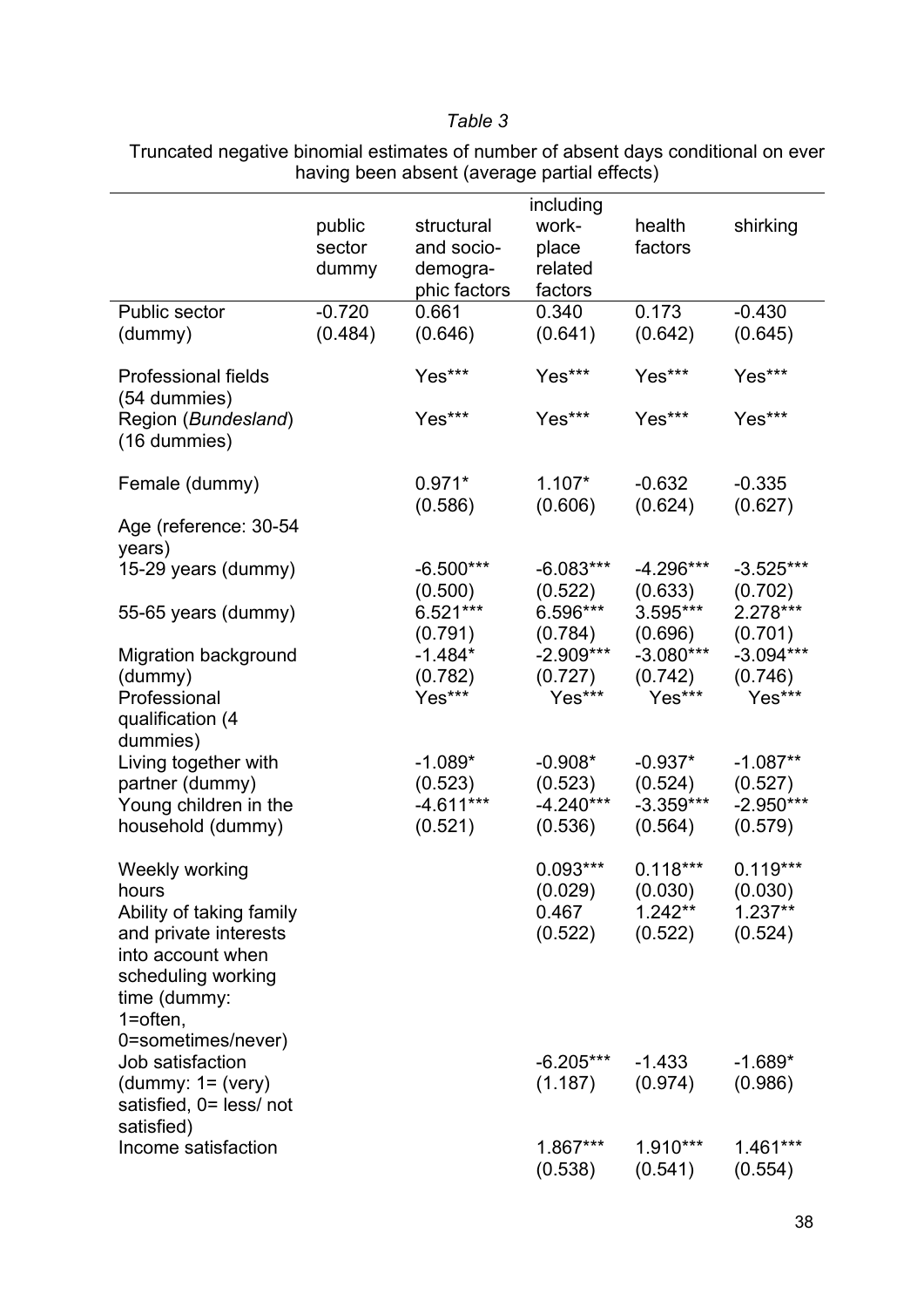| (dummy: $1 = (very)$<br>satisfied, 0= less/ not<br>satisfied)<br>Challenging workload<br>(reference: not |                                                                                    |                     |
|----------------------------------------------------------------------------------------------------------|------------------------------------------------------------------------------------|---------------------|
| challenged)                                                                                              |                                                                                    |                     |
| Overchallenged                                                                                           | $3.338**$ 2.756** 2.936**                                                          |                     |
| (dummy)                                                                                                  | $(1.363)$ $(1.341)$ $(1.359)$                                                      |                     |
| Underchallenged<br>(dummy)                                                                               | $-0.297$ $-1.767***$ $-1.919***$<br>(0.635) (0.618) (0.617)<br>0.548 -0.754 -0.719 |                     |
| Emotional strain at                                                                                      |                                                                                    |                     |
| work                                                                                                     | $(0.550)$ $(0.552)$ $(0.553)$                                                      |                     |
| (dummy: $1=$                                                                                             |                                                                                    |                     |
| often/sometimes, 0=                                                                                      |                                                                                    |                     |
| rarely/never)                                                                                            |                                                                                    |                     |
| Support from the                                                                                         | -2.953***  -0.724                                                                  | -0.468              |
| direct supervisor                                                                                        | $(0.685)$ $(0.634)$ $(0.632)$                                                      |                     |
| (dummy: $1=$                                                                                             |                                                                                    |                     |
| often/sometimes, 0=<br>rarely/never)                                                                     |                                                                                    |                     |
| Number of stressful                                                                                      | $0.975***$ 0.108                                                                   | 0.090               |
| working conditions                                                                                       | $(0.109)$ $(0.107)$ $(0.108)$                                                      |                     |
|                                                                                                          |                                                                                    |                     |
| <b>Health status</b>                                                                                     |                                                                                    |                     |
| (reference: good)                                                                                        |                                                                                    |                     |
| Excellent (dummy)                                                                                        | $-5.413***$ $-5.294***$                                                            |                     |
| Very good (dummy)                                                                                        | $(0.624)$ $(0.631)$<br>-3.525*** -3.337***                                         |                     |
|                                                                                                          |                                                                                    |                     |
| Not so good (dummy)                                                                                      | $(0.456)$ $(0.462)$<br>8.460*** 8.393***                                           |                     |
|                                                                                                          | $(0.850)$ $(0.848)$                                                                |                     |
| Bad (dummy)                                                                                              | 24.294*** 24.329***                                                                |                     |
|                                                                                                          | $(3.100)$ $(3.095)$                                                                |                     |
| Afflictions that                                                                                         | Yes***                                                                             | Yes***              |
| received medical<br>treatment (24                                                                        |                                                                                    |                     |
| dummies)                                                                                                 |                                                                                    |                     |
|                                                                                                          |                                                                                    |                     |
| Tenure (years)                                                                                           |                                                                                    | $0.164***$          |
| Fixed-term contract                                                                                      |                                                                                    | (0.028)<br>$1.857*$ |
| (dummy)                                                                                                  |                                                                                    | (0.980)             |
| Plant size (reference:                                                                                   |                                                                                    |                     |
| up to 9 people)                                                                                          |                                                                                    |                     |
| 10-99 people                                                                                             |                                                                                    | 1.249               |
| (dummy)                                                                                                  |                                                                                    | (0.833)             |
| 100-499 people                                                                                           |                                                                                    | 0.266               |
| (dummy)                                                                                                  |                                                                                    | (0.886)             |
| 500 or more people                                                                                       |                                                                                    | $1.776*$            |
| (dummy)                                                                                                  |                                                                                    | (0.929)             |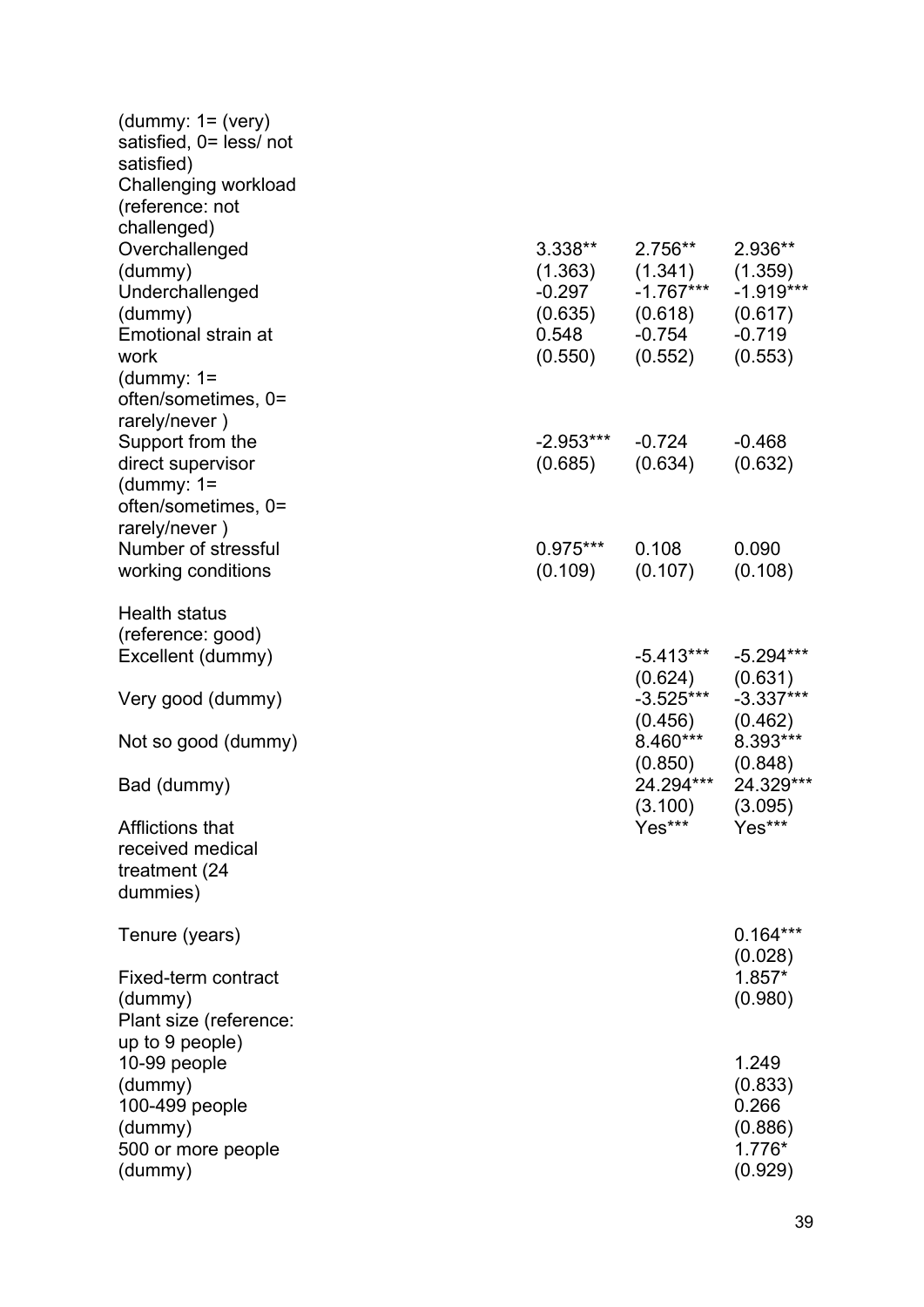| Number of      | 8,455                   | 8.455 | 8,455 | 8.455                               | 8.455 |
|----------------|-------------------------|-------|-------|-------------------------------------|-------|
| observations   |                         |       |       |                                     |       |
| Log likelihood | $-32,211.4$ $-31,804.6$ |       |       | $-31,655.9$ $-31,118.2$ $-31,094.4$ |       |

*Notes:* The dependent variable is *absent days conditional on having been absent at least once*. The data set used is the BIBB/BAuA Employment Survey 2012. Standard errors in brackets. \*/\*\*/\*\*\* indicates statistical significance at the 10/5/1 percent level.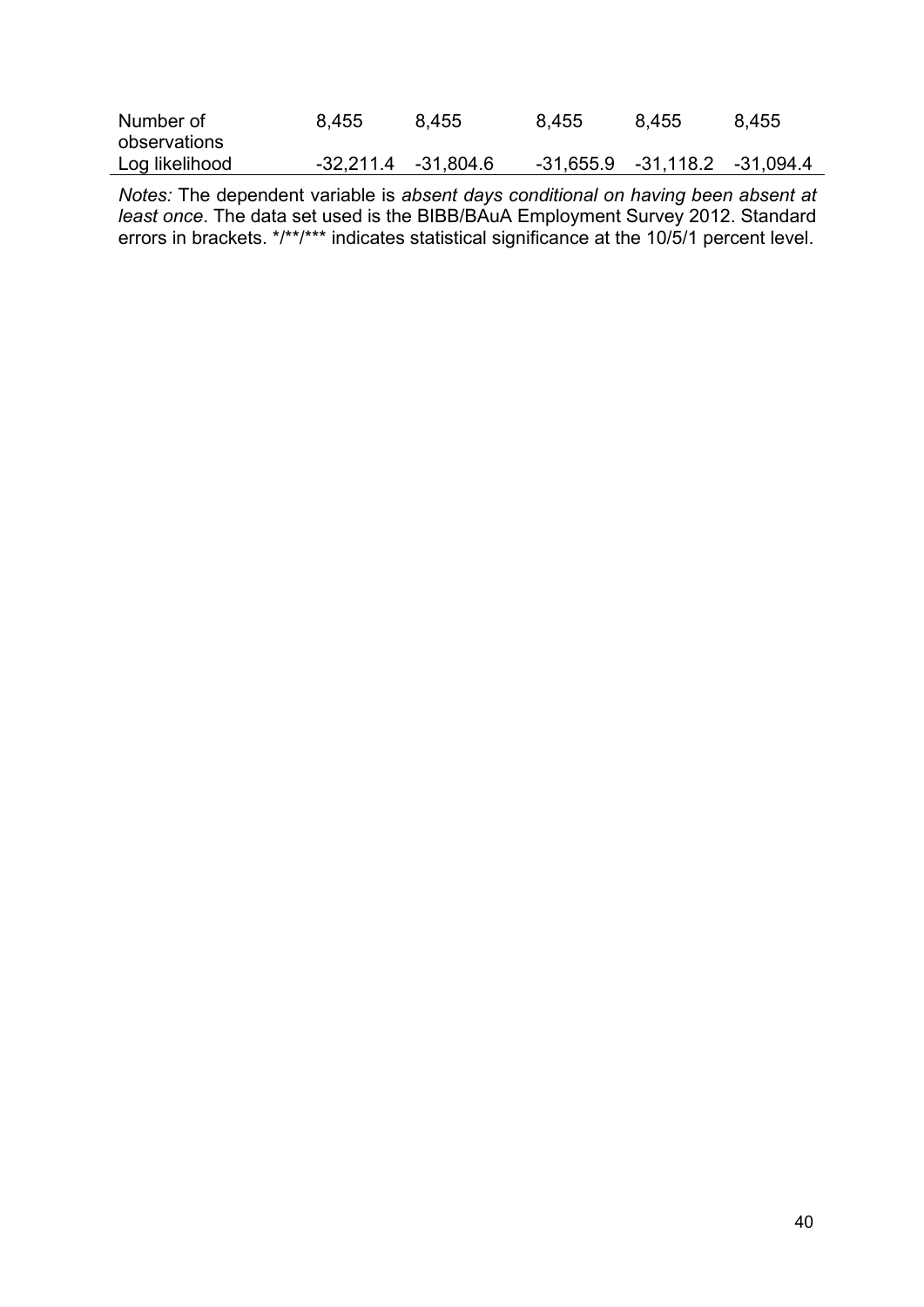|                               | Probit estimates of ever |                           | truncated negative |                           |  |
|-------------------------------|--------------------------|---------------------------|--------------------|---------------------------|--|
|                               |                          | having been absent        |                    | binominal estimates of    |  |
|                               |                          | (average partial effects) |                    | number of absent days     |  |
|                               |                          |                           |                    | (average partial effects) |  |
|                               | Private                  | Public                    | Private            | Public                    |  |
|                               | Sector                   | Sector                    | Sector             | Sector                    |  |
| Professional fields (54       | Yes***                   | Yes                       | Yes***             | Yes***                    |  |
| dummies)                      |                          |                           |                    |                           |  |
| Region (Bundesland) (16       | Yes***                   | Yes                       | Yes***             | Yes***                    |  |
| dummies)                      |                          |                           |                    |                           |  |
|                               |                          |                           |                    |                           |  |
| Female (dummy)                | $0.042***$               | 0.012                     | $-0.125$           | $-0.621$                  |  |
|                               | (0.012)                  | (0.017)                   | (0.802)            | (1.015)                   |  |
| Age (reference: 30-54         |                          |                           |                    |                           |  |
| years)                        |                          |                           |                    |                           |  |
| 15-29 years (dummy)           | $0.083***$               | $0.076***$                | $-3.842***$        | $-3.726***$               |  |
|                               | (0.016)                  | (0.026)                   | (0.832)            | (1.248)                   |  |
| 55-65 years (dummy)           | $-0.053***$              | $-0.043**$                | $3.377***$         | $1.915*$                  |  |
|                               | (0.013)                  | (0.018)                   | (0.970)            | (1.050)                   |  |
| Migration background          | $-0.035**$               | $-0.045$                  | $-3.037***$        | $-2.997**$                |  |
| (dummy)                       | (0.016)                  | (0.029)                   | (0.905)            | (1.399)                   |  |
| Professional qualification (4 | Yes*                     | Yes*                      | Yes***             | Yes**                     |  |
| dummies)                      |                          |                           |                    |                           |  |
| Living together with partner  | $-0.026**$               | $-0.011$                  | $-0.524$           | $-2.043**$                |  |
| (dummy)                       | (0.010)                  | (0.015)                   | (0.670)            | (0.869)                   |  |
| Young children in the         | $0.043**$                | 0.017                     | $-3.439***$        | $-2.385**$                |  |
| household (dummy)             | (0.012)                  | (0.019)                   | (0.710)            | (1.006)                   |  |
|                               |                          |                           |                    |                           |  |
| Weekly working hours          | $0.001**$                | $0.001*$                  | $0.144***$         | 0.067                     |  |
|                               | (0.001)                  | (0.001)                   | (0.037)            | (0.050)                   |  |
| Ability of taking family and  | $0.028***$               | $0.058***$                | $1.078*$           | 1.307                     |  |
| private interests into        | (0.010)                  | (0.015)                   | (0.666)            | (0.854)                   |  |
| account when scheduling       |                          |                           |                    |                           |  |
| working time                  |                          |                           |                    |                           |  |
| (dummy: 1=often,              |                          |                           |                    |                           |  |
| 0=sometimes/never)            |                          |                           |                    |                           |  |
| Job satisfaction              | $-0.031$                 | $-0.021$                  | $-0.992$           | $-2.191$                  |  |
| (dummy: 1= (very) satisfied,  | (0.020)                  | (0.032)                   | (1.226)            | (1.679)                   |  |
| 0= less/ not satisfied)       |                          |                           |                    |                           |  |
| Income satisfaction           | $-0.022*$                | $-0.024$                  | $2.111***$         | 0.027                     |  |
| (dummy: 1= (very) satisfied,  | (0.011)                  | (0.017)                   | (0.700)            | (0.956)                   |  |
| 0= less/ not satisfied)       |                          |                           |                    |                           |  |
| Challenging workload          |                          |                           |                    |                           |  |
| (reference: not challenged)   |                          |                           |                    |                           |  |
| Overchallenged                | 0.015                    | 0.027                     | 4.120**            | 2.537                     |  |
| (dummy)                       | (0.021)                  | (0.034)                   | (1.772)            | (2.297)                   |  |
| Underchallenged               | $0.023*$                 | 0.0001                    | $-1.975**$         | $-1.710*$                 |  |

**Table 4** Probit estimates of ever having been absent and truncated negative binomial estimates of number of absent days conditional on ever having been absent by sector affiliation (average partial effects)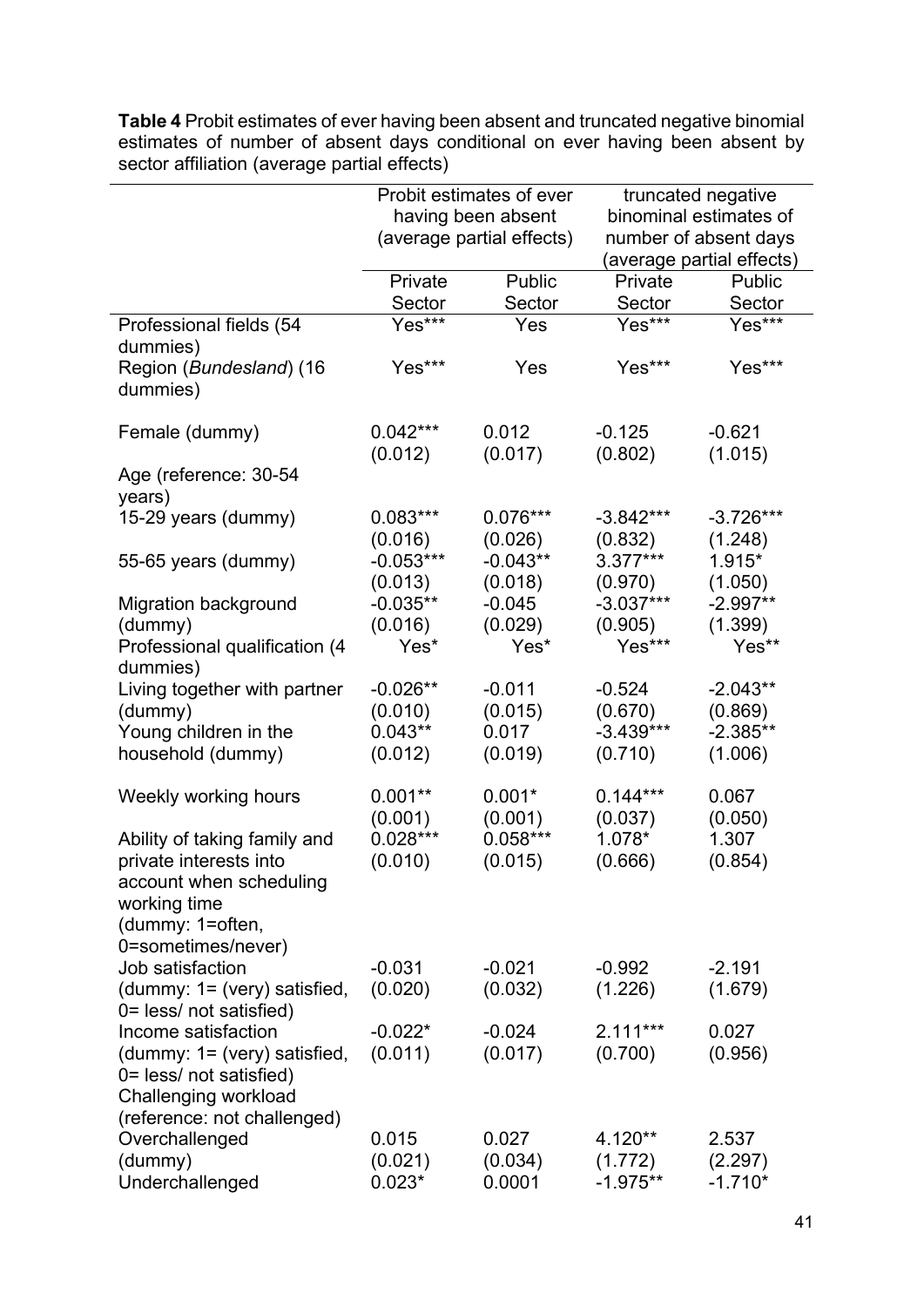| (dummy)<br>Emotional strain at work<br>(dummy: $1=$<br>often/sometimes, 0=                                | (0.013)<br>0.003<br>(0.010) | (0.018)<br>0.005<br>(0.015) | (0.797)<br>$-2.587***$<br>(0.700) | (0.974)<br>$2.720***$<br>(0.865) |
|-----------------------------------------------------------------------------------------------------------|-----------------------------|-----------------------------|-----------------------------------|----------------------------------|
| rarely/never)<br>Support from the direct<br>supervisor (dummy: 1=<br>often/sometimes, 0=<br>rarely/never) | $-0.004$<br>(0.013)         | $-0.039**$<br>(0.018)       | $-2.291***$<br>(0.860)            | $2.141**$<br>(0.929)             |
| Number of stressful working                                                                               | 0.002                       | 0.002                       | $0.232*$                          | $-0.151$                         |
| conditions                                                                                                | (0.002)                     | (0.004)                     | (0.134)                           | (0.189)                          |
| Health status (reference:                                                                                 |                             |                             |                                   |                                  |
| good)                                                                                                     | $-0.140***$                 | $-0.195***$                 | $-5.086***$                       | $-5.558***$                      |
| Excellent (dummy)                                                                                         | (0.017)                     | (0.028)                     | (0.814)                           | (1.056)                          |
| Very good (dummy)                                                                                         | $-0.061***$                 | $-0.091***$                 | $-3.195***$                       | $-3.712***$                      |
|                                                                                                           | (0.012)                     | (0.018)                     | (0.603)                           | (0.729)                          |
| Not so good (dummy)                                                                                       | $0.066***$                  | $0.067***$                  | $7.072***$                        | 9.487***                         |
|                                                                                                           | (0.016)                     | (0.024)                     | (1.028)                           | (1.484)                          |
| Bad (dummy)                                                                                               | $0.119***$                  | $0.130**$                   | 23.852***                         | 24.595***                        |
|                                                                                                           | (0.037)                     | (0.056)                     | (3.769)                           | (5.330)                          |
| Afflictions that received<br>medical treatment (24<br>dummies)                                            | Yes***                      | Yes***                      | Yes***                            | Yes***                           |
| Tenure (years)                                                                                            | $-0.002***$                 | $-0.002**$                  | $0.159***$                        | $0.119***$                       |
|                                                                                                           | (0.001)                     | (0.001)                     | (0.036)                           | (0.043)                          |
| Fixed-term contract<br>(dummy)<br>Plant size (reference: up to<br>9 people)                               | $-0.043***$<br>(0.017)      | $-0.044$<br>(0.027)         | 4.583***<br>(1.356)               | $-3.231**$<br>(1.320)            |
| 10-99 people (dummy)                                                                                      | $0.061***$                  | $0.052*$                    | 1.355                             | $-0.329$                         |
|                                                                                                           | (0.014)                     | (0.031)                     | (0.958)                           | (1.886)                          |
| 100-499 people (dummy)                                                                                    | $0.095***$                  | $0.087***$                  | 0.806                             | $-1.672$                         |
|                                                                                                           | (0.016)                     | (0.032)                     | (1.050)                           | (1.958)                          |
| 500 or more people                                                                                        | $0.106***$                  | $0.058*$                    | $2.428**$                         | $-0.033$                         |
| (dummy)                                                                                                   | (0.016)                     | (0.033)                     | (1.106)                           | (2.032)                          |
| Number of observations                                                                                    | 10,603                      | 4,497                       | 5,643                             | 2,812                            |
| Log likelihood                                                                                            | $-6,474.2$                  | $-2,604.4$                  | $-20,730.0$                       | $-10,241.1$                      |

*Notes:* The dependent variable in the 1st and 2nd column is a *dummy for having been absent at least once*. The dependent variable in the 3rd and 4th column is *absent days conditional on having been absent at least once*. The data set used is the BIBB/BAuA Employment Survey 2012. Standard errors in brackets. \*/\*\*/\*\*\* indicates statistical significance at the 10/5/1 percent level.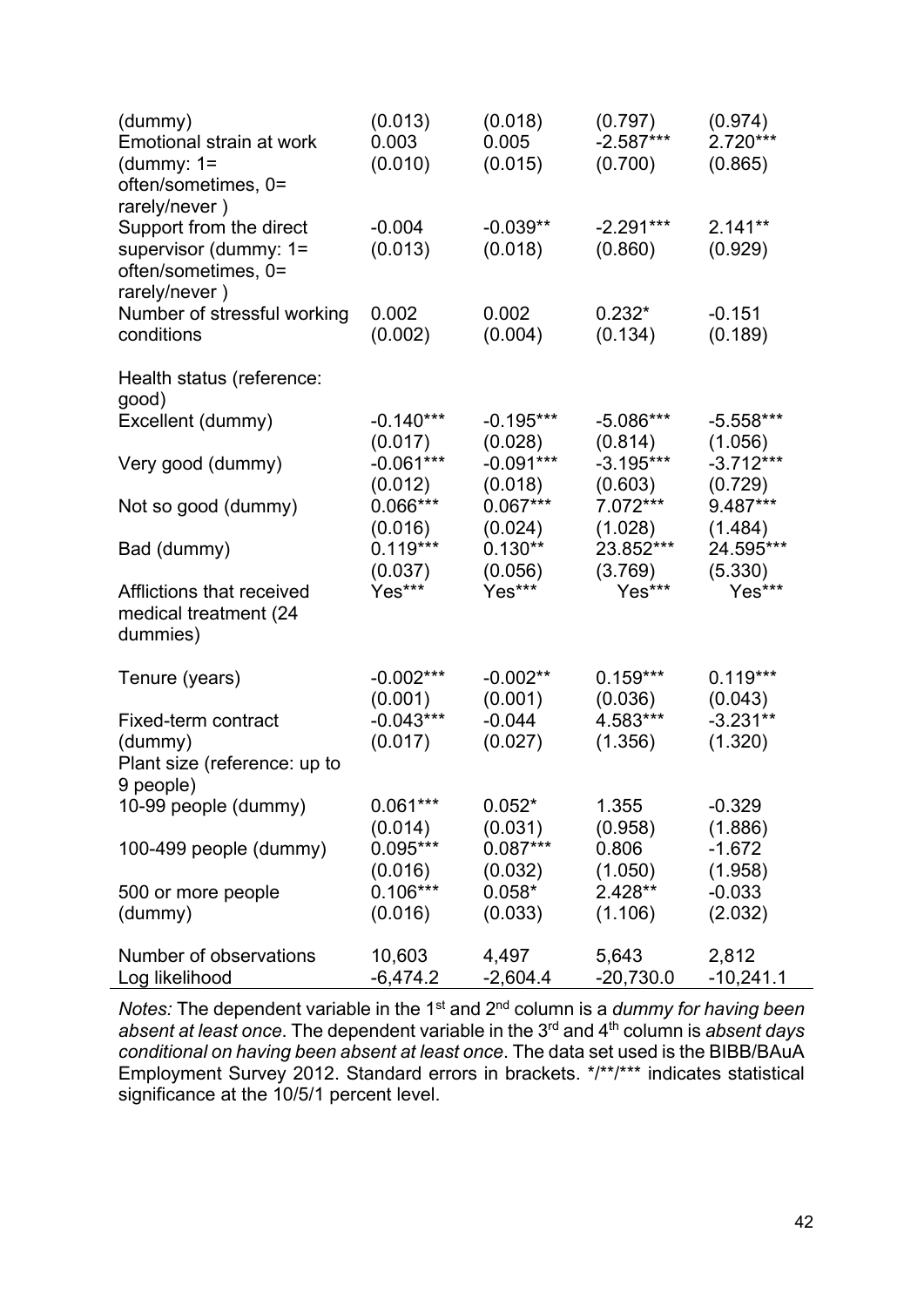## *Table A1*

Probit estimates of ever having been absent and truncated negative binomial estimates of number of absent days conditional on ever having been absent by sector affiliation (average partial effects), without considering health variables

|                               | Probit estimates of ever                                                 |            | truncated negative        |              |
|-------------------------------|--------------------------------------------------------------------------|------------|---------------------------|--------------|
|                               | having been absent<br>(average partial effects)<br>number of absent days |            | binominal estimates of    |              |
|                               |                                                                          |            |                           |              |
|                               |                                                                          |            | (average partial effects) |              |
|                               | Private                                                                  | Public     | Private                   | Public       |
|                               | Sector                                                                   | Sector     | Sector                    | Sector       |
| Professional fields (54       | Yes***                                                                   | Yes*       | Yes***                    | Yes***       |
| dummies)                      |                                                                          |            |                           |              |
| Region (Bundesland) (16       | Yes***                                                                   | Yes        | Yes***                    | Yes***       |
| dummies)                      |                                                                          |            |                           |              |
|                               |                                                                          |            |                           |              |
| Female (dummy)                | $0.080***$                                                               | $0.059***$ | 2.079***                  | 0.254        |
|                               | (0.013)                                                                  | (0.018)    | (0.785)                   | (1.031)      |
| Age (reference: 30-54         |                                                                          |            |                           |              |
| years)                        |                                                                          |            |                           |              |
| 15-29 years (dummy)           | $0.049***$                                                               | 0.040      | $-5.336***$               | $-6.308***$  |
|                               | (0.017)                                                                  | (0.029)    | (0.707)                   | (1.020)      |
| 55-65 years (dummy)           | $-0.025*$                                                                | 0.011      | 5.955***                  | $3.497***$   |
|                               | (0.013)                                                                  | (0.018)    | (1.064)                   | (1.144)      |
| Migration background          | $-0.013$                                                                 | $-0.039$   | $-3.007***$               | $-1.863$     |
| (dummy)                       | (0.016)                                                                  | (0.030)    | (0.866)                   | (1.540)      |
| Professional qualification (4 | Yes                                                                      | Yes*       | Yes***                    | Yes***       |
| dummies)                      |                                                                          |            |                           |              |
| Living together with partner  | $-0.025**$                                                               | $-0.014$   | $-0.632$                  | $-2.453***$  |
| (dummy)                       | (0.010)                                                                  | (0.015)    | (0.660)                   | (0.914)      |
| Young children in the         | $0.038***$                                                               | 0.006      | $-4.415***$               | $-2.769***$  |
| household (dummy)             | (0.013)                                                                  | (0.020)    | (0.667)                   | (1.028)      |
|                               |                                                                          |            |                           |              |
| Weekly working hours          | $0.001**$                                                                | $0.002**$  | $0.101***$                | 0.078        |
|                               | (0.001)                                                                  | (0.001)    | (0.036)                   | (0.053)      |
| Ability of taking family and  | 0.013                                                                    | $0.036**$  | 0.706                     | $-0.081$     |
| private interests into        | (0.010)                                                                  | (0.016)    | (0.658)                   | (0.893)      |
| account when scheduling       |                                                                          |            |                           |              |
| working time                  |                                                                          |            |                           |              |
| (dummy: 1=often,              |                                                                          |            |                           |              |
| 0=sometimes/never)            |                                                                          |            |                           |              |
| Job satisfaction              | $-0.066***$                                                              | $-0.075**$ | $-5.392***$               | $-10.402***$ |
| (dummy: 1= (very) satisfied,  | (0.020)                                                                  | (0.031)    | (1.450)                   | (2.372)      |
| 0= less/ not satisfied)       |                                                                          |            |                           |              |
| Income satisfaction           | $-0.045**$                                                               | $-0.034*$  | 2.075***                  | $-0.563$     |
| (dummy: 1= (very) satisfied,  | (0.012)                                                                  | (0.018)    | (0.687)                   | (0.995)      |
| 0= less/ not satisfied)       |                                                                          |            |                           |              |
| Challenging workload          |                                                                          |            |                           |              |
| (reference: not challenged)   |                                                                          |            |                           |              |
|                               |                                                                          |            |                           |              |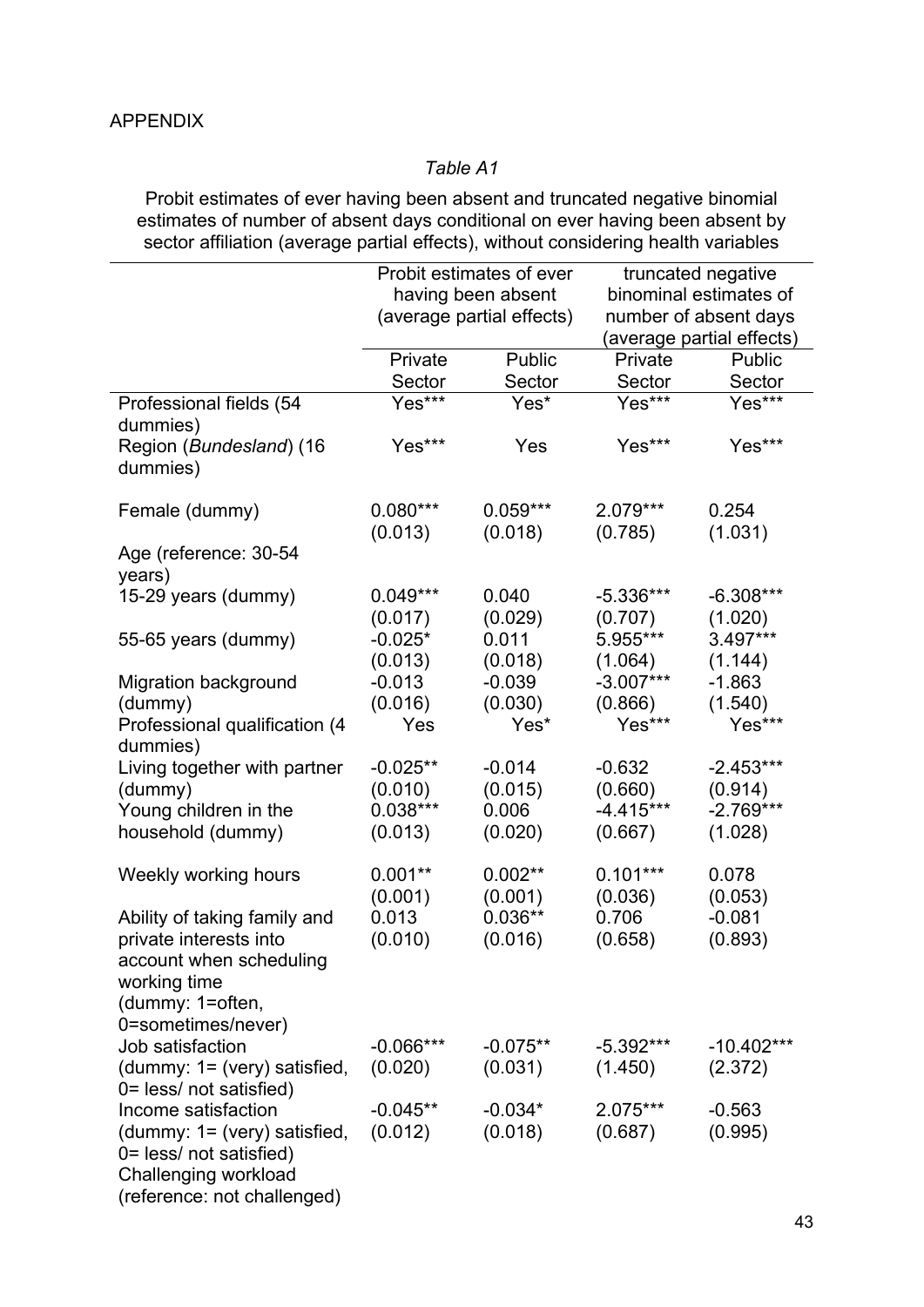| Overchallenged<br>(dummy)<br>Underchallenged<br>(dummy)<br>Emotional strain at work<br>(dummy: $1=$<br>often/sometimes, 0=<br>rarely/never) | 0.020<br>(0.022)<br>$0.039***$<br>(0.014)<br>$0.029***$<br>(0.011) | 0.054<br>(0.035)<br>0.020<br>(0.019)<br>$0.028*$<br>(0.016) | 4.445**<br>(1.771)<br>$-0.718$<br>(0.814)<br>$-1.159*$<br>(0.687) | 1.531<br>(2.212)<br>$-0.782$<br>(1.028)<br>4.027***<br>(0.891) |
|---------------------------------------------------------------------------------------------------------------------------------------------|--------------------------------------------------------------------|-------------------------------------------------------------|-------------------------------------------------------------------|----------------------------------------------------------------|
| Support from the direct<br>supervisor (dummy: 1=<br>often/sometimes, 0=                                                                     | $-0.028***$<br>(0.013)                                             | $-0.057***$<br>(0.018)                                      | $-4.044***$<br>(0.915)                                            | 0.454<br>(1.015)                                               |
| rarely/never)                                                                                                                               |                                                                    |                                                             |                                                                   |                                                                |
| Number of stressful working                                                                                                                 | $0.019***$                                                         | $0.021***$                                                  | 1.080***                                                          | 0.798***                                                       |
| conditions                                                                                                                                  | (0.002)                                                            | (0.003)                                                     | (0.135)                                                           | (0.194)                                                        |
| Tenure (years)                                                                                                                              | $-0.001**$<br>(0.001)                                              | $-0.001$<br>(0.001)                                         | $0.173***$<br>(0.035)                                             | $0.176***$<br>(0.045)                                          |
| Fixed-term contract                                                                                                                         | $-0.044**$                                                         | $-0.045$                                                    | 4.386***                                                          | $-3.647***$                                                    |
| (dummy)                                                                                                                                     | (0.017)                                                            | (0.029)                                                     | (1.355)                                                           | (1.298)                                                        |
| Plant size (reference: up to                                                                                                                |                                                                    |                                                             |                                                                   |                                                                |
| 9 people)                                                                                                                                   |                                                                    |                                                             |                                                                   |                                                                |
| 10-99 people (dummy)                                                                                                                        | $0.068***$<br>(0.015)                                              | $0.072**$<br>(0.033)                                        | 1.408<br>(0.942)                                                  | 2.003<br>(1.744)                                               |
| 100-499 people (dummy)                                                                                                                      | $0.108***$                                                         | $0.104***$                                                  | 1.012                                                             | 0.529                                                          |
|                                                                                                                                             | (0.017)                                                            | (0.034)                                                     | (1.036)                                                           | (1.811)                                                        |
| 500 or more people                                                                                                                          | $0.123***$                                                         | $0.078**$                                                   | 2.509**                                                           | 2.306                                                          |
| (dummy)                                                                                                                                     | (0.017)                                                            | (0.035)                                                     | (1.093)                                                           | (1.893)                                                        |
| Number of observations                                                                                                                      | 10,603                                                             | 4,497                                                       | 5,643                                                             | 2,812                                                          |
| Log likelihood                                                                                                                              | $-7,025.3$                                                         | $-2,860.4$                                                  | $-21,077.7$                                                       | $-10,444.3$                                                    |

*Notes:* The dependent variable in the 1st and 2nd column is a *dummy for having been absent at least once*. The dependent variable in the 3rd and 4th column is *absent days conditional on having been absent at least once*. The data set used is the BIBB/BAuA Employment Survey 2012. Standard errors in brackets. \*/\*\*/\*\*\* indicates statistical significance at the 10/5/1 percent level.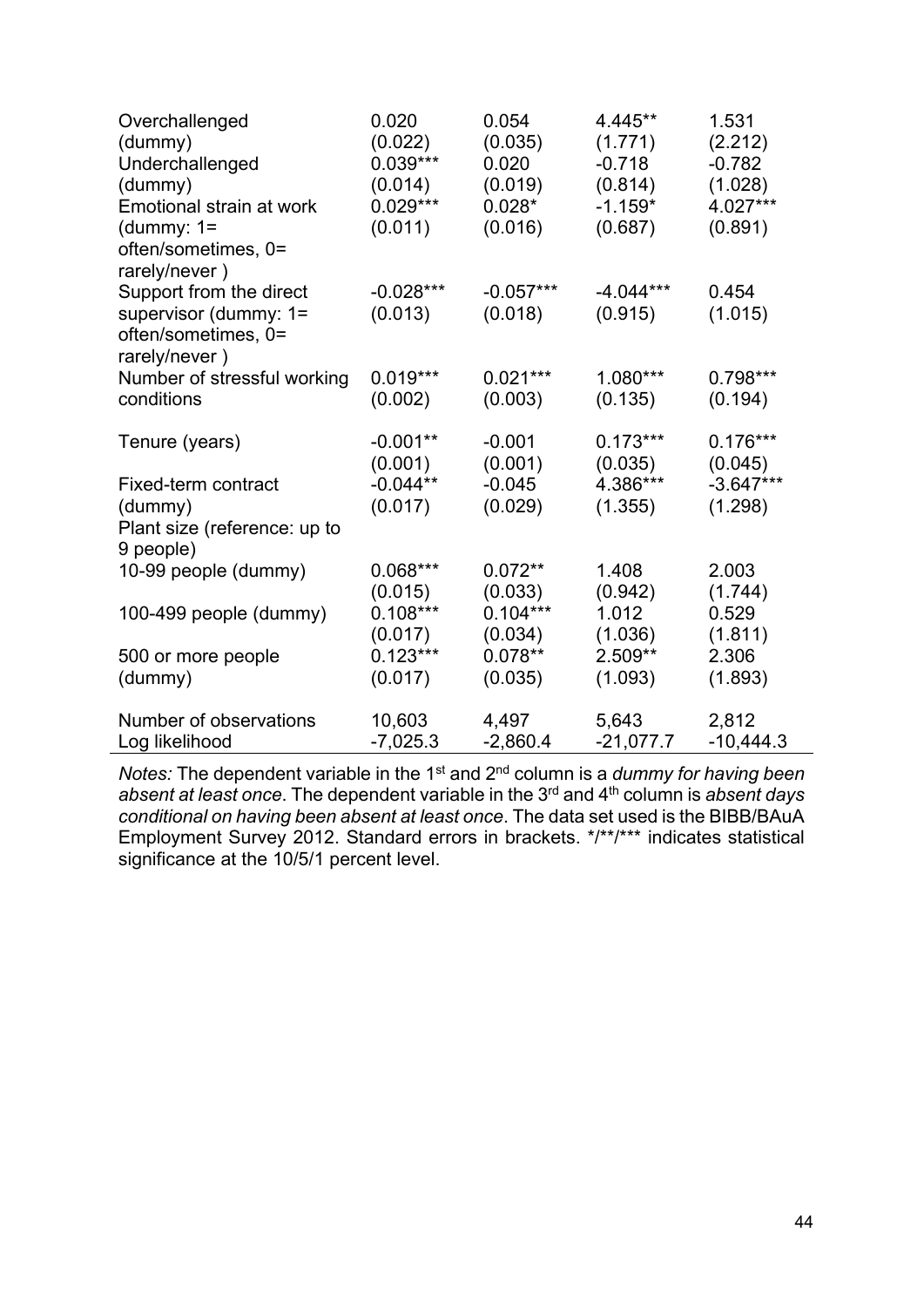## *Table A2*

Probit estimates of ever having been absent and truncated negative binomial estimates of number of absent days conditional on ever having been absent by sector affiliation (average partial effects), only considering ≤ 50 absent days

|                               | Probit estimates of ever |                           | truncated negative     |                           |
|-------------------------------|--------------------------|---------------------------|------------------------|---------------------------|
|                               | having been absent       |                           | binominal estimates of |                           |
|                               |                          | (average partial effects) | number of absent days  |                           |
|                               |                          |                           |                        | (average partial effects) |
|                               | Private                  | Public                    | Private                | Public                    |
|                               | Sector                   | Sector                    | Sector                 | Sector                    |
| Professional fields (54       | Yes***                   | Yes                       | Yes***                 | Yes                       |
| dummies)                      |                          |                           |                        |                           |
| Region (Bundesland) (16       | Yes***                   | Yes                       | Yes***                 | Yes***                    |
| dummies)                      |                          |                           |                        |                           |
|                               |                          |                           |                        |                           |
| Female (dummy)                | $0.043***$               | 0.011                     | 0.138                  | $-0.077$                  |
|                               | (0.012)                  | (0.018)                   | (0.352)                | (0.476)                   |
| Age (reference: 30-54         |                          |                           |                        |                           |
| years)                        |                          |                           |                        |                           |
| 15-29 years (dummy)           | $0.086***$               | $0.079***$                | $-0.505$               | $-1.502**$                |
|                               | (0.016)                  | (0.027)                   | (0.433)                | (0.665)                   |
| 55-65 years (dummy)           | $-0.054***$              | $-0.044**$                | $1.822***$             | 1.396***                  |
|                               | (0.013)                  | (0.019)                   | (0.429)                | (0.516)                   |
| Migration background          | $-0.031**$               | $-0.042$                  | $-0.274$               | $-1.066$                  |
| (dummy)                       | (0.016)                  | (0.029)                   | (0.437)                | (0.720)                   |
| Professional qualification (4 | Yes**                    | Yes*                      | Yes***                 | Yes***                    |
| dummies)                      |                          |                           |                        |                           |
| Living together with partner  | $-0.026**$               | $-0.011$                  | $-0.265$               | $-0.463$                  |
| (dummy)                       | (0.010)                  | (0.015)                   | (0.295)                | (0.410)                   |
| Young children in the         | $0.049***$               | 0.020                     | $-0.432$               | $-0.697$                  |
| household (dummy)             | (0.013)                  | (0.020)                   | (0.349)                | (0.517)                   |
|                               |                          |                           |                        |                           |
| Weekly working hours          | $0.001*$                 | $0.001*$                  | $0.065***$             | $0.075***$                |
|                               | (0.001)                  | (0.001)                   | (0.017)                | (0.024)                   |
| Ability of taking family and  | $0.028***$               | $0.059***$                | $0.489*$               | $1.215***$                |
| private interests into        | (0.010)                  | (0.015)                   | (0.291)                | (0.411)                   |
| account when scheduling       |                          |                           |                        |                           |
| working time                  |                          |                           |                        |                           |
| (dummy: 1=often,              |                          |                           |                        |                           |
| 0=sometimes/never)            |                          |                           |                        |                           |
| Job satisfaction              | $-0.035*$                | $-0.023$                  | $-1.097**$             | $-0.659$                  |
| (dummy: 1= (very) satisfied,  | (0.020)                  | (0.033)                   | (0.552)                | (0.785)                   |
| 0= less/ not satisfied)       |                          |                           |                        |                           |
| Income satisfaction           | $-0.026**$               | $-0.023$                  | 0.141                  | $-0.048$                  |
| (dummy: 1= (very) satisfied,  | (0.011)                  | (0.018)                   | (0.316)                | (0.457)                   |
| 0= less/ not satisfied)       |                          |                           |                        |                           |
| Challenging workload          |                          |                           |                        |                           |
| (reference: not challenged)   |                          |                           |                        |                           |
| Overchallenged                | 0.013                    | 0.027                     | 1.093                  | 0.710                     |
| (dummy)                       | (0.022)                  | (0.035)                   | (0.696)                | (0.989)                   |
|                               |                          |                           |                        |                           |